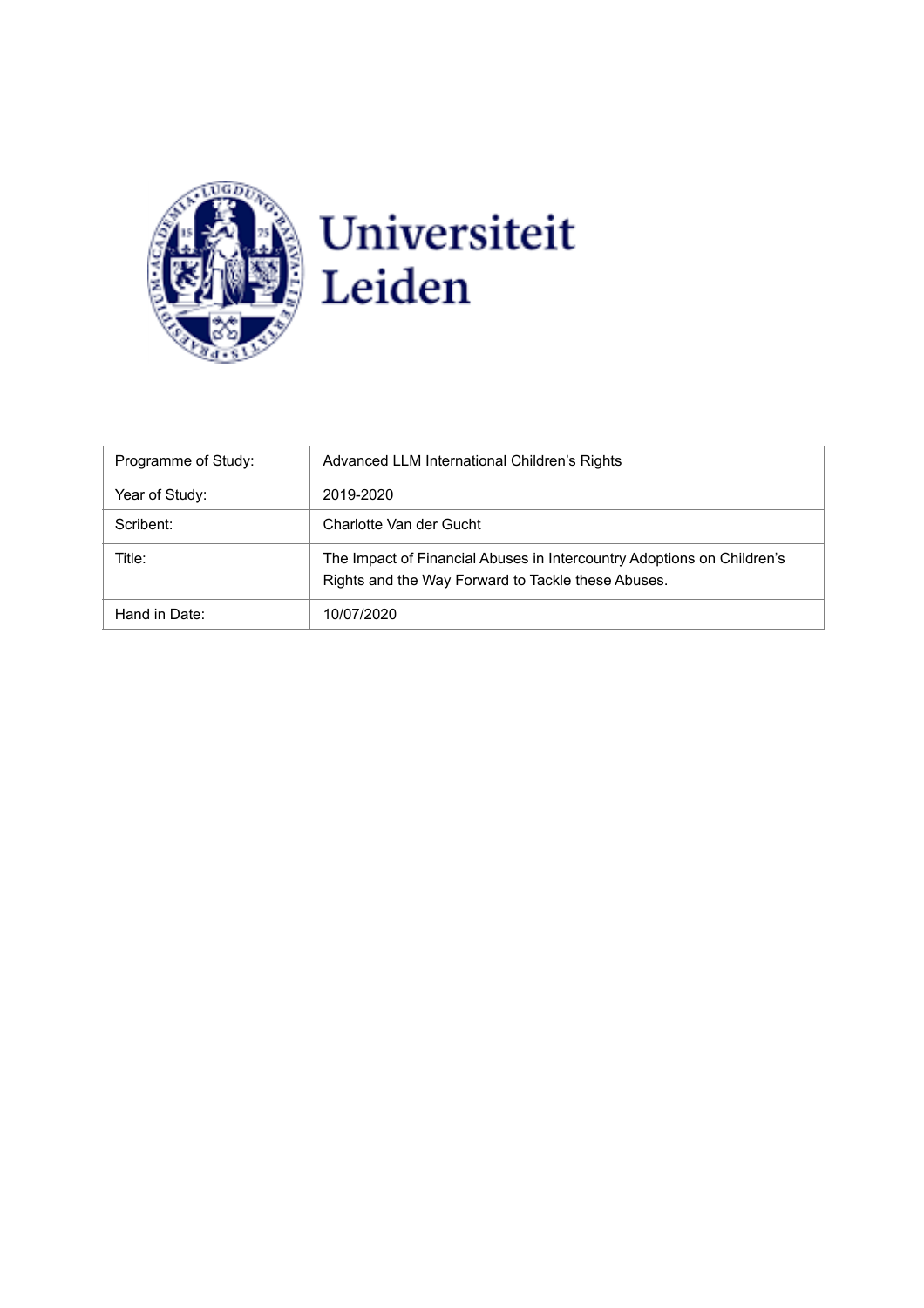# **Declaration statement**

Date: 10/07/2020 Location:

Temse, Belgium



I further hereby certify that this is an original work, that this thesis does not contain any materials from other sources unless these sources have been clearly identified in footnotes, and any and all quotations have been properly marked as such and full attribution made to the author('s) thereof.

I further authorise Leiden University, the Faculty of Law, the Master of Laws: Advanced Studies in International Children's Rights, its Programme Board and Director, and/or any authorised agents of the Institution, and persons named here in and above, to place my thesis in a library or other repository including but not limited to associated websites, for the use of the visitors to or personnel of said library or other repository. Access shall include but not be limited to hard copy or electronic media

Name Typed: Charlotte Van der Gucht

Signature: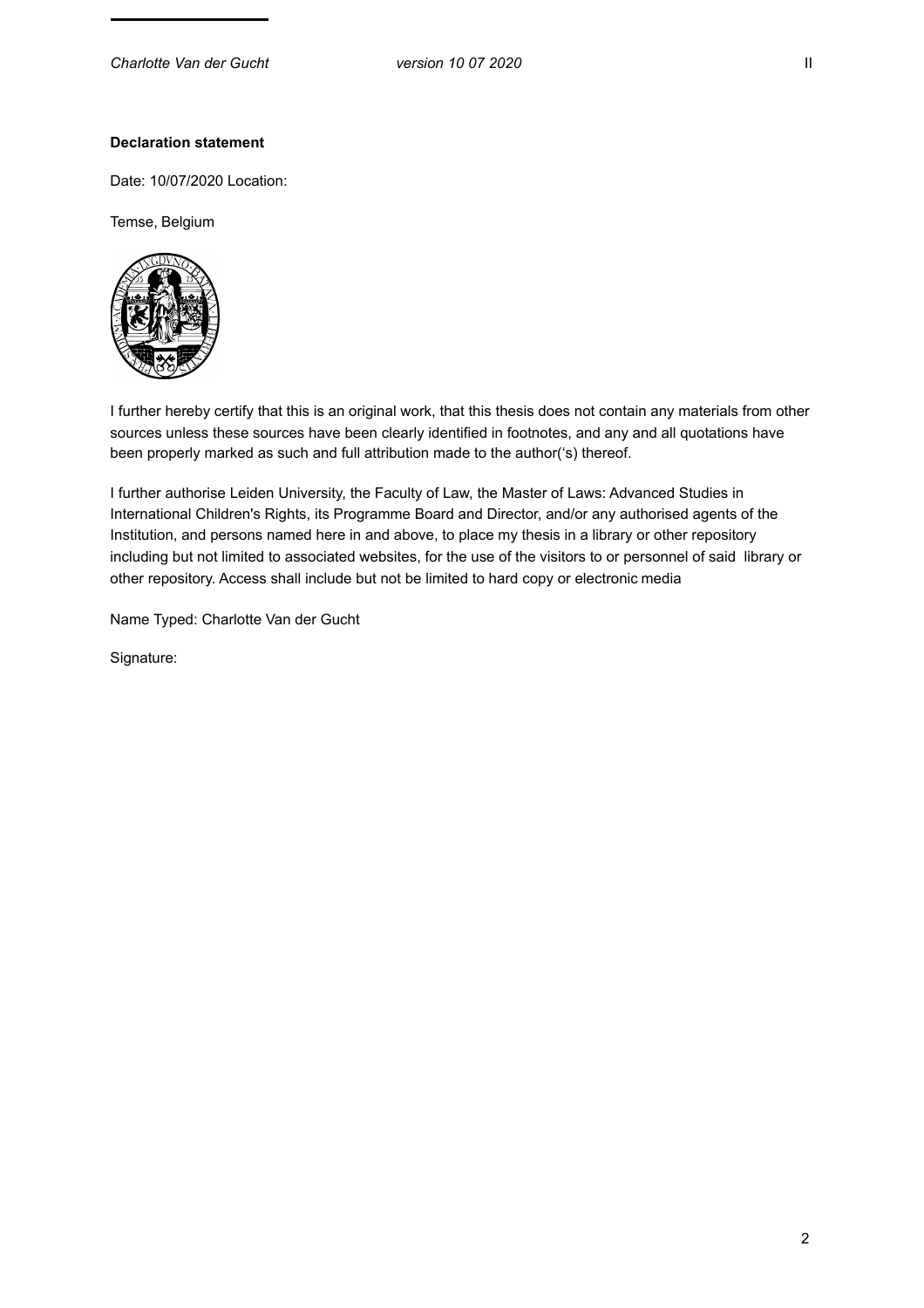Adoption: "finding adoptive parents for children who particularly needed them and who did not have the possibility to be adopted in their own countries, rather than supplying children to parents who wished to adopt a child from a another country*"1*

*<sup>1</sup>* FAM, CAAC, AC 1, No. 3, "Adoption entre pays: rapport d'un groupe d'experts européens, Genève 21-25 janvier 1957), United Nations, 1958, TAA/EG Rep.3, p.3-4.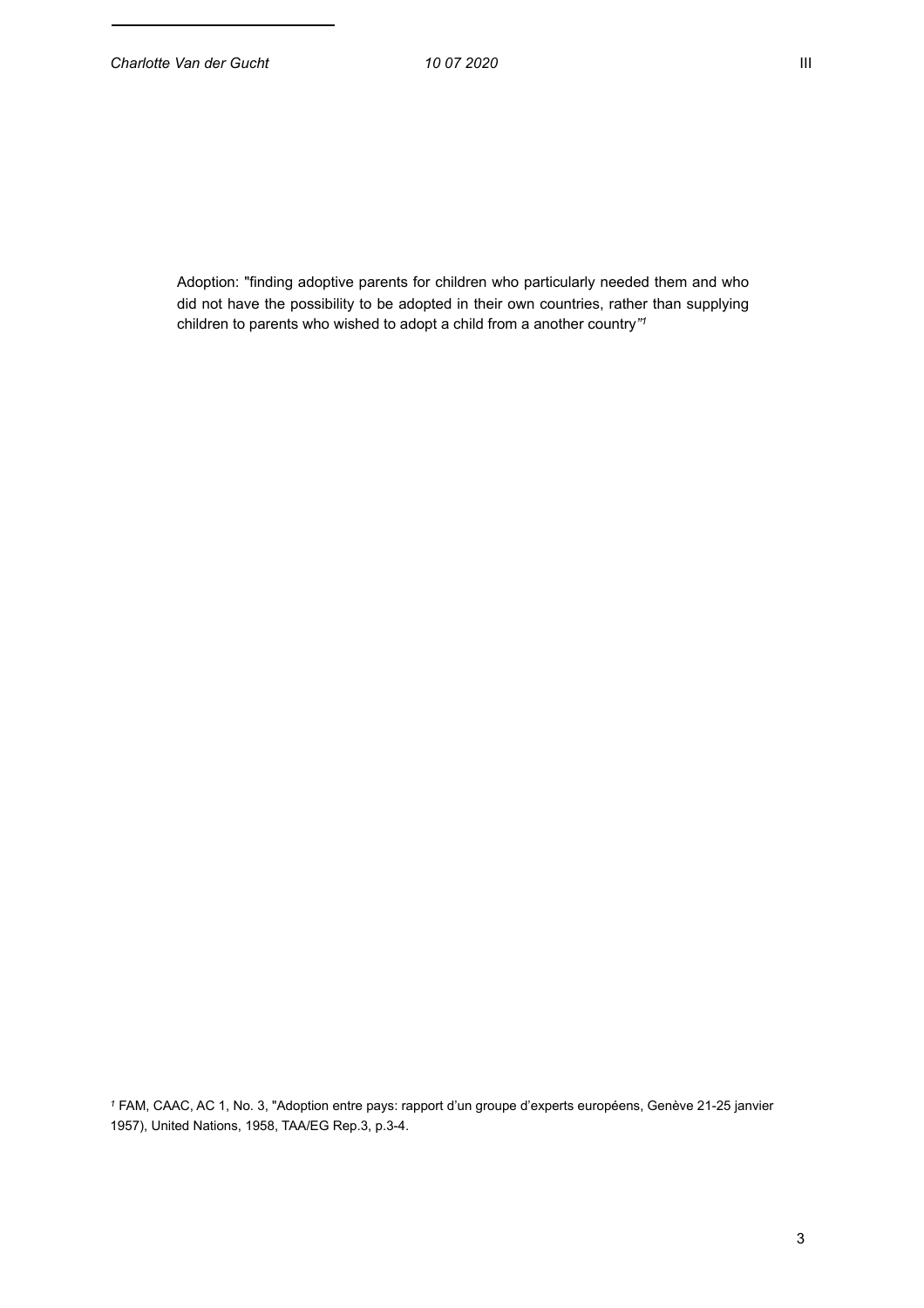| <b>Table of Content</b>                                                            |                                                                             |  |  |
|------------------------------------------------------------------------------------|-----------------------------------------------------------------------------|--|--|
| 1.                                                                                 |                                                                             |  |  |
| 1.1.                                                                               |                                                                             |  |  |
|                                                                                    | 1.2.                                                                        |  |  |
| 1.3.                                                                               |                                                                             |  |  |
| 1.4.                                                                               |                                                                             |  |  |
|                                                                                    | 1.5.                                                                        |  |  |
| <b>INTERNATIONAL LEGAL FRAMEWORK ON INTERCOUNTRY ADOPTION  8</b><br>2 <sub>1</sub> |                                                                             |  |  |
| $\mathbf{1}$ .                                                                     |                                                                             |  |  |
| 2.                                                                                 |                                                                             |  |  |
| 3.                                                                                 |                                                                             |  |  |
| 1.                                                                                 |                                                                             |  |  |
| 2.                                                                                 |                                                                             |  |  |
| 3.                                                                                 |                                                                             |  |  |
| 4.                                                                                 |                                                                             |  |  |
| 1.                                                                                 |                                                                             |  |  |
| 2.                                                                                 | CONTRIBUTIONS TO THE CHILD PROTECTION SERVICES IN THE COUNTRY OF ORIGIN  19 |  |  |
| WHAT ARE THE ISSUES FROM A CHILDREN'S RIGHTS PERSPECTIVE? 21<br>5.                 |                                                                             |  |  |
| 1.                                                                                 |                                                                             |  |  |
| 2.                                                                                 |                                                                             |  |  |
| 3.                                                                                 |                                                                             |  |  |
| 6.                                                                                 |                                                                             |  |  |
| 1.                                                                                 |                                                                             |  |  |
| 2.                                                                                 | RECOMMENDATIONS REMAIN WITHOUT BEARING WITHOUT POLITICAL COMMITMENT28       |  |  |
| 3.                                                                                 | MORATORIA ARE NO GUARANTEE FOR THE RECOMMENDATIONS TO BE REALISED29         |  |  |
| 4 <sub>1</sub>                                                                     |                                                                             |  |  |

7.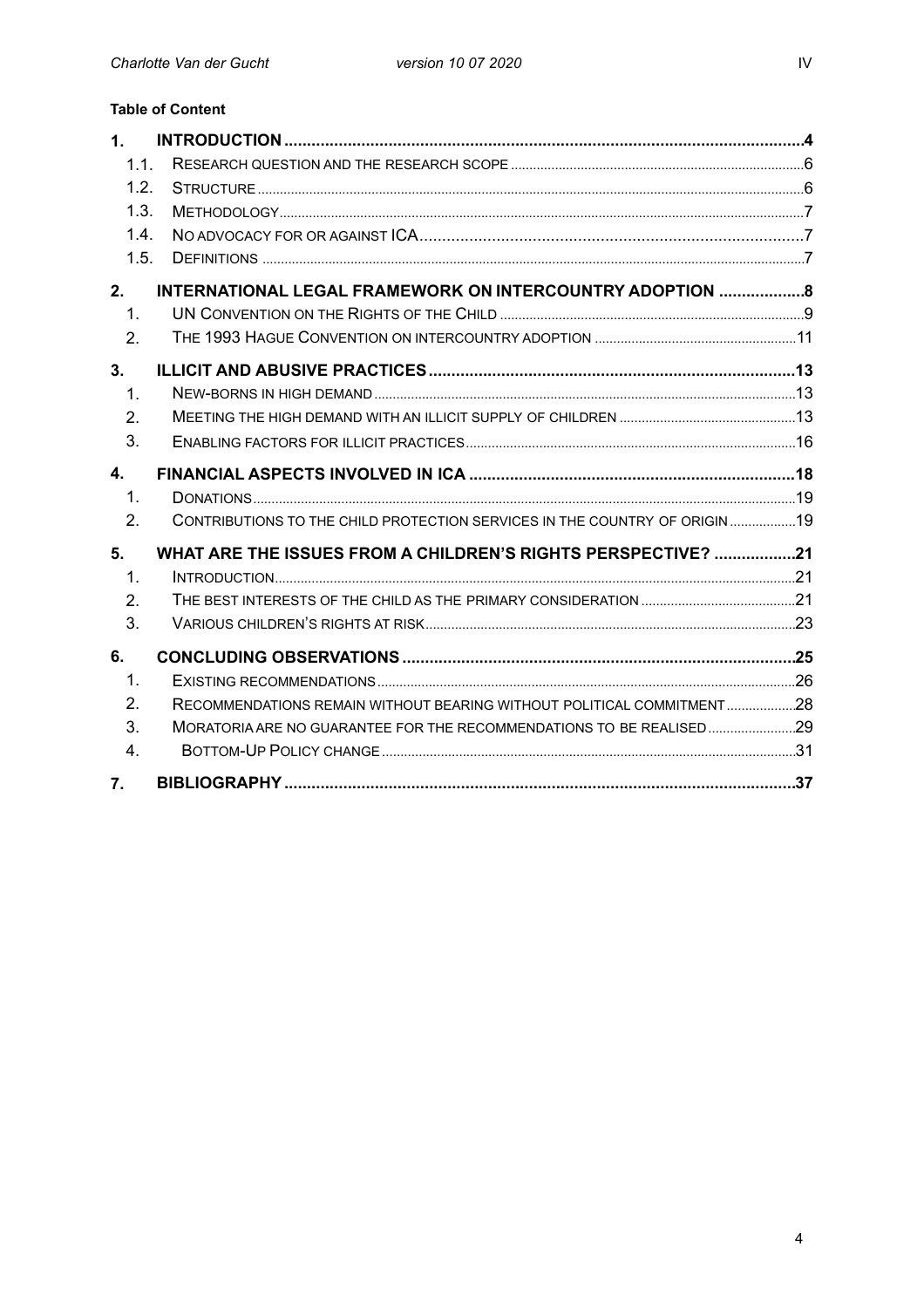# **Executive summary and overview of main findings**

This study analyses the impact of financial abuses in ICAs on children's rights and the way forward to tackle these abuses. This study covers among other elements: an historic overview of the practice of ICA (ICA), the uncovered past financial abuses and illicit practices in ICA, the financial aspects involved in ICA; the concrete impact illegal adoptions have on the realization of the rights of the child.

The present study has undertaken the task of compiling the recommendations on how to tackle financial abuses in ICA, that have been made over the past years by the HCCH and the ISS. As it becomes evident from the analysis, some governments fail to implement these recommendations. This study identifies the lack of political and own financial interests of governments in ICA as the main reasons for the inaction of certain governments. Furthermore, this study delves deeper into a specific action that has been undertaken by various states over the years and this is the introduction of moratoria. As confirmed in this study, while moratoria may be blindly considered to solve the problem as it temporarily halts the practice of ICA, this may not be considered a good enough solution, as was confirmed by the CRC Committee in its concluding observations for Romania. As a result, the present study is not aimed at promoting the inclusion of moratoria, as the main purpose of such research is not to conclude that ICA is a bad practice and that it shall be banned, rather it is about highlighting the bad practices that have prevailed over the past years in connection with the financial aspect and about focusing on the possible way forward. Therefore, moratoria cannot be considered a viable option especially if this means that children whose best option for a better life is an overseas adoption, are prevented from such a possibility.

Furthermore, while the primary focus when it comes to ICA might be on states and governmental authorities, it transpires that one shall not forget about another main stakeholder, prospective adoptive parents. While bringing about change at the governmental level may be an extremely slow process tainted by bureaucratic tendencies, the next ideal group to tackle would be the public in general, or in this case, PAPs. The main finding here that the focus must lie on societal awareness by prospective adoptive parents of the possible risks they themselves might be exposed to and more importantly, the child whom they will be adopting. This finding is based on the responsiveness societies in general have had towards other awareness-raising initiatives, such as that of Greta Thunberg over the past months. While it can be said that lack of action from states is an apathy highly affected by corruptive tendencies, the same cannot be said about lack of awareness by societies generally since in such instances it is mainly incumbent on lack of information and lack of transparency available to them to be able to make the necessary judgements on the situation.

**Key words: Children's Rights - ICA – illegal - financial aspects – way forward**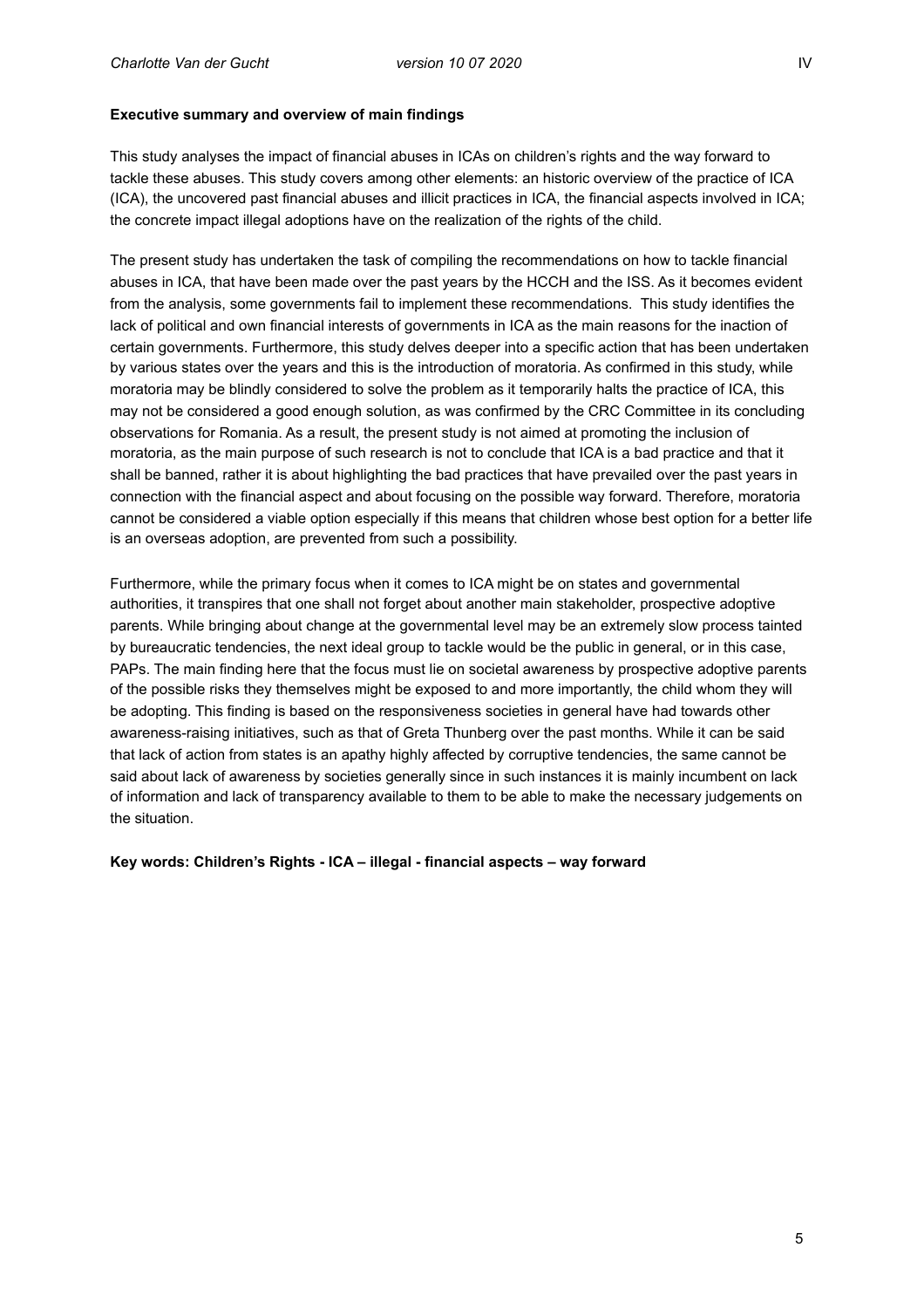# **List of selected acronyms and abbreviations**

| Art.                 | Article/Articles                                                                       |
|----------------------|----------------------------------------------------------------------------------------|
| AB's                 | Accredited bodies                                                                      |
| CA(s)                | Central Authority('s)                                                                  |
| <b>CRC</b>           | United Nations Convention on the Rights of the<br>Child                                |
| <b>CRC Committee</b> | United Nations Committee on the Rights of the<br>Child                                 |
| <b>ECHR</b>          | European Convention on Human Rights                                                    |
| <b>ECtHR</b>         | European Court on Human Rights                                                         |
| ICA(s)               | Intercountry Adoption(s)                                                               |
| <b>ISS</b>           | International Social Service                                                           |
| <b>NGO</b>           | Non-governmental organisation                                                          |
| <b>OPSC</b>          | Optional Protocol on the Sale of Children, Child<br>Prostitution and Child Pornography |
| PAP's                | Prospective adoptive parents                                                           |
| UN                   | <b>United Nations</b>                                                                  |
| <b>UNICEF</b>        | United Nations Children's Fund                                                         |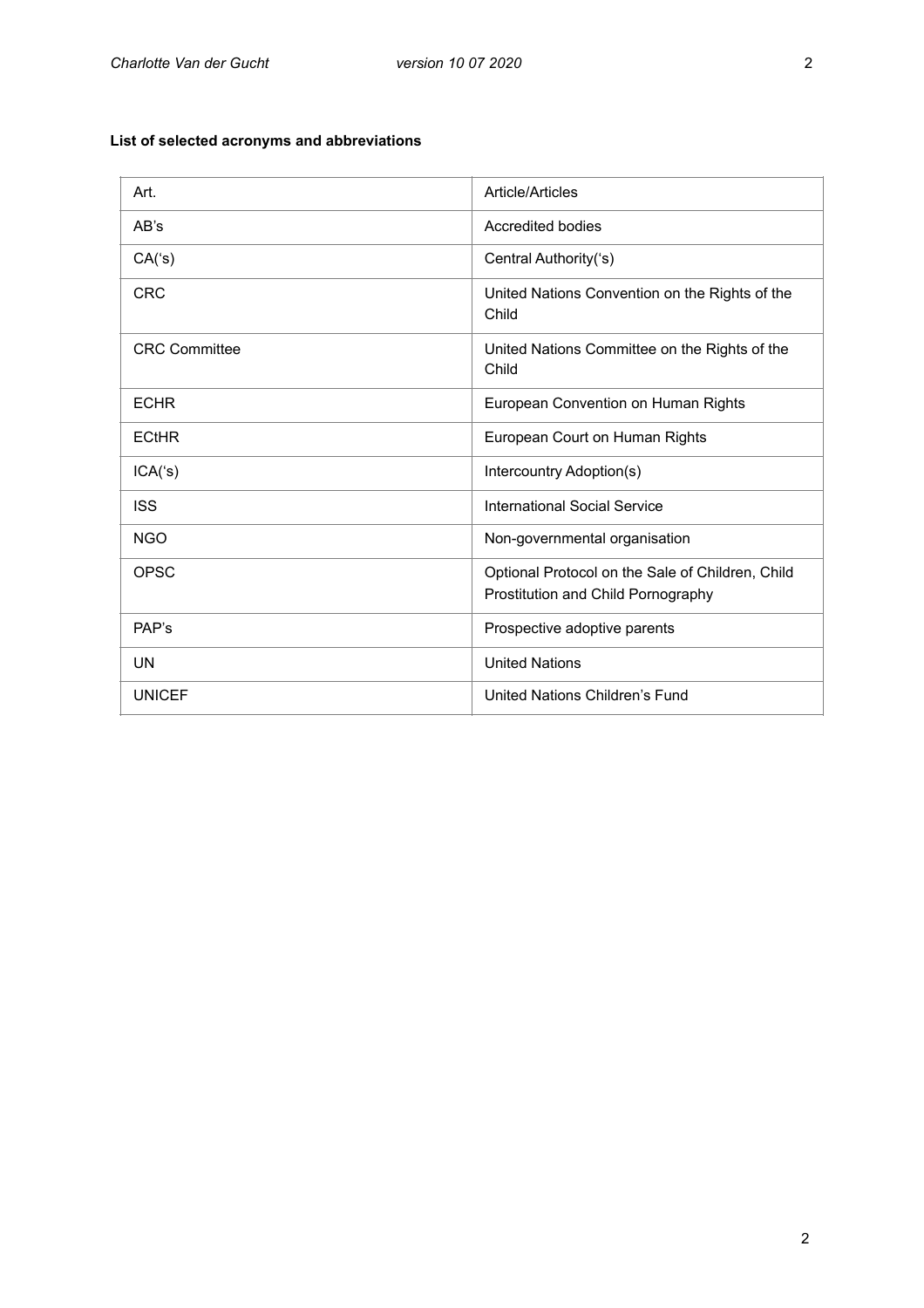# **The Impact of Financial Abuses in Intercountry Adoptions on Children's Rights and the Way Forward to Tackle these Abuses**

#### **1. Introduction**

#### 1. Finding a family for a child

Intercountry adoption (further referred to as ICA) originated as an *ad hoc* humanitarian response to rescuing children from war-torn countries in the second half of the 20<sup>th</sup> century.<sup>2</sup> Many children were left orphaned or abandoned following/during the second world war and the suffering of these vulnerable children was extensively covered by the international media, prompting families in other countries to help by adopting children from Europe and Japan.<sup>3</sup> As Europe recovered from the devastation of the world wars, European families, in turn, adopted orphans in the aftermath of the Korean and the Vietnam war.4 Therefore, ICA originated as a form of humanitarian aid and resulted in the latter-mentioned adoption waves being repeated in the aftermath of various geopolitical events, such as the end of the Cold war, the fall of the Iron Curtain and the fall of Ceausescu in Romania, among others.<sup>5</sup> The practice was thus that families from industrialized countries would adopt children from post-war zones. However, this later evolved to adoptions also taking place in countries with high levels of poverty as a token of solidarity.<sup>6</sup> It is questionable whether these 'mass exportations of children 'under the guise of humanitarian aid were always in the best interest of the child. However, what is certain is the fact that the initial idea behind intercountry adoptions was altruistic, namely to save children and to meet a vulnerable child's needs.7 2. Finding a child for a family

The above-mentioned altruistic aim behind ICAs changed radically during the 70s where the motivation started to shift from a child-centered to a more parent-centered approach.<sup>8</sup> Declining fertility rates in industrialized countries made many couples pursue intercountry adoption because they could

2 E. Loibl, The transnational illegal adoption market: A criminological study of the German and Dutch ICA systems 33 (2019); N. Cantwell, UNICEF Report on the best interests of the child in Intercountry adoption, 3.1.1. The first decades of intercountry adoption: a humanitarian response to war (2014).

3 See: R. Hoksbergen, Kinderen die niet konden blijven: zestig jaar adoptie in beeld (2011); K. Lovelock, ICA as a migratory practice: A comparative analysis of ICA and immigration policy and practice in the United States, Canada and New Zealand in the post WWII Period 908, 34 International Migration Review 3, (2000).

4 E. Loibl, The transnational illegal adoption market: A criminological study of the German and Dutch ICA systems 33 (2019).

5 Important sending states : Columbia Brazil India Child and the Philippines (80's) ; Eastern European countries after the end of the cold war and the fall of the iron curtain (90's) African countries, Guatemala, Haiti and Ukraine (00's). For an overview see : E. Loibl, The transnational illegal adoption market: A criminological study of the German and Dutch ICA systems 33-38 (2019).

6 UNICEF International Child Development Centre, Innocenti Digest No. 4, ICA 2 (1999).

7 E. Loibl, The transnational illegal adoption market: A criminological study of the German and Dutch ICA systems 29 (2019).

8 See: A. Young, Developments in ICA – From humanitarian aid to market-driven policy and beyond, 36 Adoption and Fostering 2 (2012); R. A. C. Hoksbergen, Changes in Motivation for Adoption, Value Orientations and Behavior in Three Generations of Adoptive Parents, 2 Adoption Quarterly 2 (1998).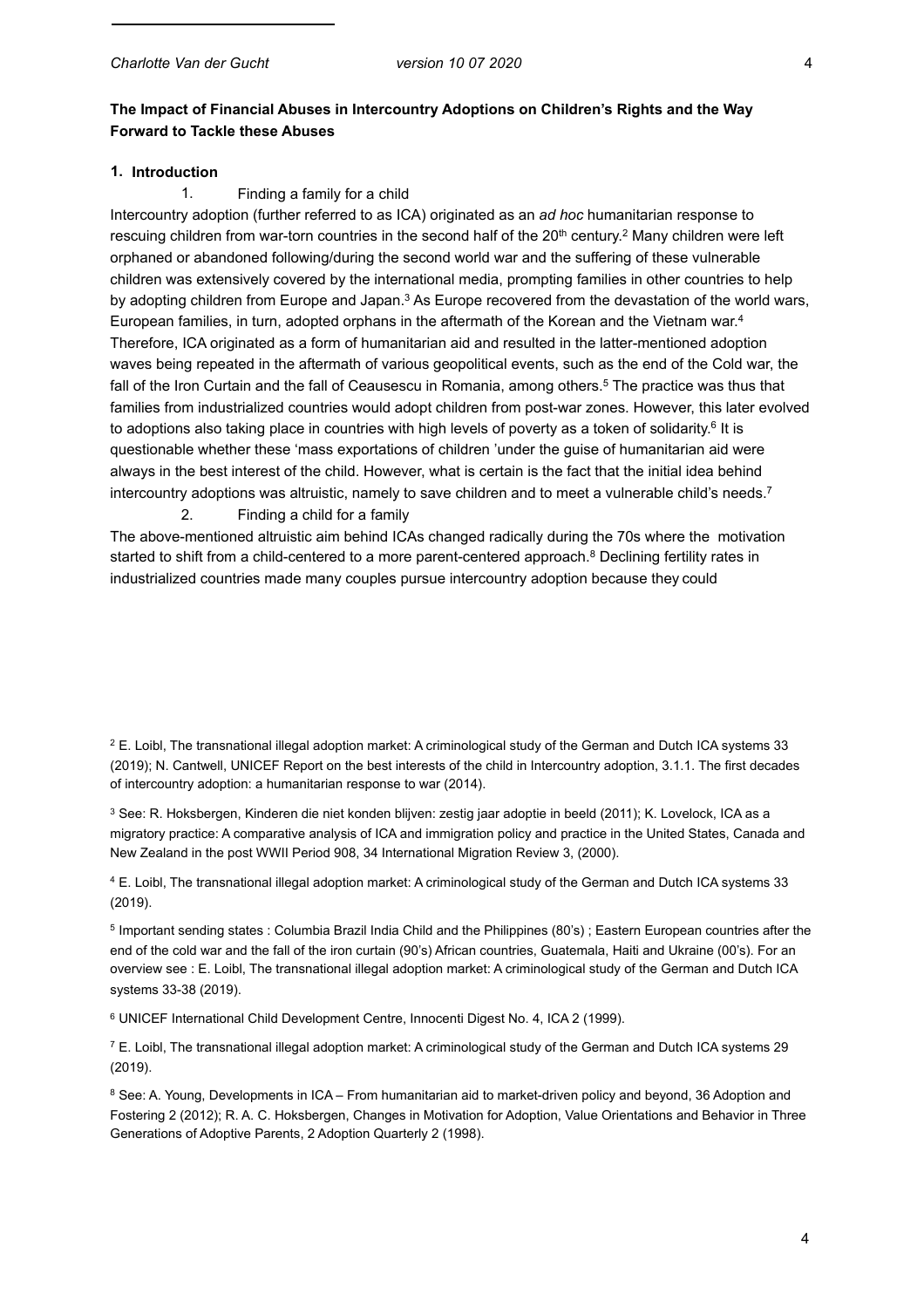*Charlotte Van der Gucht 10 07 2020* 5

not have children of their own.9 By the 90s ICA agencies 'primary focus shifted almost entirely from helping orphans find a family, to helping childless Western couples find a child.10

## 3. The law of supply and demand

Western adoptive parents' desire to adopt a child through intercountry adoption came with certain specifications. Healthy and young children were preferred, particularly babies under the age of 2. This selfcentered attitude of adoptive parents is still present today which in turn means that there is no room for older children and children suffering from medical conditions to be adopted as they are considered 'unwanted'.11 It follows from the principle of supply and demand that this creates competition among prospective parents. The adoption system became a complex and controversial social system in which the language of economics made its appearance.<sup>12</sup>

While the demand for young and healthy children rises, it cannot be said that there are more young and healthy children available for adoption. On the contrary, due to social and demographic tendencies in lowincome countries such as the introduction of liberal abortion laws, the availability of contraceptive measures and the decrease of stigma around single motherhood, fewer children were in need of adoption.13 This thus means that there is a huge gap between an increasing demand and a decreasing supply, resulting in illicit practices being resorted to/being sought as a way to help find and supply more 'adoptable 'children in order to keep the adoption industry going. It is due to the enormous financial interests involved in adoption processes that in some cases ICA has become a profit-making business. Financial gain is the primary driver for all actors involved to keep generating young and healthy 'adoptable children 'through illicit practices.14 It follows that there is a tendency of market-based commodification of young and healthy children in order to fulfil the desires of Western adults rather than meeting the needs of the child. This points to a Western philosophy of a person's 'right to a child'. Parents are willing to do just about anything to fulfil their desire to have a child, because 'a child has no price'.<sup>15</sup> The practise of adoption is often perceived as the ultimate act of love and generosity on behalf of parents, however, in certain cases this goes as far as evolving into a self- centred act, which can amount to a violation of children's rights.<sup>16</sup> Adoptive parents 'desperation,

9 See: E. Te Velde, D. Habbema, H. Leridon and M. Eijkemans, The effect of postponement of first motherhood on permanent involuntary childlessness and total fertility rate in six European countries since the 1970s, 27 *Human Reproduction 4*, (2012).

10 E. Loibl, The transnational illegal adoption market: A criminological study of the German and Dutch ICA systems 31 (2019); C. Fenton-Glynn, Children's Rights in intercountry adoption 15 (2014); See: *A. Young, Developments in ICA – From humanitarian aid to market-driven policy and beyond, 36 Adoption and Fostering 2 (2012);* R. A. C. Hoksbergen, Changes in Motivation for Adoption, Value Orientations and Behavior in Three Generations of Adoptive Parents. 2 *Adoption Quarterly 2 (1998).*

11 R. A. C. Hocksbergen, Kinderen die niet konden blijven: zestig jaar adoptie in beeld 255 (2011).

12 HCCH report by J.H.A. van Loon, Report on intercountry adoption: intentional co-operation and protection of children with regard to intercountry adoption 230 (1993).

 $13$  E. Loibl. The transnational illegal adoption market: A criminological study of the German and Dutch ICA systems 31 (2019); R. Högbacka, The quest for a child of one's own: Parents, markets and transnational adoption, 39 Journal of Comparative Family Studies 3 (2008).

<sup>14</sup> E. Loibl, The transnational illegal adoption market: A criminological study of the German and Dutch ICA systems 1 (2019).

15 HCCH, Note sur les aspects financiers de l'adoption internationale 10 (2014).

16 R. A. C. Hocksbergen, Kinderen die niet konden blijven: zestig jaar adoptie in beeld 255 (2011); C. Saclier for ISS, Children and Adoption: Which Rights and Whose? 12, Innocenti Digest No. 4, (1999).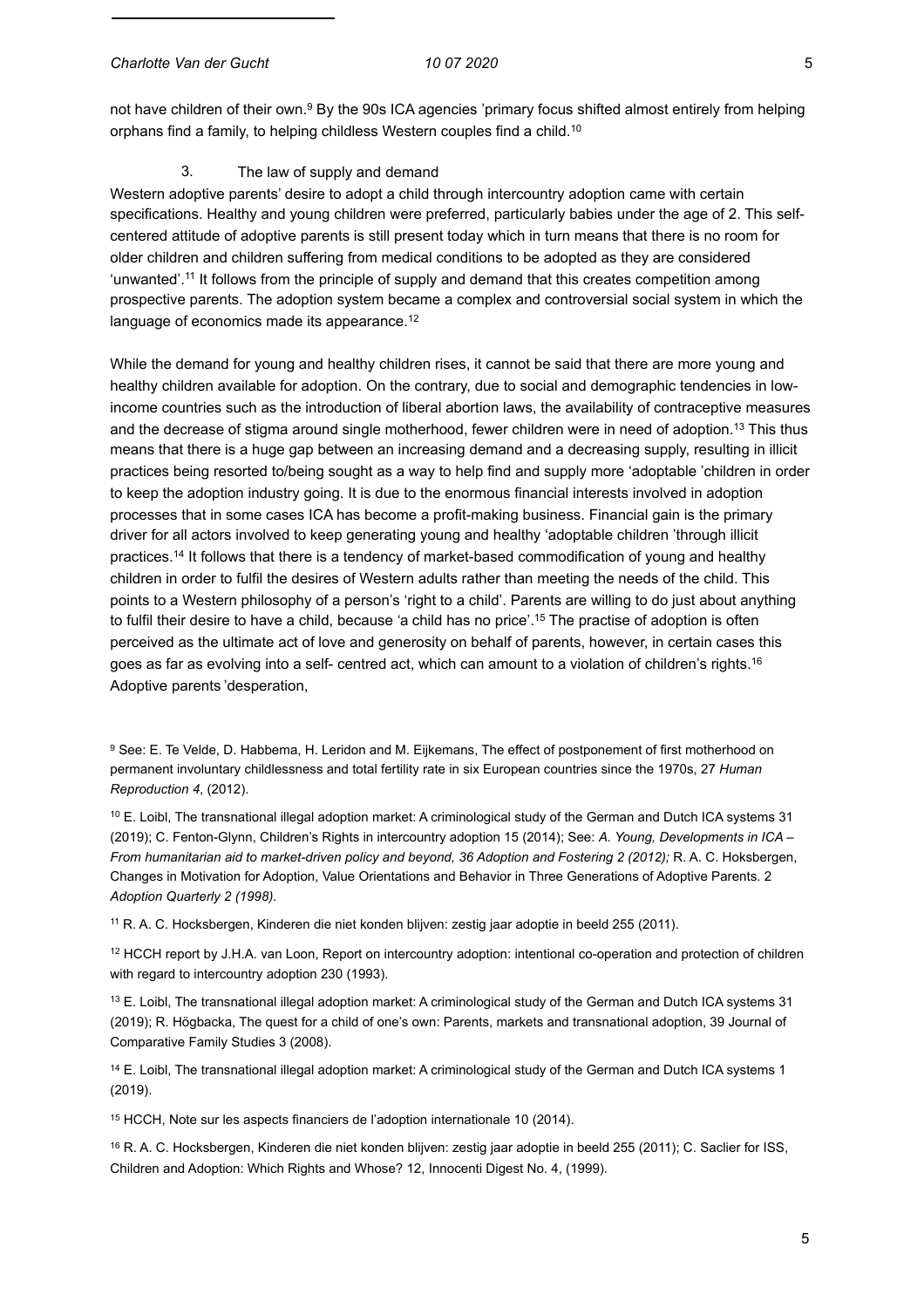intentionally or not, closes their eyes to the complex reality underlying ICA.<sup>17</sup>

Nigel Cantwell once said during a lecture that "the transfer of Western wealth into sending nations is the primary vulnerability of the ICA system as it provides an incentive to engage in illicit and abusive practices." Adoption is an appealing opportunity for officials, intermediaries and professionals to turn a quick profit. Unreasonable amounts of money turn adoption procedures, which originated as a once purely humanitarian response into a profit-rendering industry. Once the profit motive is unleashed in the ICA system, it becomes very difficult to safeguard children and families from illicit child laundering.

#### **2. Research question and the research scope**

The research question to the present thesis is as follows: What is needed, within the framework of the Hague Convention on ICA, to effectively tackle financial abuses in ICAs. The sub-question is: What new approaches are there to effectively tackle financial abuses in ICAs apart from the approach as set out in the existing recommendations? It is important to note that this research focuses on international adoption from Non-Western sending countries to Western receiving countries. Intercountry adoption among Western countries falls outside the research scope because different conditions and forces are applicable in this adoption 'market'. Lastly, it is important to mention that, although surrogacy and ICA are closely connected, the topic of surrogacy goes beyond the scope of this paper.

#### **3. Structure**

Following this introductory chapter, Chapter 2 opens this study by briefly setting out the international legal framework on intercountry adoption which consists of two main legal instruments: the Convention on the Rights of the Child and the Hague Convention on the Protection of Children and Co-operation in Respect of Intercountry Adoption. These two instruments form the foundation for the further analysis of this study. Chapter 3 will set out the problem of financial abuse and illicit practices involved in ICA by providing concrete examples of uncovered abuses in the past. As a matter of fact, this chapter illustrates how babies have been 'generated 'through (a combination of) illicit practices, in order to meet the high Western demand for young and healthy babies. Chapter 4 examines the financial aspects involved in intercountry adoption and the lack of transparency on these aspects in particular. A distinction is made between donations on the one hand, and charges as part of the adoption fee which represent a contribution to the child protection services on the other hand. In particular, the debate on the legality of contributions to the domestic child protection services will be considered. It is important to note that financial abuses in intercountry adoptions happen at the literal expense of biological parents, the adopters and the child. But the main focus of this study lies on the impact of illicit practices on the rights of the child. Chapter 5 presents the concrete risks illegal adoptions pose for the realisation of the rights of the child. An analysis of the main children's rights violations is set out with a particular focus on article 3 and 21 of the CRC on the best interests principle. Finally, Chapter 6 presents my finally concluding observations. Throughout this research, it has become apparent that the main focus and responsibility in the battle against financial abuses in ICA, lies on governments.

However, in addition to this, (almost) no attention is given to the role informed PAPs could play in this challenge. While bringing about change at the governmental level may be an extremely slow process tainted by bureaucratic tendencies, the next ideal group to tackle would be the public in general, or in this case, PAPs. The main aim conclusion here is to focus on societal awareness of the possible risks they themselves might be exposed to and more importantly, the child whom they will be adopting.

<sup>17</sup> See: EurAdopt and the Nordic Adoption Council, Good practice in Economic Matters in ICA (2015).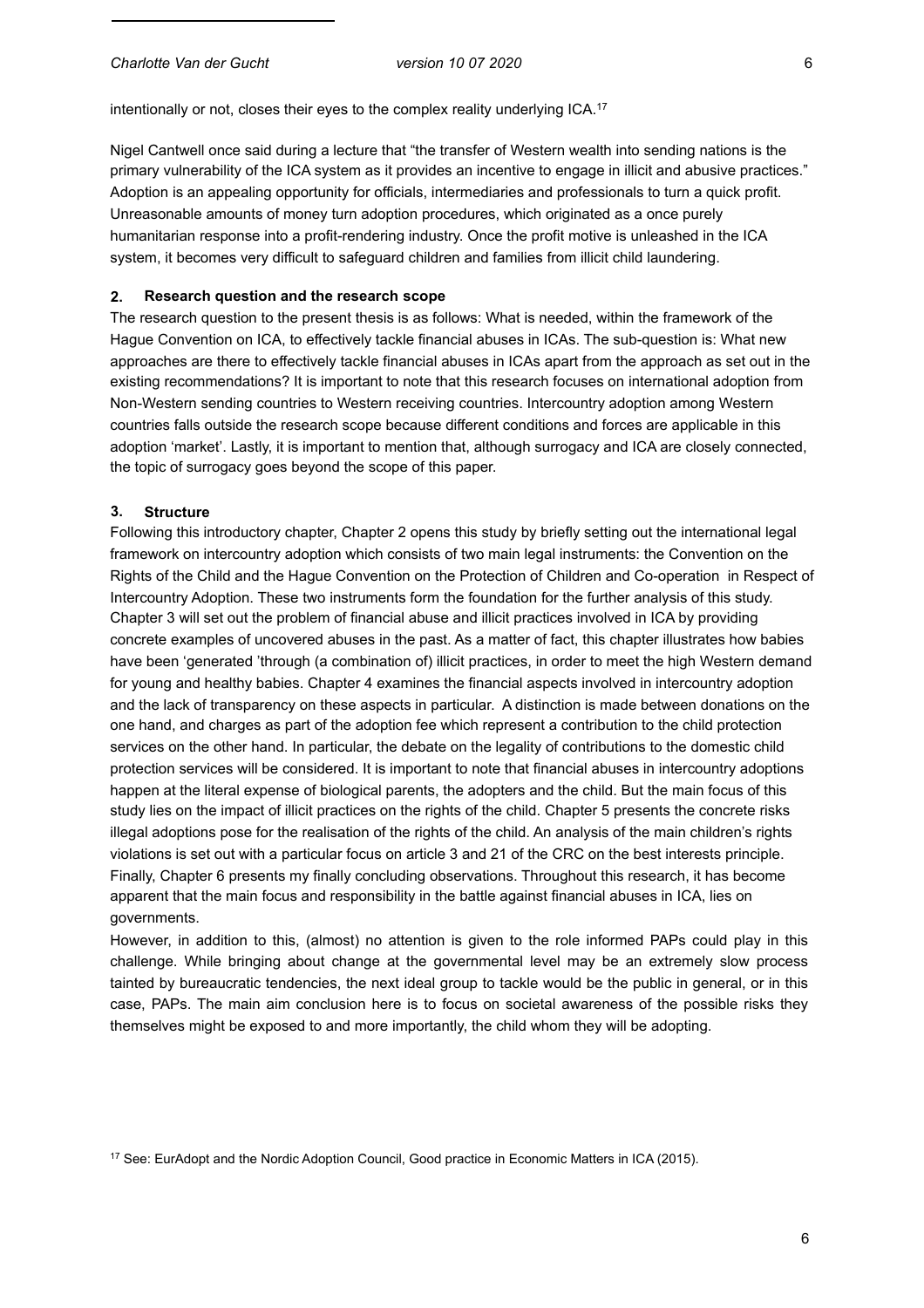# **4. Methodology**

In order to answer this question, this research consists mainly of a thorough, library-based literature study of both national and international sources. The primary sources consulted include international and national legal instruments, various reports, concluding observations and policy documents of international bodies. The secondary resources contain academic publications, media reports, position papers and documents published by non-governmental organizations. As a way to make this research more tangible, this normative legal research is complemented by concrete examples of past abuses in among others Haiti, Romania and Guatemala. It is important to acknowledge that these case studies of irregular and abusive practices are context-dependent and therefore do not yield any generalisable conclusions. Nevertheless, these examples will especially help illustrate the weaknesses identified in the ICA system.

## **5. No advocacy for or against ICA**

This paper might be perceived as one-sided, as the main emphasis lies on the dark side of adoption, namely the illegal practices within the system. However, this should not be interpreted as if to say that the positive side and the good things ICA has brought to both adopters and adoptees is not appreciated or acknowledged. Numerous parentless children have found a caring family and a stable home through intercountry adoption, something they would have otherwise never have had in their home country due to disabilities they might have<sup>18</sup>, conflicts, extreme poverty, cultural norms<sup>19</sup> and policies<sup>20</sup>. Extensive research shows the positive impact of intercountry adoptions on children and individuals who were not able to have children of their own.21 So, provided that adequate safeguards are set up and monitored, this research assumes that ICA is potentially in the best interest of the child.

#### **6. Definitions**

6.1. Child

For the purpose of this research, a child is considered a person below the age of 18 years as provided in article 1 of the United Nations Convention on the Rights of the Child (further referred to as 'the CRC').

#### 6.2. Domestic, international and ICA

An adoption procedure is a protection and welfare measure that facilitates an orphaned or definitively abandoned child to be welcomed into a new, permanent family identified as the 'adoptive parents'. Adoptions can be divided into three main categories: Domestic, international and intercountry adoptions. As this research solely covers intercountry adoptions, it is essential to distinguish the different categories.

 $18$  Children with disabilities are in many countries met with a negative attitude and stigma which leads to abandonment. See: The Guardian, Stigma pushes disabled children into 'dangerous' Kenyan orphanages (2018).

 $19$  Children born to an unmarried woman are still stigmatized in many countries which results in mothers abandoning their child based on the fear of social exclusion. See: P. Bos, Once a mother : Reliquishment and Adoption from the perspective of unmarried mothers in South India (2007).

<sup>20</sup> China's one-child policy which was introduced in 1979 together with the population's desire to have a son, produced a lot of abandoned baby girls. See: J. Zhang, The Evolution of China's One-Child Policy and Its Effects on Family Outcomes, 31 Journal of Economic Perspectives 141-160 (2017).

21 See: C. Schoenmaker, *From infancy to young adulthood: The Leiden longitudinal adoption study*, Doctoral Thesis Leiden University, (2014); F. Juffer, Adoptie als interventie (1) en (2) 17-49, 29 Kind en Adolescent (2008).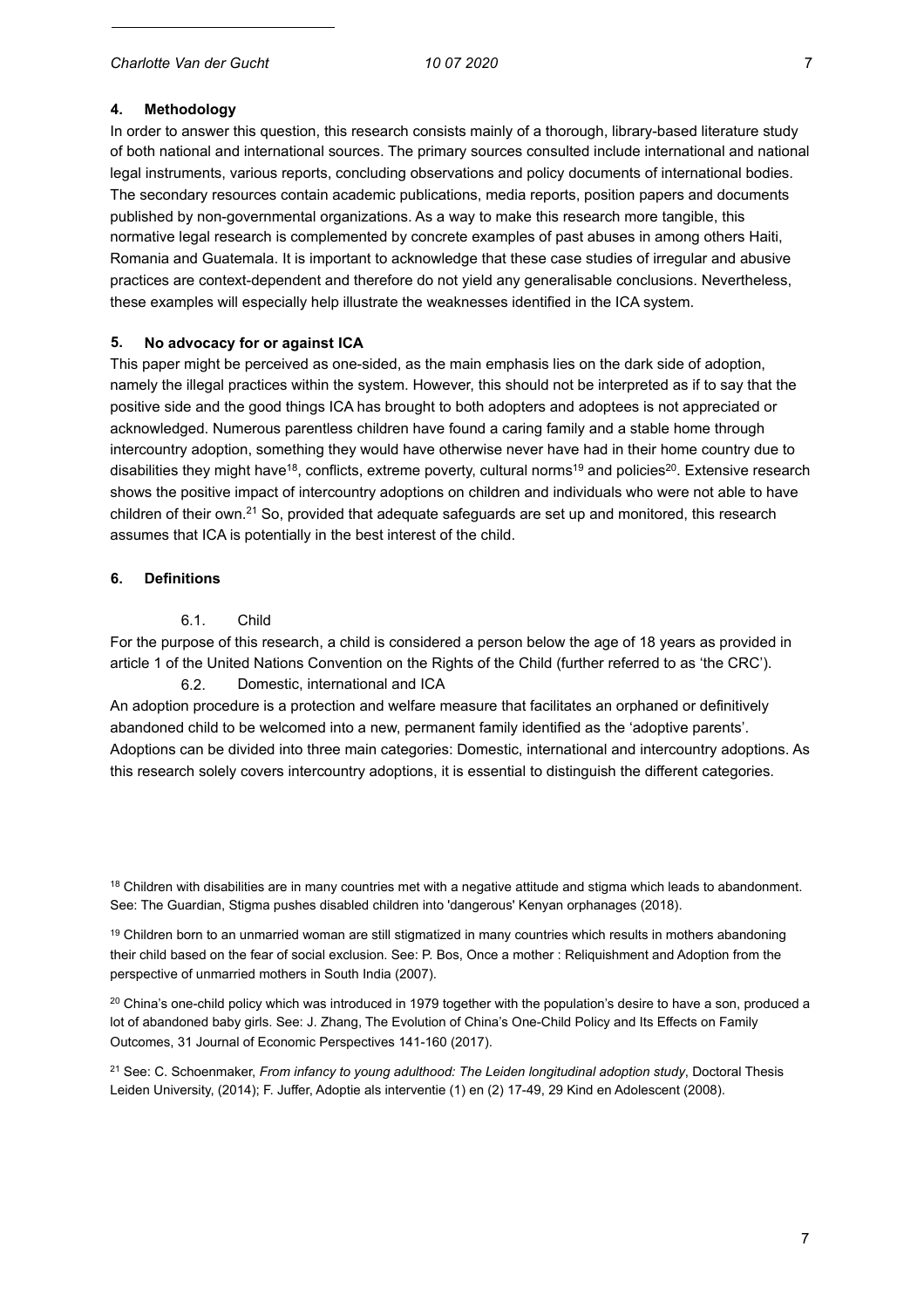When a child (the adoptee) is adopted by adoptive parents who are residing in the same country and have the same nationality as the adoptee, this is a domestic adoption also called a national or an in- country adoption.22

International adoption is the process whereby parents adopt a child of a different nationality than themselves, irrespective of whether they live and continue to live in the child's country of habitual residence.23

ICA**,** on the other hand, has been defined by UNICEF as adoption that "involves a change in the child's habitual country of residence, whatever the nationality of the parents<sup>"24</sup>. It follows that ICA involves, in any event, a child's transfer to a different country.

## 6.3. Sending and receiving country

Receiving country<sup>25</sup>: destination country for the adopted child.

Country of origin26: country where the adopted child comes from.

## 6.4. Simple and full adoption

Full adoption and simple adoption can be differentiated based on the evaluation of the severance or the maintenance of the ties of legal filiation with the biological family.<sup>27</sup>

Full adoption 'allows for the complete and full integration of the child into the extended adoptive family, giving the child equal status with biological children. This type of adoption severs filiation ties with the family of origin, including the forfeiture of rights, responsibilities and obligations of the biological parents or guardian(s), which are then exercised exclusively by the adopters.'28

Simple adoption 'maintains the legal bond with the family of origin and establishes only a limited adoptive parental relationship.'29

#### **2. International legal framework on intercountry adoption**

Concerns regarding the inherent risks of ICA practices are not new, on the contrary, they originated with the practice itself. The first considerable international conference on ICA was organised by the European Office of the United Nations and was held at Leysin, Switzerland in 1960. The inadequacy of international standards to ensure the child's best interest in the context of ICA motivated the panel of experts in Leysin to develop the very first principles in this sphere, also called the Leysin

22 UNICEF International Child Development Centre, Innocenti Digest No. 4, ICA 2 (1999).

23 UNICEF International Child Development Centre, Innocenti Digest No. 4, ICA 2 (1999).

24 UNICEF International Child Development Centre, Innocenti Digest No. 4, ICA 2 (1999).

<sup>25</sup> ISS, Intercountry adoption and its risks: a guide for prospective adopters 3 (2020).

26 Ibidem.

27 ISS, Adoption, Factsheet n°29 Simple adoption versus full adoption: the effects of adoption 1 (2007).

<sup>28</sup> ISS, Adoption Casework, technical assistance and advocacy: advocacy statement paper, available at: https://www.issssi.org/images/advocacy/Tab1-ISSAdvocacy/Fiches\_Advocacy/Adoption\_factsheet\_ANG.pdf (last accessed: 1/06/2020); HCCH report by J.H.A. van Loon, Report on intercountry adoption: intentional co-operation and protection of children with regard to intercountry adoption 207 (1993).

<sup>29</sup> ISS, Adoption, Factsheet n°29 Simple adoption versus full adoption: the effects of adoption 1 (2007).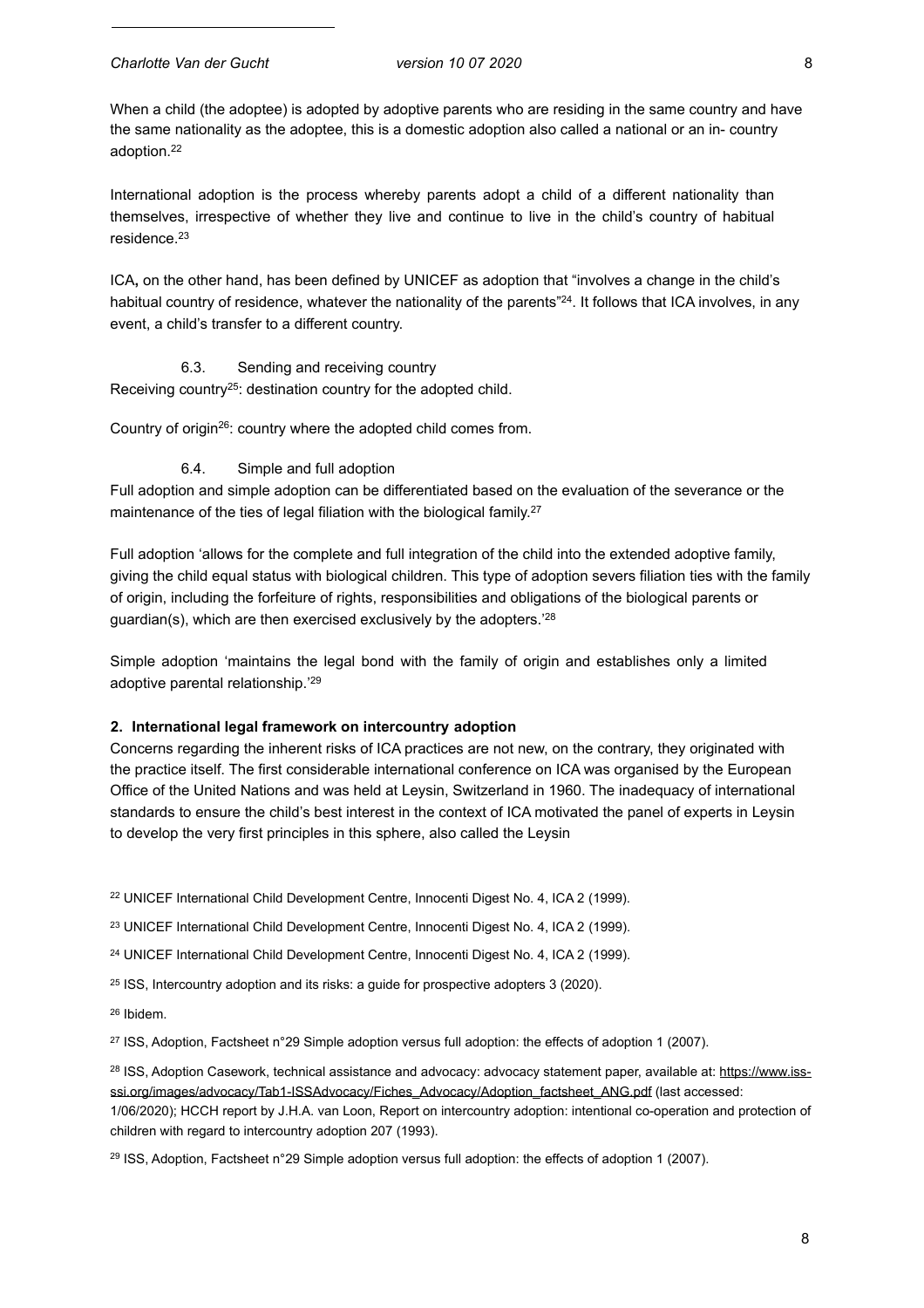*Charlotte Van der Gucht 10 07 2020* 9

principles.30 These principles were soon followed by the so-called Brighton Guidelines for ICA in 198231 and by the 1986 United Nations Declaration on Social and Legal Principles Relating to the Protection and Welfare of children with special reference to Foster Placement and Adoption Nationally and Internationally, Adopted by General Assembly in 1986.<sup>32</sup> Despite the non-binding nature of the latter-mentioned instruments, they have nonetheless influenced the subsequent international framework on intercountry adoption.33

As the CRC and the 1993 Hague Convention on the Protection of Children and Co-operation in Respect of Intercountry Adoption form the foundation of this study, the next sections elaborate on them. This discussion is rather brief, however extensive referencing guides towards more literature on this international legal framework.

## **2.1. UN Convention on the Rights of the Child**

The principal international instrument concerning children's rights is the CRC, the almost universally ratified international convention with 196 contracting state parties. All children's rights enshrined in the Convention should not be considered separately as they are interrelated, interdependent and indivisible.<sup>34</sup> All rights are underpinned by four general principles<sup>35</sup> (Non-discrimination (Art. 2 CRC), the right to life, survival and development (Art. 6 CRC) and the right to be heard (Art. 12 CRC) which guide the interpretation and implementation of all children's rights.36 In connection with the present study, it is worth highlighting Articles 20 and 21 CRC as they deal directly with ICA.

The first provision, Article 20 CRC explicitly recognizes adoption as a form of alternative care for children who are deprived of their family environment. The article continues by stating that a state, when considering this form of alternative care, must pay due regard 'to the desirability of continuity in a child's upbringing and to the child's ethnic, religious, cultural and linguistic background.<sup>'37</sup> This explicit recognition does not entail an obligation for states parties to carry out any adoptions, but when a state decides to do so, the adoptions must be carried out in line with all rights in the CRC.

30 CAAC AC 1, No. 3, "Rapport de mission rédigé par l'observateur du Conseil de l'Europe au Cycle d'études européen de Leysin sur l'adoption entre pays ", CE/Soc (60) 12 (1960).

<sup>31</sup> International Council on Social Welfare, Adoption Centre, and International Social Service, The Child's Right to Grow Up in a Family: Guidelines for Practice on National and ICA and Foster Family Care, Adoption Centre (1997).

32 UN General Assembly, Declaration on Social and Legal Principles relating to the Protection and Welfare of Children, with special reference to Foster Placement and Adoption Nationally and Internationally : resolution / adopted by the General Assembly, 6 February 1987, A/RES/41/85.

33 For further discussion See : Y. Denéchère. Regulating a particular form of migration at the European level: the Council of Europe and intercountry adoptions 1950-1967 p. 8-10, Communication dans le Congrès Peoples and borders: movement of persons in Europe, to Europe, from Europe 1945-2015 (2014).

34 UN Committee on the Rights of the Child (CRC), General comment no. 5: General measures of implementation of the Convention on the Rights of the Child §17-18, CRC/GC/2003/ (2003).

<sup>35</sup> These four articles were initially selected as the four over-arching issues which needed to be addressed by states parties in their periodic reports to the Committee see : Committee on the Rights of the Child, General guidelines regarding the form and content of initial reports to be submitted by States parties under article 44, paragraph 1 (a) of the Convention, CRC/C/5 (1991).

36 R. Hodgkin and P. Newell, UNICEF Implementation Handbook for the Convention on the Rights of the Child 35 (2007).

37 Art. 20(3) CRC.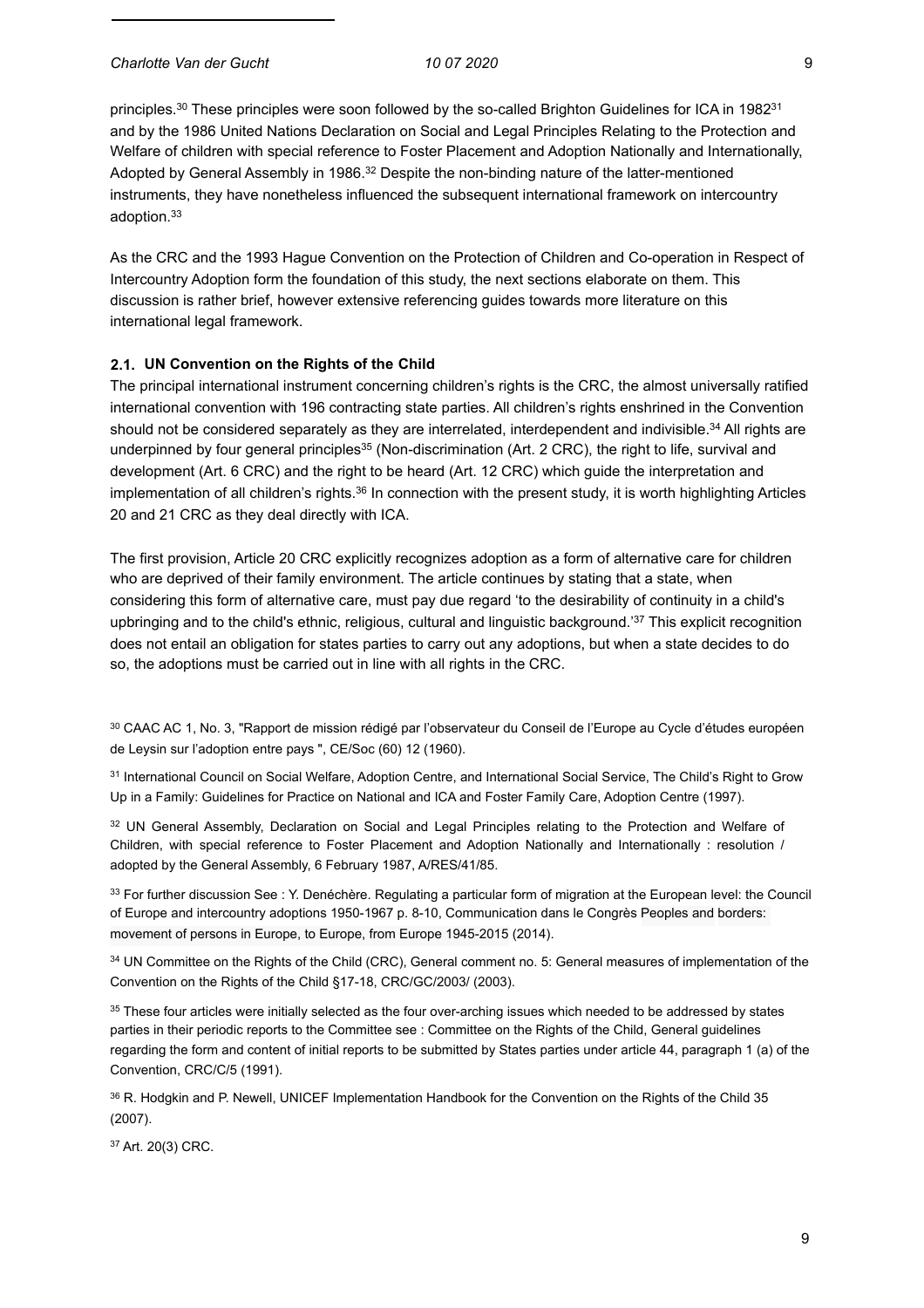The second provision, Article 21 CRC is foresees the subsidiary character of intercountry adoption.38 The CRC considers ICA as an alternative form of child care but only in instances where the child cannot be cared for in any suitable way in the country of origin of the child. This study will further elaborate on how the subsidiarity principle is often violated due to financial incentives**.** E.g. orphanages receive more money for children adopted through an ICA compared to domestic adoption.<sup>39</sup> This financial incentive often causes a drop in domestic adoptions which is not in line with the subsidiarity principle and which goes against the state's obligation to pay due regard 'to the desirability of continuity in a child's upbringing and to the child's ethnic, religious, cultural and linguistic background.'40

Furthermore, article 21 CRC is particularly relevant as it requires states to take the best interests of the child as the paramount consideration in adoption. Article 21 requires a case-by-case appreciation of the best interests of the child, and stands in contrast to a general approach which considers an ICA as beneficial to the child all circumstances.<sup>41</sup> It is worth noting that article 21 CRC on adoption is the only provision in the Convention which addresses the best interests of the child as 'the', and not 'a ' primary consideration. It follows that the adoption must only be undertaken as a child-centred action based on the best interests of the child which becomes explicitly and automatically the decisive element in a decision on a child's adoption.42 This particular emphasis on safeguarding the best interests of a child in ICA was initially not foreseen in *les traveaux préparatoires* but is the result of the disturbing amount of scandals in relation with intercountry adoptions which had been uncovered during the drafting of the CRC (1980's) and more specifically during the second reading of this article which led to such a change in the phraseology.<sup>43</sup> Further elaboration on this principle is considered in section 5.2. Art. 3 and Art. 21 CRC: Best interests of the child is the primary consideration.

Concerning the legal framework on the financial aspects of an ICA, both the CRC as well as its Optional Protocol on the Sale of Children, Child Prostitution and Child Pornography (further referred to as ''the Optional protocol on the sale of children 'or 'OPSC') are relevant. Article 21(d) of the CRC lies at the heart of this research since it demands that state parties take all appropriate measures to ensure that the placement of a child with/in a new family does not result in improper financial gain for those involved.

Article 3(1) OPSC is likewise applicable as it provides that the criminal or penal law of state parties must cover the improper inducement of consent for the purpose of adoption.<sup>44</sup>

38 Art. 21(c) CRC.

39 HCCH, Note sur les aspects financiers de l'adoption internationale 11 (2014).

40 Art. 20(3) CRC.

41 ISS, Fact Sheet N° 18. Adoption : General Principles 1 (2006) ; UN Commission on Human Rights, Report of the Working Group on a Draft Convention on the Rights of the Child §395-363, E/CN.4/1989/48.

42 N. Cantwell, UNICEF Report on the best interests of the child in Intercountry adoption 16 (2014).

43 UNICEF International Child Development Centre, Innocenti Digest No. 4, ICA 5 (1999); N. Cantwell, UNICEF Report on the best interests of the child in Intercountry adoption 21 (2014).

44 UN General Assembly, Optional Protocol to the Convention on the Rights of the Child on the Sale of Children, Child Prostitution and Child Pornography, UN Doc. A/RES/54/263, (2001).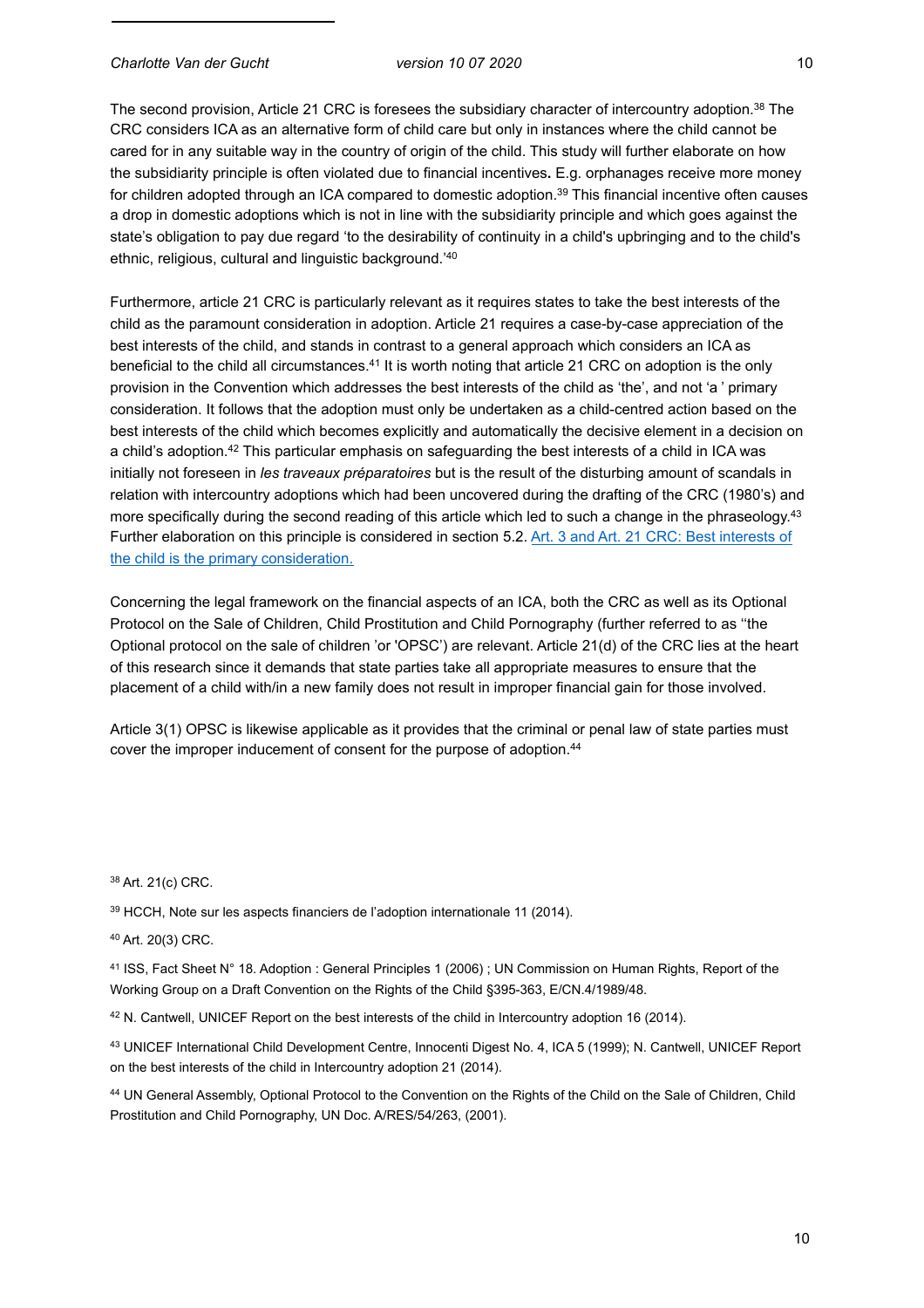#### **2.2. The 1993 Hague Convention on intercountry adoption**

#### 2.2.1. General introduction

The Hague Convention was adopted on 29 May 1993 and entered into force in 1995.45 102 states are contracting parties to The Hague Convention which binds them as primary duty bearers to respect and protect children in ICA procedures. The Convention acknowledges the organizational and legal differences among the various state parties and therefore provides minimum standards, but states are free to apply more stringent safeguards.46

The Convention essentially establishes a mechanism of procedural safeguards and standards for the protection of children who are adopted across national borders. The Convention particularly enhances international cooperation among states in the context of intercountry adoption. The main feature of the Convention is the fact that it clearly divides the obligations of the states involved in an adoption procedure. The responsibilities of both the sending country (=the child's/adoptee's country of habitual residence) and the receiving country (=the country where the adoptive parents reside) are carefully outlined.

2.2.2. The three main objectives of the Convention

The above-mentioned clear division of responsibilities must contribute to the attainment of the three objectives as formulated in the first article of the CRC. Firstly, the Hague Convention aims to ensure intercountry adoptions take place in a manner that is in the best interests of the child and with respect for his or her fundamental rights as recognized in international law.<sup>47</sup> These safeguards must be in place in order to achieve the second objective, namely preventing abuses which could amount to the abduction, the sale of, or trafficking in children.<sup>48</sup> Thirdly, the Hague Convention aims at ensuring the recognition of adoptions made in accordance with the Convention. It shall be noted that these objectives are very much in line with the CRC and this is not a coincidence. The Hague Convention is drafted to translate the CRC provisions into practice by adding substantive procedures and safeguards.49 To put it in other words, the Hague Convention refines and reinforces the principles enshrined in the CRC.

2.2.3. Obligations with regard to the financial aspects of ICA.

In order to meet the guarantees and standards laid down in the Hague Convention, several professionals must be involved in an ICA procedure and it is only fair that they can charge their expenses. Article 32(2) of the Hague Convention allows any person involved in an adoption to charge lawful and reasonable costs and expenses, including reasonable professional fees for the services provided. It is however strictly forbidden for *all* persons involved in adoption to obtain improper financial or other gain from an activity related to an intercountry adoption.50 This ban is a crucial tool to fight illicit practices on which this study will elaborate further-on.

According to article 8 of the Convention, the Contracting States and CAs are responsible for taking all appropriate measures to prevent all forms of improper or other gain in connection with an ICA and to

45 HCCH, Hague Convention on the Protection of Children and Co-operation in Respect of Intercountry Adoption, (1993).

46 UNICEF International Child Development Centre, Innocenti Digest No. 4, ICA 5 (1999).

47 In line with Art. 3 CRC.

48 In line with Art. 35 CRC.

49 HCCH, The Implementation and Operation of the 1993 ICA Convention: Guide to Good Practice No 1 §20 (2008); UNICEF International Child Development Centre, Innocenti Digest No. 4, ICA 5 (1999).

50 Art. 32(1) of the Hague Convention.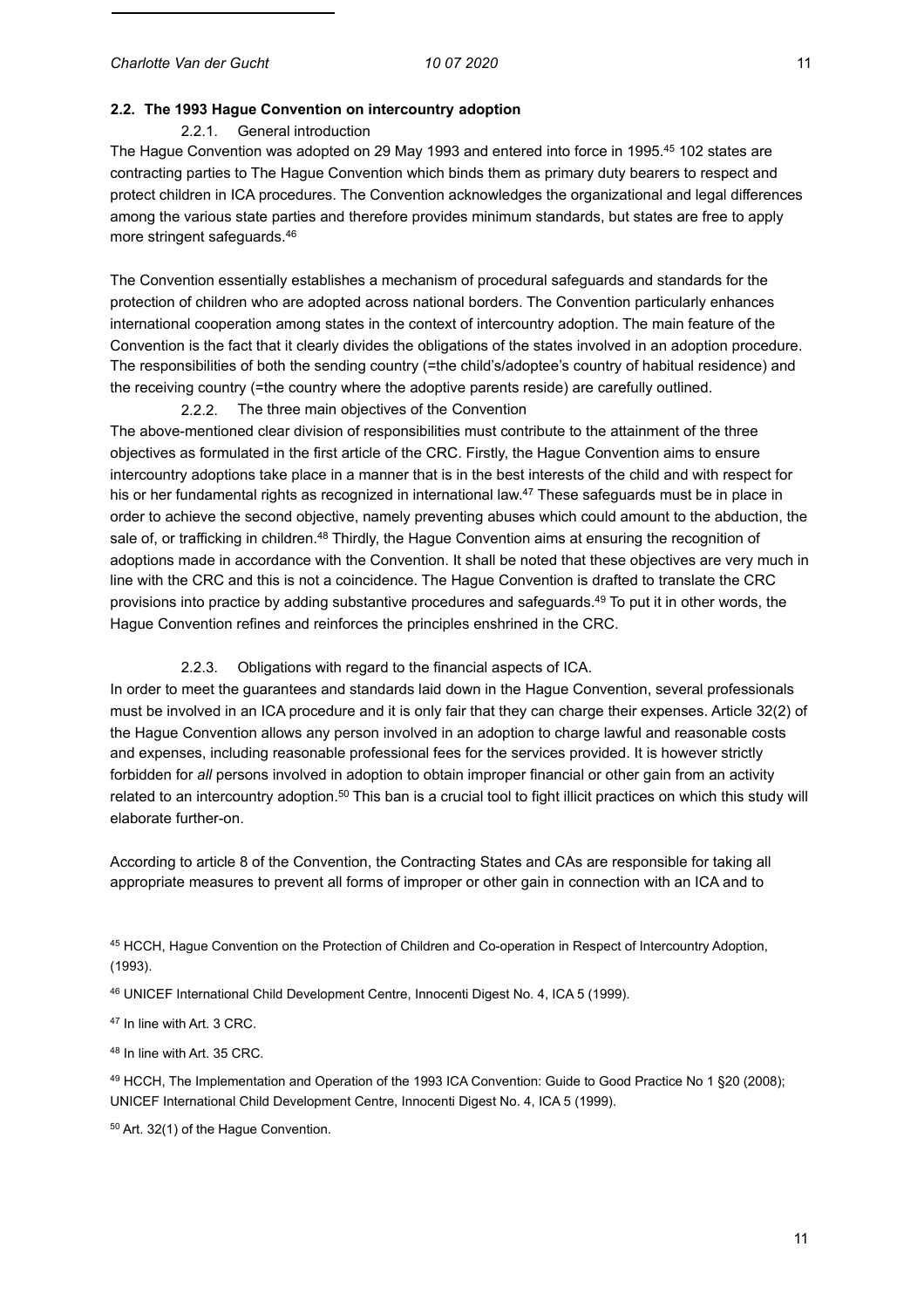deter all practices contrary to the objectives of the Hague Convention.51 In doing so, CAs shall also meet their general obligation to co-operate<sup>52</sup>, meaning that a CA shall share evaluation reports on its experience in ICA and the implementation of the Hague Convention's standards – which are in this case the standards set on financial aspects.<sup>53</sup>

However, it is important to acknowledge that the states 'and CA's obligation to prevent improper gain has been complex from the start due to the absence of clear-cut/harmonized definitions on key concepts such as 'reasonable fees 'and 'improper financial gain or other gain'. This a major shortcoming of the Hague Convention which resulted in different interpretations of these key financial concepts among different states. This has led to a great deal of legal uncertainty and ambiguity.<sup>54</sup> The responses of Contracting States to a Questionnaire on the practical operation of the Hague Convention in 2000 revealed the consequences of this legal uncertainty.55 States were asked to quantify the costs and expenses charged or paid in their country in respect of intercountry adoptions and their responses showed that the costs and charges paid by adoptive parents varied very widely among States and that excessive charges were asked by several accredited bodies. 56 In order to meet this issue of inconsistent terminology and the associated legal uncertainty, the HCCH Expert group on the Financial Aspects of Intercountry Adoption<sup>57</sup> developed a harmonized set of definitions.<sup>58</sup> These definitions enable the Expert Group, the Contracting States and this research to discuss the way forward based on a common understanding of the basic financial concepts. (These definitions are encapsulated in Annex n°1: Terminology relating to the financial aspects of intercountry adoption.)

A second obligation relating to the financial issues set out in the Hague Convention is the obligation of the competent authorities in the sending countries to ensure that the required consent for adoption has not been induced by payment or by compensation of any kind.<sup>59</sup> Depending on the age and degree of maturity of the child, this consent is given by the child itself and the persons or institution legally responsible for the child. G. Parra-Aranguren notes in the explanatory report $60$  that the solution to this issue lies in article 29 of the Hague Convention which prohibits early contacts between the parties to the intercountry adoption. In other words, contact between the prospective parents andthe

51 Art. 8 of the Hague Convention.

52 Art. 7 of the Hague Convention.

53 Art. 9 d) of the Hague Convention.

54 HCCH, Note sur les aspects financiers de l'adoption internationale 3 (2014).

55 HCCH Special Commission on the practical operation of the Convention, Conclusions and recommendations §35 (2000).

56 HCCH, Questionnaire on the practical operation of the Hague ICA Convention 6 (2000).

57 The HCCH Expert Group has been established upon request of the Council on General Affairs and Policy in 2011 based on the concerns that practices with regard the financial aspects differed so widely that an expert group was needed. Concerns were expressed see: HCCH Council on General Affairs and Policy of the Conference, Conclusions and Recommendations adopted (2011) and HCCH Special Commission on the practical operation of the Convention, Conclusions and recommendations (2010).

58 HCCH Expert Group on the Financial Aspects of Intercountry Adoption, Conclusions and Recommendations (2012); HCCH Expert Group on the Financial Aspects of Intercountry Adoption, Terminology (2012).

59 Art. 4 d) and c) of the Hague Convention.

60 HCCH report by G. Parra-Aranguren, Explanatory Report on the Convention on Protection of Children and Cooperation in Respect of ICA (1993).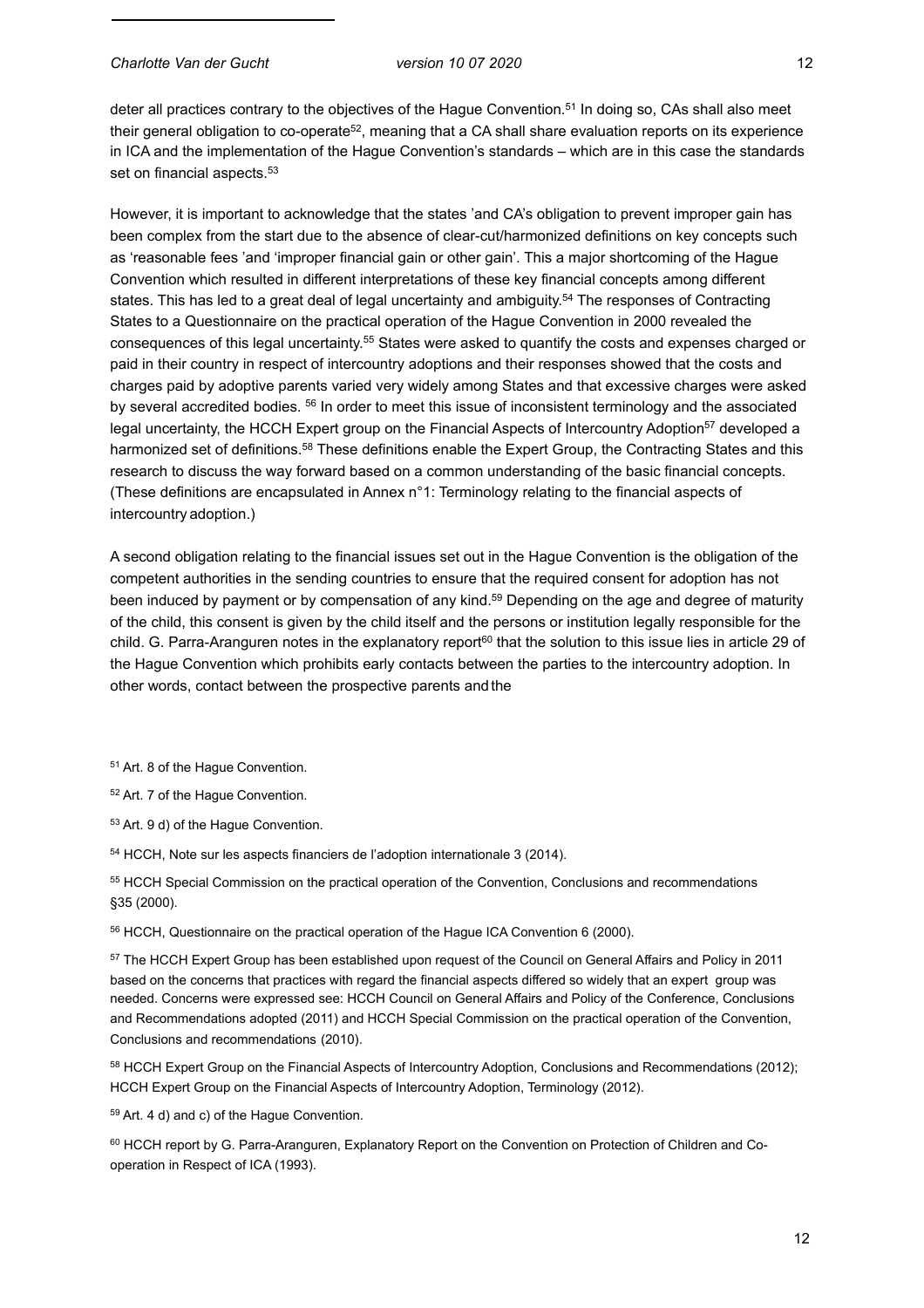primary carers of the child should be restricted until the consent is freely given according to the Hague Convention, free from financial incentives and improper payments.<sup>61</sup>

# **3. Illicit and abusive practices**

# **3.1. New-borns in high demand**

As was presented in the introduction to this thesis the ICA has undergone a shift from a child-centred to a parent-centred approach. The focus lies on which child the adoptive parents want and they do not solely desire to adopt any child, but their choice comes with a number of specifications. PAP's stipulate their preferences ranging from the child's health status, gender, origin, to the child's eye colour.<sup>62</sup> They prefer healthy and young children, particularly babies under the age of two. Adoption agencies respond to this preference by charging additional fees for new-borns such as New Life Link. The licensed Christian Haitian adoption agency is located in Port-au-Prince, Haiti and illustrates the commodification of new-borns.<sup>63</sup> Adoptive parents who ask to have a new-born-child which is less than a year old will have to pay an additional fee of \$2,000. Therefore, as new-borns are in high demand and very profitable, adoption agencies resort to illicit practices in order to secure sufficient supply of these particularly 'wanted 'children.

# **3.2. Meeting the high demand with an illicit supply of children**

First, it is important to address a fundamental misunderstanding. ICA is in no way an appropriate answer to what Western people think is an 'orphan crisis', because most of the babies which are placed with new families through ICA are not truly orphans nor even available for adoption.64 Nigel Cantwell wrote that 'the superficially persuasive argument of 'orphan rescue 'relies heavily for its justification on an entrenched selfperpetuating cycle of 'orphan creation'.'65As a matter of fact, babies have been 'generated 'through (a combination of) illicit practices, in order to meet the high Western demand for young and healthy babies. The malicious intermediaries involved can vary from attorneys, orphanage directors, recruiters, nurses, government officials to adoption agents.66

These intermediaries exploit the legal and procedural loopholes in the adoption system of the sending countries. Every time new regulations are introduced to stop these practices, new, creative ways are found to circumvent the new norms. This cat and mouse game makes it difficult to provide an exhaustive list of the past abuses in intercountry adoptions as the methods have been changing over time. The most common illicit practices will now be briefly listed.67

<sup>61</sup> HCCH, Note sur les aspects financiers de l'adoption internationale §15(2014); HCCH report by G. Parra- Aranguren, Explanatory Report on the Convention on Protection of Children and Co-operation in Respect of ICA §497 (1993).

62 R. Richard Banks, The Color of Desire: Fulfilling Adoptive Parents' Racial Preferences Through Discriminatory State Action, 107 Yale Law review (1998).

# 63 See: [http://www.newlifelink.com/.](http://www.newlifelink.com/)

64 E. Loibl, The transnational illegal adoption market: A criminological study of the German and Dutch ICA systems 38 (2019); Save the Children UK, Keeping Children out of Harmful Institutions, (2009); Lumos, Video on the 5 things you should know about orphanages, available at: https:/[/www.wearelumos.org/.](http://www.wearelumos.org/)

65 ISS, Monthly review N°230 : Is intercountry adoption the way to 'rescue orphans' from institutions? (2019).

66 HCCH report by J.H.A. van Loon, Report on ICA §79, Prel. Doc. No 1 of April 1990 (1993).

 $67$  For an extensive discussion on the various illegal practices see : D. M. Smolin, Child laundering: How the ICA System Legitimizes and Incentivizes the Practices of Buying, Trafficking, Kidnapping, and Stealing Children, 52 The Wayne Law Review 1 (2006).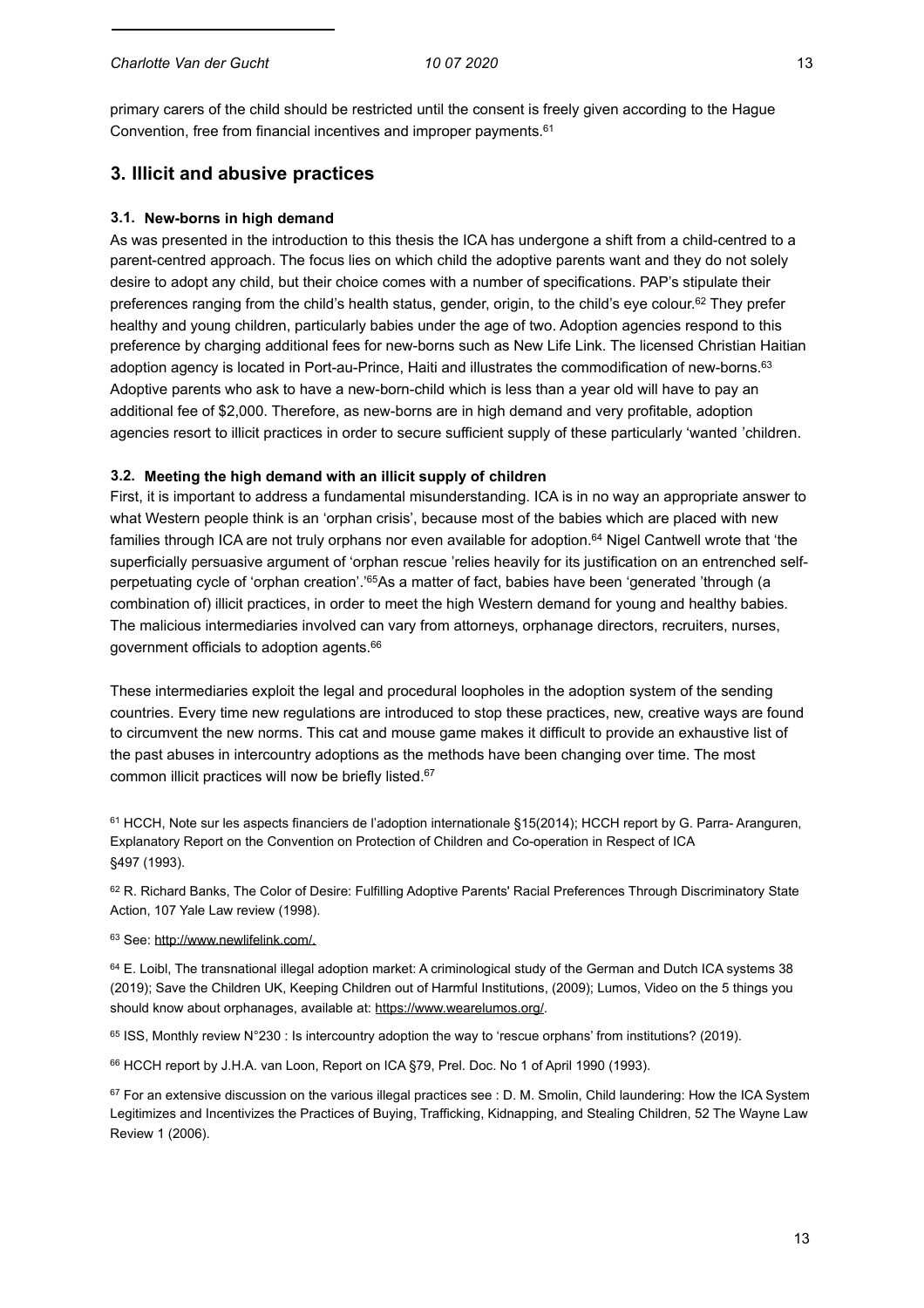## 3.2.1. Buying a child

Vulnerable and poor mothers are particularly easy prey when it comes to recruiters/scouts who convince the mother to give up her child for adoption while promising that her baby will have a better life with a wealthier family.<sup>68</sup> In addition to this psychological pressure, financial or material compensation is offered to an extremely poor mother in exchange for her baby, which makes it an actual purchase of a baby.69 Some mothers are even approached before they have left the maternity clinic. Other cases reveal that it is proposed to impoverished families to relinquish their child in exchange for a debt settlement. <sup>70</sup> Women are not only pressured into giving up their child, but there are likewise cases where women get offered financial or material compensation to conceive a child specifically for the purpose of intercountry adoption.<sup>71</sup>

## 3.2.2. Inducing consent. Does the end justify the means?

Furthermore, there are cases in which intermediaries do not kidnap or buy the child but instead have obtained the birthparent's consent to give their child up for adoption. However, this consent is often obtained illegally from often isolated and impoverished mothers. Intermediaries induce parents to relinquish their parental rights by deliberately lying about the far-reaching and permanent implications of a full adoption.<sup>72</sup> This method violates the requirement of duly informing the birthparents of the effects of their consent, in particular, whether or not an adoption will result in the termination of the legal relationship between the child and his or her family of origin as laid down in article 4 of the Hague Convention. The concept of 'full 'adoption by which one permanently gives up his or her parental rights, is a Western concept which is foreign/unknown to some birth parents.73 The intermediaries take advantage of this lack of awareness and they make the birthparents believe that they will maintain a parental connection with their child or that they will keep hearing or seeing their child once the adoption is completed but that is a promise which in the case of a full adoption is never kept.74As a measure to keep the adoption business going, it is not only birthparents who are lied to, however, even adoptive parents are frequently and deliberately provided with false information. One such example being that there are instances where intermediaries present allegedly healthy children to prospective parents even though they know the child is gravely ill.75 The show must go on… at all costs?

68 For an extensive discussion on the various illegal practices see : D. M. Smolin, Child laundering: How the ICA System Legitimizes and Incentivizes the Practices of Buying, Trafficking, Kidnapping, and Stealing Children, 52 The Wayne Law Review 1 (2006).

69 HCCH, Accreditation and Adoption Accredited Bodies: General Principles and Guide to Good Practice No 2 §77 (2012); D. M. Smolin, Child laundering: How the ICA System Legitimizes and Incentivizes the Practices of Buying, Trafficking, Kidnapping, and Stealing Children 118, 52 The Wayne Law Review 1 (2005).

70 Ibidem.

71 HCCH, Note sur les aspects financiers de l'adoption internationale 9 (2014); UNICEF International Child Development Centre 6, ICA (1998).

72 UNICEF International Child Development Centre 6, ICA (1998); D. M. Smolin, Child laundering: How the ICA System Legitimizes and Incentivizes the Practices of Buying, Trafficking, Kidnapping, and Stealing Children 121, 52 The Wayne Law Review 1 (2005).

73 N. Cantwell, UNICEF Report on the best interests of the child in Intercountry adoption 54 (2014).

74 D. M. Smolin, ICA and poverty: a human rights analysis 443, 36 Capital University Law Review (2007).

75 UNICEF International Child Development Centre 6, ICA (1998).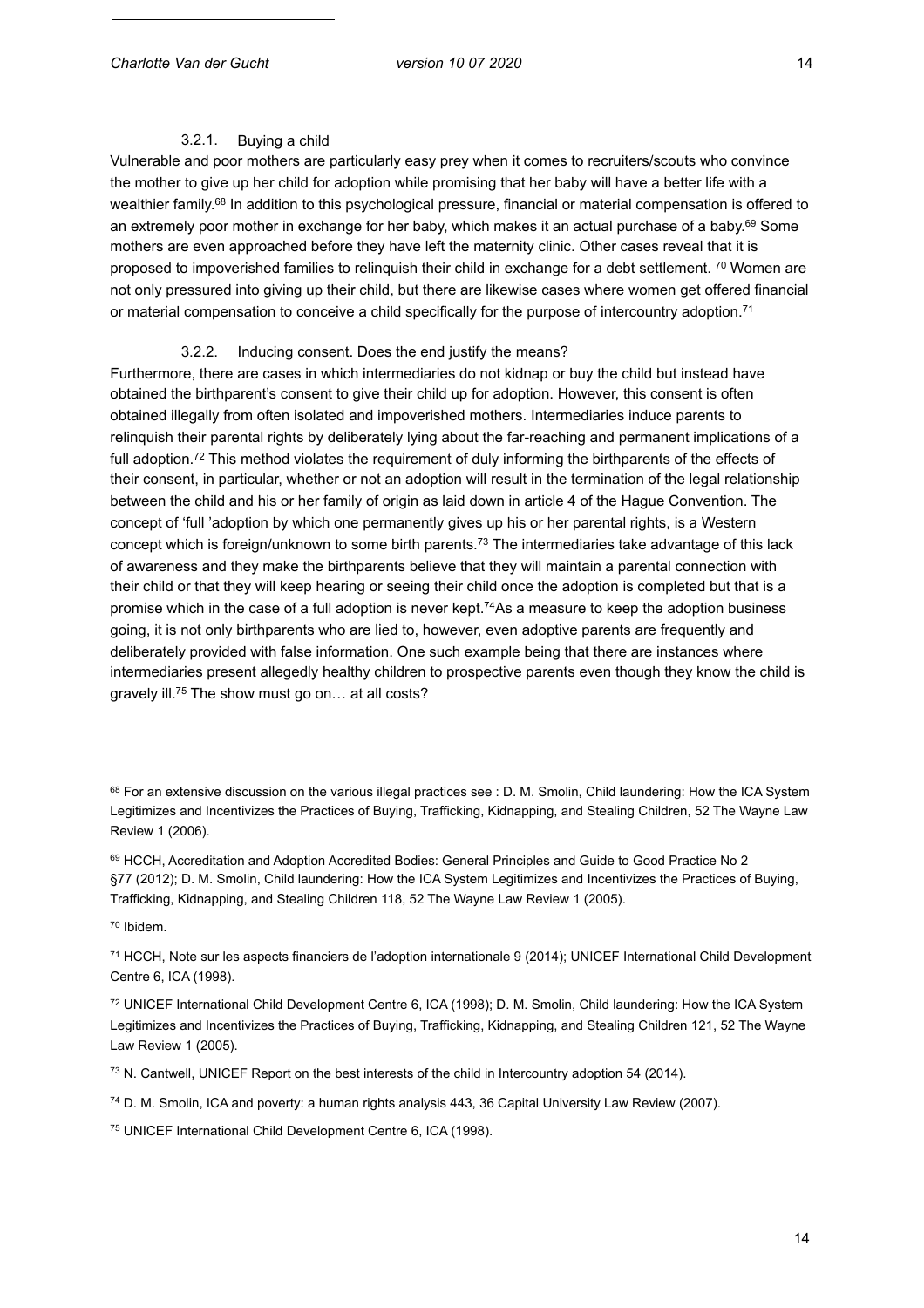# 3.2.3. Child kidnapping/abduction

Research has shown that in some cases parental consent was not even sought or induced prior to children being put up for adoption. Some examples of this are that children are abducted from the local market place, the streets or their even their homes by 'a baby-sitter'.76 A scandal from Honduras in 1992 illustrates this. Over one hundred children from poor families were reportedly abducted and 'disappeared 'at the hands of senior officials. The children were hidden in 'fattening homes 'from where they were sold for five thousand dollars each to foreign adoptive parents.<sup>77</sup>

In other incidents, children were kidnapped from care institutions and orphanages. Due to extreme poverty, families often feel the need to send their child(ren) for a certain period to care institutions until the time they are financially capable of taking the child(ren) back into the family.<sup>78</sup> It is crucial to note that parents entrust their children to these institutions temporarily, without ever meaning to give up their parental rights over the child and is thus based on a level of misinformation being fed to parents by intermediaries and institutions.

Furthermore, numerous cases have been uncovered whereby parents were told that their new born babies were stillborn or have died shortly after birth, leaving them grieving over their loss, while the new born is kidnapped for the purpose of adoption.79

#### 3.2.4. Falsifying documents

A child's legal status is often illegally changed into 'orphaned 'or 'abandoned 'which makes a child legally suitable for adoption. Official documents are forged in fraudulent cooperation with government officials, notaries and judges who accept a bribe or lavish gifts.<sup>80</sup> Protecting children's rights in ICA is not only a challenge as a result of the various actors involved and the diverse illicit existing practices but also because at the end of the day the resulting adoption bears all hallmarks of a completely legal process.<sup>81</sup>

Both the CRC as well as the Hague Convention stipulate that ICA should only be opted for when there is no domestic alternative care solution available for the child.<sup>82</sup> State officials in sending countries are bribed to authorize an adoption, even though the domestic care alternatives have not been explored.

 $76$  D. M. Smolin, Child laundering: How the ICA System Legitimizes and Incentivizes the Practices of Buying, Trafficking, Kidnapping, and Stealing Children 122, 52 The Wayne Law Review 1 (2005); UNICEF International Child Development Centre 6, ICA (1998).

77 Amnesty International, Disappearances in Honduras: A wall of silence and indifference (1992), available at: https:// [www.amnesty.org/download/Documents/196000/amr370021992en.pdf.](http://www.amnesty.org/download/Documents/196000/amr370021992en.pdf)

 $78$  D. M. Smolin, Child laundering: How the ICA System Legitimizes and Incentivizes the Practices of Buying, Trafficking, Kidnapping, and Stealing Children 120, 52 The Wayne Law Review 1 (2005).

79 UNICEF International Child Development Centre 6, ICA (1998).

80 Everychild, Adopting better care: improving adoption services around the world 15 (2012); International Policy Conference on the African Child (IPC), The fifth IPC conference: Draft Guidelines for Action on ICA of Children in Africa §64 (2012).explain why

81 N. Cantwell, 'Adoption as a Protection Measure: Where the Responsibilities Lie', statement made at the International Conference on Protecting Children through Adoption, held in Bucharest, 16-17 October 1995, UNICEF, Geneva.

82 Art. 20-21 CRC and Art. 4(b) Hague Convention.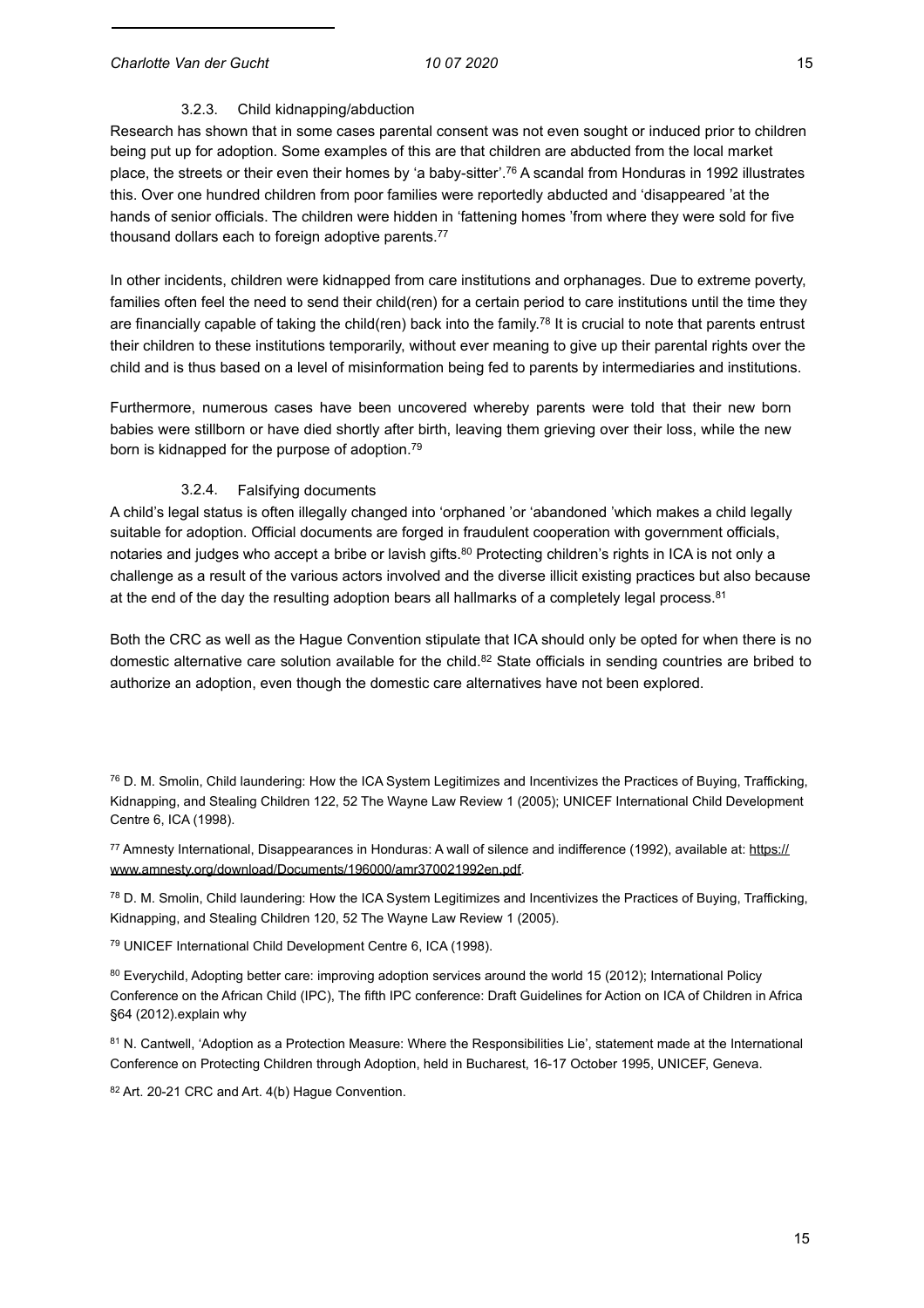So officials are frequently bribed by adoption agencies to circumvent the subsidiarity principle or to accelerate an adoption procedure.83

# **3.3. Enabling factors for illicit practices**

Financial incentives find fertile ground in states where no adequate structures prevent illegal practices from taking place. This is the case in states where no legal/administrative framework is in place or when that system is weakened due to exceptional circumstances such as a crisis or a conflict. It is evident from reported cases that actors operating in a weakly regulated adoption system are sensitive to illicit practices motived by financial incentives.

## 3.3.1. No legal framework and judicial oversight

ICA needs to be properly regulated by domestic and international law to ensure that adoption takes place in line with the rights of the child. Especially former communist countries such as Poland, Lithuania, Latvia and Albania lacked legal provisions on ICA in the early '90s.<sup>84</sup> Due to this legal void, these countries were a favourable climate for illegal adoption practices.

To combat illicit practices in the context of intercountry adoption, a country needs to complement its legal framework on ICA with legal provisions on a variety of topics which might seem unrelated to intercountry adoption. Firstly, the introduction of laws making birth registration compulsory is of vital importance to combat child trafficking in the context of intercountry adoption, because children who do not legally exist are particularly vulnerable to illicit practices.<sup>85</sup> However, this inherent vulnerability is not only present for non-registered children, but even abandoned children are easy prey to malicious intermediaries when their legal status is not well defined or regulated.<sup>86</sup>

A robust legal framework on ICA is crucial, but it is not sufficient in itself. This framework must ideally be complimented by legislation on abandonment, birth registration and also on poverty, hospitals and child care arrangements. Therefore, a clear legal framework with well-defined boundaries is fundamental to deter all actors within the ICA system from turning to illicit practices. However, some countries already possess a strong legal framework but there is no effective judicial oversight in place. Some judicial systems are either overburdened or they lack specific competence, so much so that a decision on an ICA is simply reduced to a rubber-stamping exercise.

This is especially regrettable since a judge is particularly well-positioned and mandated to subject the adoption procedure to rigorous scrutiny. Effective judicial oversight could uncover irregularities and sanction improper financial gains. However, as it stands, judges intentionally do not disclose these irregularities because they have been bribed to remain silent or are part of a criminal ring. Needless to say, things get out of hand when the judiciary themselves prefer financial incentives over the best interests of the child.

83 E. Loibl, The transnational illegal adoption market: A criminological study of the German and Dutch ICA systems 40 (2019).

84 UN General Assembly, Promotion and Protection of the Rights of Children: Sale of children, child prostitution and child pornography: provisional report prepared by Mr. Vitit Muntarbhorn Special Rapporteur of the Commission on Human Rights on the sale of children 9, child prostitution and child pornography, A/49/478 (1994).

85 UNICEF, A passport to protection : A guide to birth registration programming 18 (2013).

86 UNICEF International Child Development Centre 8, ICA (1998).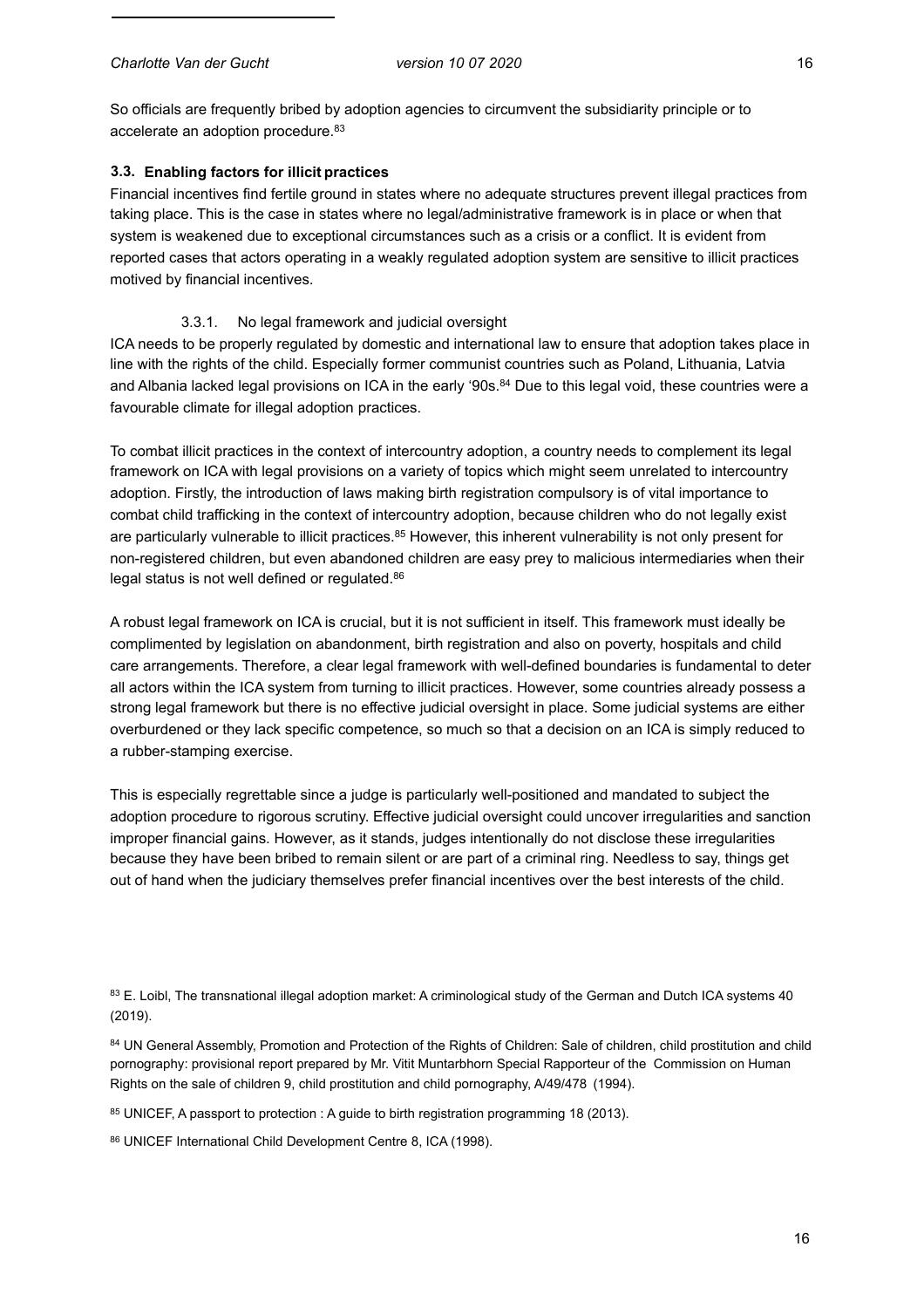3.3.2. A weakened governmental structure due to conflict or a natural disaster From the above, it is clear that illicit practices thrive when no robust legal and judicial system is in place to prevent abuses of intercountry adoption. This is even more palpable in countries where these structures are gravely weakened or (partly) destroyed due to a conflict or a natural disasters such as the earthquake in January 2010 in Haiti.<sup>87</sup>

Such emergencies are a breeding ground for illegal adoptions based on the heightened vulnerability of children who, as a result of the emergency, are often separated from their families. This, in combination with the weakened or fragile governmental structures gives profit-driven criminals free rein to 'lift 'young children from the emergency sites for the purpose of illegal adoptions.<sup>88</sup>

A crisis is not only an enabling factor for profit-driven criminals in intercountry adoptions, also Western governments have violated international children's rights in the past by adopting or 'rescuing 'children on a large scale from emergency situations.<sup>89</sup> These operations, like the 'Baby lift 'between 1963 and 1976 out of Vietnam<sup>90</sup>, took place under the pretext of humanitarian aid.<sup>91</sup> Today, quidelines on the Alternative Care of Children<sup>92</sup> and the World Disasters Report<sup>93</sup> explicitly condemn the practice of rapid evacuations of children from their country of habitual residence and provide guidance in this specific context.

## 3.3.3. Private and independent adoptions

Although adoptions which have been concluded through accredited bodies (Further referred to as 'AB's') cannot claim to be completely corruption-free, they provide considerably more safeguards than private and independent adoptions.<sup>94</sup> Both private and independent adoptions are not defensible from a children's rights point of view. Firstly, because approved non-AB's are not bound to only pursue non- profit objectives. Secondly, since the majority of these procedures are 'private 'and thus non- disclosed, it is hard to enforce any safeguards or oversight by authorities.<sup>95</sup>

Moreover, they have deliberately been excluded from the Convention since it was already recognized, at the time of its drafting, that the risks for children's rights violations increase in the context of non-

87 P. Selman, ICA after the Haiti earthquake : Rescue or robbery? 42, 35 Adoption and Fostering 4 (2011) ; ISS report issued by M. Dambach and C. Baglietto, 'Expediting' intercountry adoptions in the aftermath of a natural disaster… preventing future harm 22 (2010).

88 UNICEF International Child Development Centre 9, ICA (1998).

89 UN General Assembly, Human Rights Council, Report of the Special Rapporteur on the sale of children, child prostitution and child pornography §62-63, UN Doc A/ HRC/19/63 (2011).

90 N. Cantwell, UNICEF Report on the best interests of the child in Intercountry adoption 28 (2014); See: V. Strong-Boag and R. Bagga, Saving, Kidnapping, or Something of Both? Canada and the Vietnam/Cambodia Babylift, Spring 1975, *39*(3) *American Review of Canadian Studies* (2009).

91 'UNICEF International Child Development Centre 9, ICA (1998).

92 UN General Assembly, Guidelines for the alternative care of children, UN Doc. A/RES/64/142, (2010).

93 International Federation of Red Cross and Red Crescent Societies, World Disasters Report (2012).

94 Agency involement in ICA is not a guarantee in itself. There is a need for stricter accreditation and authorisation of agencies involved in ICA. See: HCCH, Accreditation and Adoption Accredited Bodies: General Principles and Guide to Good Practice No 2, (2012).

95 HCCH. The Implementation and Operation of the 1993 ICA Convention: Guide to Good Practice No 1 chapter 8.6.6. (2008).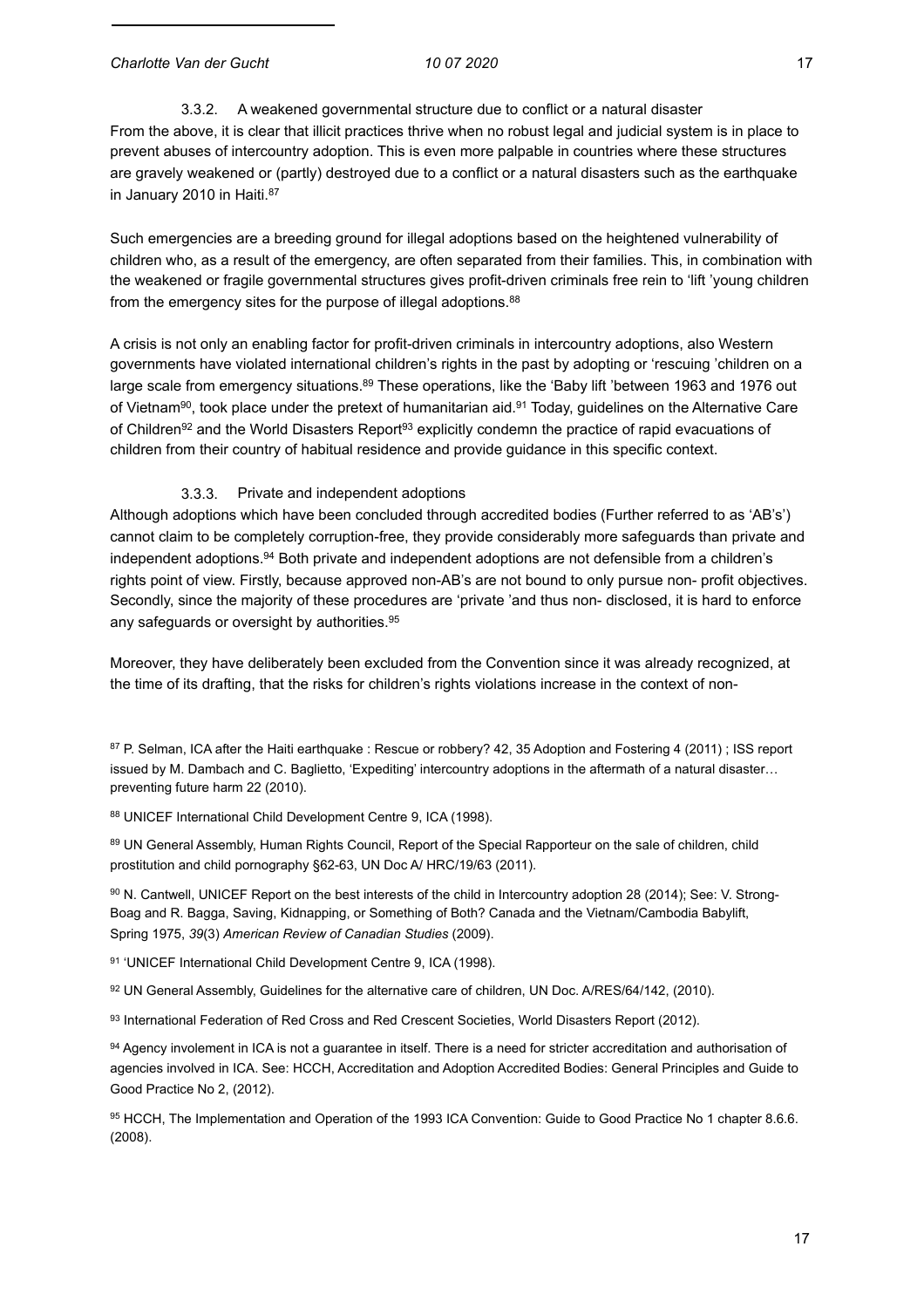agency adoptions.96 The CRC Committee has pointed this out while urging states 'to take immediate action 'to centralize the authority for ICA and not to leave it 'in the hands of profit-seeking lawyers'.97 Likewise, the Special Commission has urged states to ban all private and independent adoptions.<sup>98</sup> Several states like Ireland<sup>99</sup>, Italy<sup>100</sup>, Norway<sup>101</sup>, Panama<sup>102</sup> Haiti<sup>103</sup> and Guatemala<sup>104</sup> have explicitly outlawed private adoptions and require the involvement of ABs to limit the risk of abuses.105 Likewise, the Council of Europe's former Commissioner for Human Rights called upon states to 'ban non- regulated and private adoptions from any country of origin'.106

One of the risks linked to private adoption is that PAP's who are not deemed suitable adoptive parents through the official ICA system, turn to private adoptions which enables them to adopt a child without having to worry about assessments about their suitability as parents.<sup>107</sup> It is obvious how diminished safeguards are in place and the financial interests prevail over the best interest of the child.

### **4. Financial aspects involved in ICA**

Information on the financial aspects involved in ICA is often not up-to-date, hard to access or not disclosed. PAPs often have no clear indication of what constitute obligatory or voluntary contributions. This lack of clarity is not only persistent in relation to the total amount of money involved but also regarding the intended use of these large sums of money which amount is often unspecified orhidden.

This lack of transparency on the financial side of ICA is extensively addressed in the HCCH note on financial aspects of intercountry adoption, wherein various reasons contributing to the lack of transparency of the various actors concerned are encompassed.<sup>108</sup> The latter-mentioned reasons identified in the HCCH note are, among others, the lack of data collection by governments and CAs or their unwillingness to share this information. Information sharing is also hindered because thefinancial

96 Council of Europe, Issue paper by the Commissioner for human rights on Adoption and Children: A human rights perspective 18 (2011).

97 Committee on the Rights of the Child, Committee on the Rights of the Child, Summary record of the 168th meeting: Paraguay §48, CRC/C/SR.168 (1994).

98 HCCH Special Commission on the practical operation of the Convention, Conclusions and recommendations 1.g (2010).

99 Since the Adoption Act of 1998 Ireland outlawed private adoption, except within families.

<sup>100</sup> See the legislation and procedure as set on the website of the Italian CA for the application of The Hague Convention, <http://www.commissioneadozioni.it/for-an-adoptive-family/the-path-of-adoption/the-adoption-> procedure/, latest accessed on 23 june 2020.

101 Art. 16 (b) Adoption Act of Norway 28 february 1986.

102 Art. 14 General Adoption Law of Panama (2008). See : The Irish Times, Why the State decided to ban private adoption, https://[www.irishtimes.com/culture/why-the-state-decided-to-ban-private-adoption-1.223685,](http://www.irishtimes.com/culture/why-the-state-decided-to-ban-private-adoption-1.223685) last accessed on 23 june 2020.

103 La loi reformant l'adoption en Haitï, (2013).

104 Art. 10 Adoption Law of Guatemala (2007).

105 HCCH, Note sur les aspects financiers de l'adoption internationale 14 (2014).

106 Council of Europe, Issue paper by the Commissioner for human rights on Adoption and Children: A human rights perspective (2011).

107 UNICEF International Child Development Centre 8, ICA (1998).

108 HCCH, Note sur les aspects financiers de l'adoption internationale: Chapter 5.2.A. Problem: Lack of transparency (2014).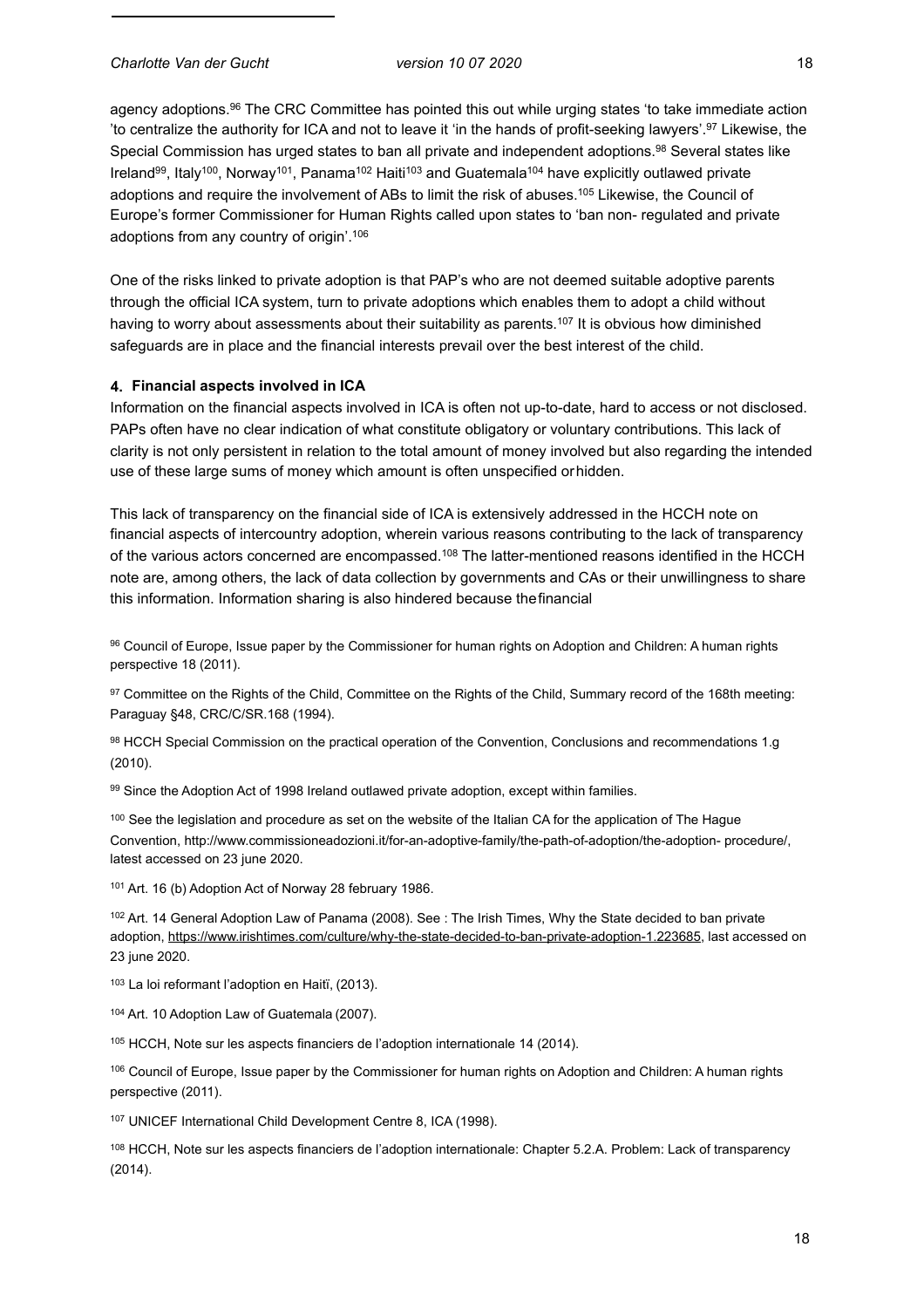*Charlotte Van der Gucht 10 07 2020* 19

aspects involved in ICA are being identified as a taboo, PAP's are reluctant to disclose financial issues due to discretion, pride and sometimes shame. Other reasons contributing to the lack of transparency are the use of cash and the absence of receipts which makes the tracking of the monetary flow virtually impossible. 109

#### **4.1. Donations**

Donations to the biological parents of the child or the orphanage where the child comes from are often very high, not fixed and not related to the local cost of living. The existence of care institutions like orphanages is often dependent on these donations which are highly problematic in itself. It follows that institutions will guarantee a permanent supply of adoptable children, indifferent of the best interests of the child – thus, indifferent to the subsidiarity principle. <sup>110</sup> Furthermore, donations to the biological parents of a child should be banned, regardless of whether the donations are given before or after the adoption is finalized. This latter practice is problematic as it may establish expectations of financial or other compensation and prompt other parents to give up their child in exchange for a payment.<sup>111</sup>

It, therefore, follows that these donations are contrary to article 32 of the Hague Convention. However, this does not necessarily apply to donations or contributions to the child protection system in the country of origin. Experts note that it is important to make a distinction between donations on the one hand, and charges as part of the adoption fee which represent a contribution to the child protection services on the other hand.112

#### **4.2. Contributions to the child protection services in the country of origin**

According to Melita Cavallo, the ex-president of the CA in Italy, it is an open secret that foreign CA's solicit humanitarian aid contributions form agencies as a conditions to operate.<sup>113114</sup>

The question whether required contributions to child protection services in the country of origin are permitted has been the subject of much debate during the meetings of the Special Commission on the practical operation of the Convention. This Special Commission is established by the HCCH to evaluate the implementation and the practical operation of the Convention and has come together every five years, since 1994.<sup>115</sup>

## <sup>109</sup> *Ibidem*.

110 Donations are legal before the adoption has been concluded: Armenia, Georgia, Latvia: Donations

are legal after the adoption has been completed: Poland, Czech Republic, Lithuania

Donations are outlawed: Romania, Slovakia, Estonia and Portugal. Sources for information on these countries: Hague Conference, 'Country profiles' at [www.hcch.net .](http://www.hcch.net/)

111 HCCH, Note sur les aspects financiers de l'adoption internationale 9 (2014).

112 HCCH Special Commission on the practical operation of the Convention, Conclusions and recommendations §42 (2000).

113 M. Cavallo, ex-President of the Italian Central Authority (CAI), Presentation on Humanitarian aid and children placed outside their family of origin and not proposed for adoption at the colloquium Intercountry Adoption Today, Agence Française de l'Adoption, Paris (2007).

114 Albania: compulsory contribution to the Albanian Adoption Committee of 1.000. Romania: An example how the financial advantages of intercountry adoptions corrupted the system. ICA was an official source of finances to the child care system. Vietnam: donations to orphanages distort the supply of adoptable children.

[115 For reports on all Special Commission Meetings See: https://www.hcch.net/en/instruments/conventions/](http://www.hcch.net/en/instruments/conventions/publications1/?dtid=57&cid=69) publications1/?dtid=57&cid=69.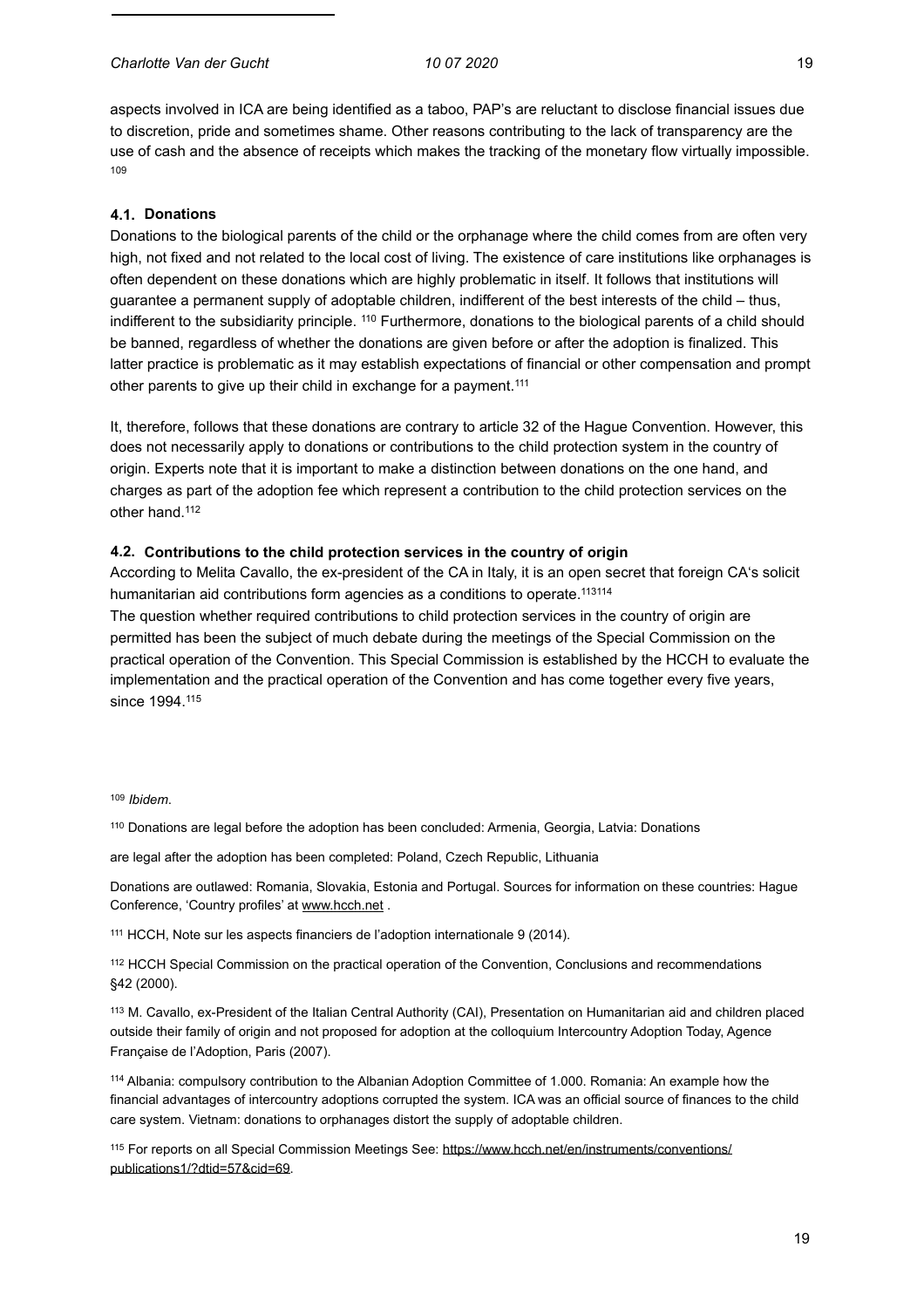On the one hand, there is an understanding that receiving countries want to support programmes to improve child protection services within the sending countries, and this is in line with the subsidiarity principle.116 On the other hand, there is a lot to say for banning or at least disconnecting these contributions from intercountry adoption. Firstly, experts feel contributions which are not specifically related to the cost of adoption are contrary to the principle laid down in Article 32 of the Hague Convention, and should not in any way be condoned.<sup>117</sup> Secondly, these contributions pose serious risks for child protection services in sending countries to become dependent on income derived from intercountry adoptions.<sup>118</sup> Furthermore, it must be said that there is not enough transparency concerning the use of these contributions. In other words, there are not sufficient safeguards to guarantee that the money is spent domestically on the child protection system for which it was meant. The Commission agreed that a system of contributions could be in accordance with the Hague Convention, provided that it is subject to a number of safeguards in relation to transparency and accountability. The Permanent Bureau suggested four requirements that contributions, if asked for, would have to meet. In the end, these four concrete parameters<sup>119</sup> were never formally adopted as a recommendation; instead, a more general recommendation was formulated: "Receiving countries are encouraged to support efforts in countries of origin to improve national child protection services, (…). However, this support should not be offered or sought in a manner which compromises the integrity of the ICA process, or creates a dependency on income deriving from intercountry adoption. In addition, decisions concerning the placement of children for ICA should not be influenced by levels of payment or contribution."120

It is notable how the Commission's stance has changed over time on contributions aimed at improving the national child protection services in the sending countries. The Special Commission, in 2005<sup>121</sup>, did not reaffirm the above-cited statement made in 2000. Additionally, the Special Commission, in 2010, took a narrower stance and highlighted that clear separation of ICA from contributions, donations and development aid is an essential feature to prevent the abduction, sale and traffic in children and their illicit procurement.122

116 Ibidem.

117 HCCH Special Commission on the practical operation of the Convention, Conclusions and recommendations §44 (2000).

#### 118 Ibidem.

119 The four suggested principles "a) the amount of the contribution should be fixed and notified in advance to the prospective adopters; b) the intended use to which the contribution is to be put should be made clear; c) contributions should always be made by a transaction which is recorded and accounted for; d) detailed accounts should be maintained of income derived from contributions of this kind and of the uses to which such income is put." See: HCCH Special Commission on the practical operation of the Convention, Conclusions and recommendations §45 (2000).

<sup>120</sup> HCCH Special Commission on the practical operation of the Convention, Conclusions and recommendations §47 (2000).

121 HCCH Special Commission on the practical operation of the Convention, Conclusions and recommendations (2005).

<sup>122</sup> HCCH Special Commission on the practical operation of the Convention, Conclusions and recommendations §1 h) and §14 (2010).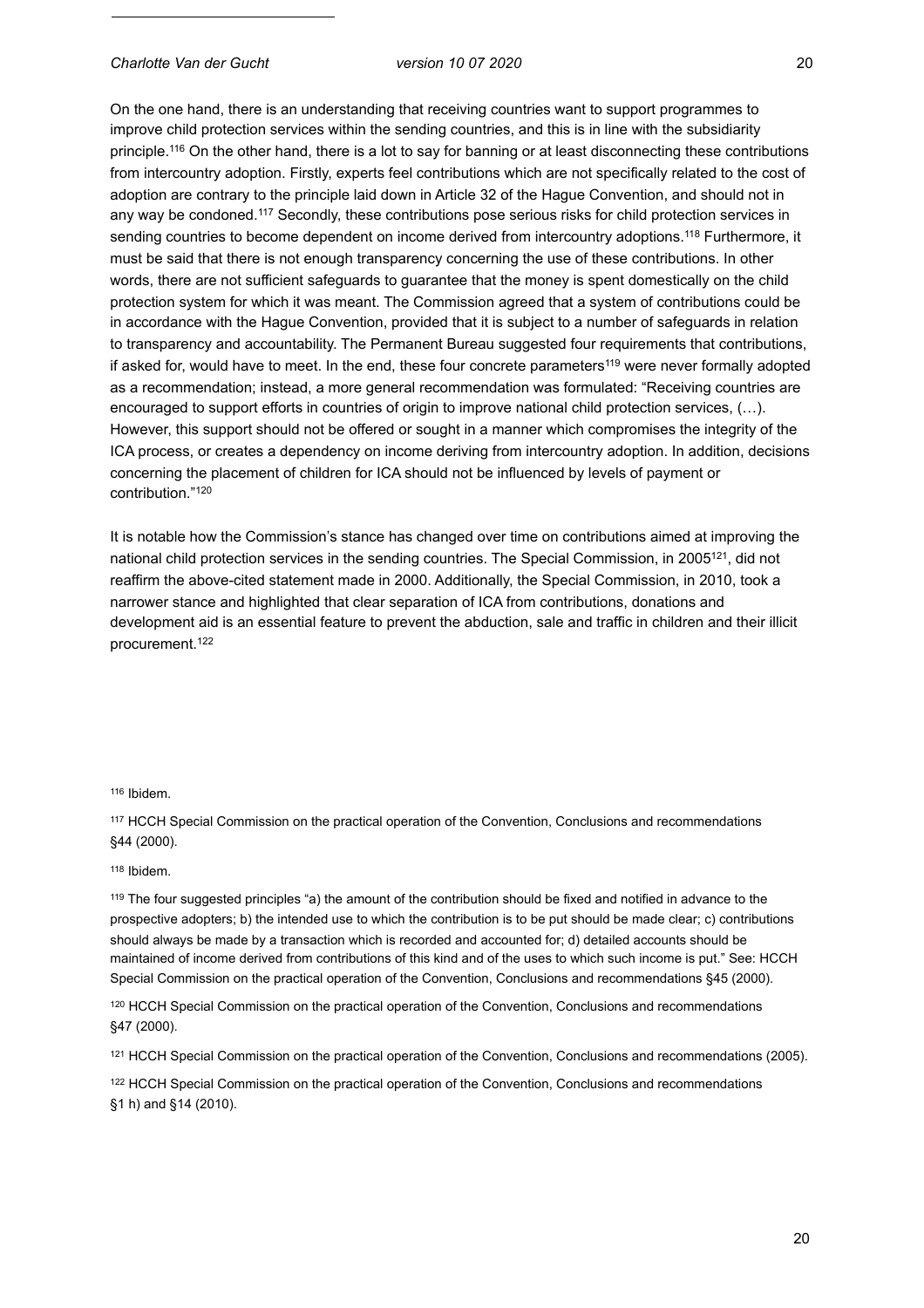# **5. What are the issues from a children's rights perspective?**

#### **5.1. Introduction**

Financial abuses in intercountry adoptions happen at the literal expense of biological parents, the adopters and the child. This chapter assesses the impact of illegal intercountry adoptions specifically on the child and his or her rights. Fighting financial abuse within the ICA system is not just a matter of ethics, but one of protecting children from potentially harmful consequences of the illicit practices.123 While the presence of illicit acts in an adoption procedure does not harm the child per se, it increases the risk of children's rights violations. This analysis looks at the impact of illicit adoption on the rights of the child as enshrined in the CRC.

# **5.2. The best interests of the child as the primary consideration**

Article 3 CRC, one of the four guiding principles of the CRC, requires states to take the best interests of the child as a primary consideration in all actions concerning the child. Article 3 CRC implies a case-bycase appreciation of the interest of the child, and stands in contrast to a general approach which considers an ICA as beneficial to the child all circumstances.<sup>124</sup> A state's obligation to respect the best interest's principle is even stronger in article 21 CRC on adoption which addresses the best interests of the child as 'the', and not 'a' primary consideration as explained in section 2.1. UN Convention on the Rights of the Child. Based on article 3 and article 21 CRC there is an unmistakable consensus on the need to respect the principle of the best interests of the child in the context of

adoption, but there is no clear consensus on the interpretation of best interests principle.125 This notion has deliberately been left undefined in order to be adaptable to different socio-cultural contexts and 'to be responsive to the situation of individual children<sup>'126</sup>.<sup>127</sup>

In 2008 there was a first attempt at international level to provide guidance on this priniciple in the UNHCR Guidelines on Determining the Best interests of the Child.128 Today there are several other instruments that are very useful to conceptualise the best interests principle in the context of ICA: the Guide to Good Practice on the Implementation and the Operation of the Hague Convention<sup>129</sup>, the h- Handbook for implementing Guidelines for the Alternative Care of Children<sup>130</sup>, the UNICEF report on The Best Interests of the Child in Intercountry Adoption by Nigel Cantwell and in particular the General Comment No°14 issued in 2013 by the CRC Committee on the right of the child to have his or her best interests taken as a primary consideration. In General Comment No°14 the Committee urges states to

123 UNICEF International Child Development Centre 7, ICA (1998).

124 ISS, Fact Sheet N° 18. Adoption : General Principles 1 (2006).

125 N. Cantwell, UNICEF Report on the best interests of the child in Intercountry adoption 5 (2014).

126 Committee on the Rights of the Child, General comment No. 14 on the right of the child to have his or her best interests taken as a primary consideration (art. 3, para. 1) §34, CRC /C/GC/14 (2013).

<sup>127</sup> J. Zermatten The Best Interests of the Child: Literal analysis, function and implementation 16 (2010); G. Van Bueren, Pushing and pulling in different directions: the best interests of the child and the margin of appreciation of states 32 in G. Van Bueren (ed.) Rights in Europe: convergence and divergence in judicial protection (2007).

128 United Nations High Commission for Refugees, Guidelines on Determining the Best Interests of the Child (2008).

129 HCCH, The Implementation and Operation of the 1993 Intercountry Adoption Convention: Guide to Good Practice No 1, (2008).

130 UN General Assembly, Guidelines for the alternative care of children, UN Doc. A/RES/64/142, (2010).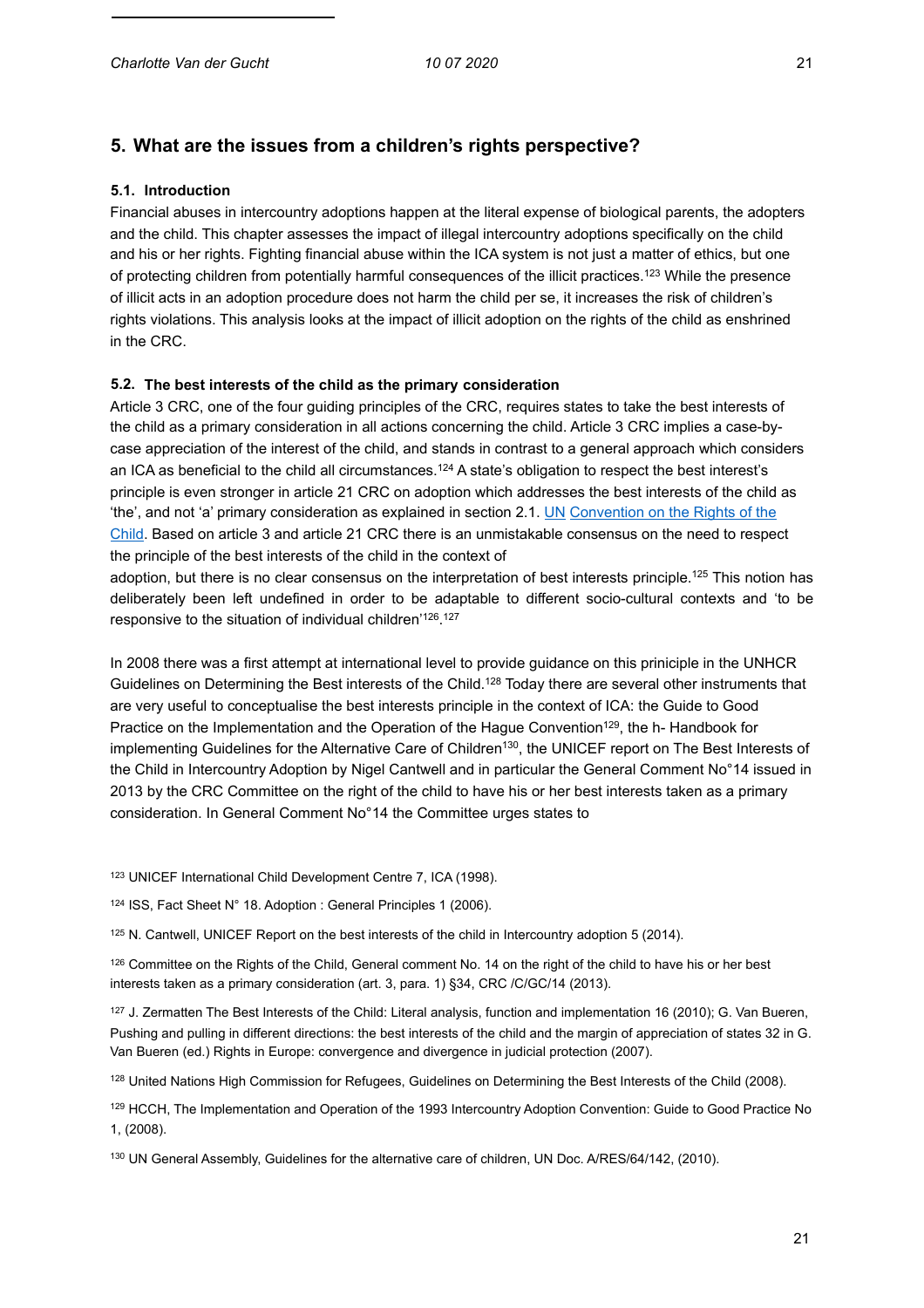subject their policies and decisions to a systematic Child Rights Impact Assessment (CRIA) which should predict the impact of any proposed measure on the enjoyment of the rights of the child.<sup>131</sup> All of the above mentioned sources include lists determining different, but yet very similarelements which need to be considered as a minimum to assess on a case-by-case basis whether or not an ICA is in the best interests of a child.<sup>132</sup> It also ensures that a family is found for a child and not a child for a family.<sup>133</sup> Next to the elements analysed by this assessment, it is of crucial importance that this assessment is conducted by mandated, ethical and multidisciplinary teams of professionals who are qualified to take the different dimensions like social, medical, legal, material and psychosocial of a child into account.<sup>134</sup> In addition it provides a clear idea on whether the adoption will meet the needs of the child. Unfortunately, it is exactly this crucial assessment which is not conducted in the context of an illicit adoption as the financial interests are preferred over the interests of the child. (See examples in Chapter 3 Illicit and abusive practices driven by profit)

The CRC Committee recognized that the lack of guidance in the past on the interpretation of this principle has led to situations where governments abused the concept to justify wrongful actions. 135 A clear example is the removal of children of parental care living in material poverty to put them up for adoption by couples of better standing as it was considered to be in their best interests based on the so called 'poverty argument'.136 One example is the forced adoption policy in Australia based on which an estimated 150 000 children between the early 50s and the early 80s born to poor families were forcibly adopted by couples of a better social standing.137 Indigenous children in both the US and Australia138 and children from the Jenisch travelling population in Switzerland<sup>139</sup> were likewise forcibly removed from their parents in the second half of the 20<sup>th</sup> century and adopted which was at that time based on an ill-founded perception of the best interests of the child.

Today, the Guidelines for the Alternative Care of Children and CRC General Comment No. 14 on the right of the child to have his or her best interests taken as a primary consideration explicitly state that 'financial and material poverty should never be the only justification for the removal of a child from

131 Committee on the Rights of the Child, General comment No. 14 on the right of the child to have his or her best interests taken as a primary consideration (art. 3, para. 1) §99, CRC /C/GC/14 (2013).

132 See: N. Cantwell, UNICEF Report on the best interests of the child in Intercountry adoption 58-59 (2014) for a table/ overview of the scope and thrusts of the best interests assessment in ICA.

133 C. Fenton-Glynn, Children's Rights in intercountry adoption 15 (2014).

134 Art. 11 b) Hague Convention; HCCH, Accreditation and Adoption Accredited Bodies: General Principles and Guide to Good Practice No 2 §53-61, (2012).

<sup>135</sup> Committee on the Rights of the Child, General comment No. 14 on the right of the child to have his or her best interests taken as a primary consideration (art. 3, para. 1) §34, CRC /C/GC/14 (2013).

136 See: ISS, Investigating the grey zones of intercountry adoption by F. Fuentes, H. Boéchat and F. Northcott (2012); D. M. Smolin, Intercountry adoption and poverty: a human rights analysis, 36 Capital University Law Review (2007).

<sup>137</sup> Australian senate, Community affairs references committee: Commonwealth contribution to former forced adoption [policies and practices \(2012\). Available at: https://www.aph.gov.au/Parliamentary\\_Business/Committees/Senate/](http://www.aph.gov.au/Parliamentary_Business/Committees/Senate/Community_Affairs/Completed_inquiries/20) Community\_Affairs/Completed\_inquiries/20 10-13/commcontribformerforcedadoption/index.

138 See: V. Haskins and M.D. Jacobs, Stolen generations and vanishing Indians : The removal of indigenous children as a weapon of war in the United States and Australia 1870-1940, in J. Marten, Children and War : A historical anthology (2002).

139 N. Cantwell, UNICEF Report on the best interests of the child in Intercountry adoption 8 (2014).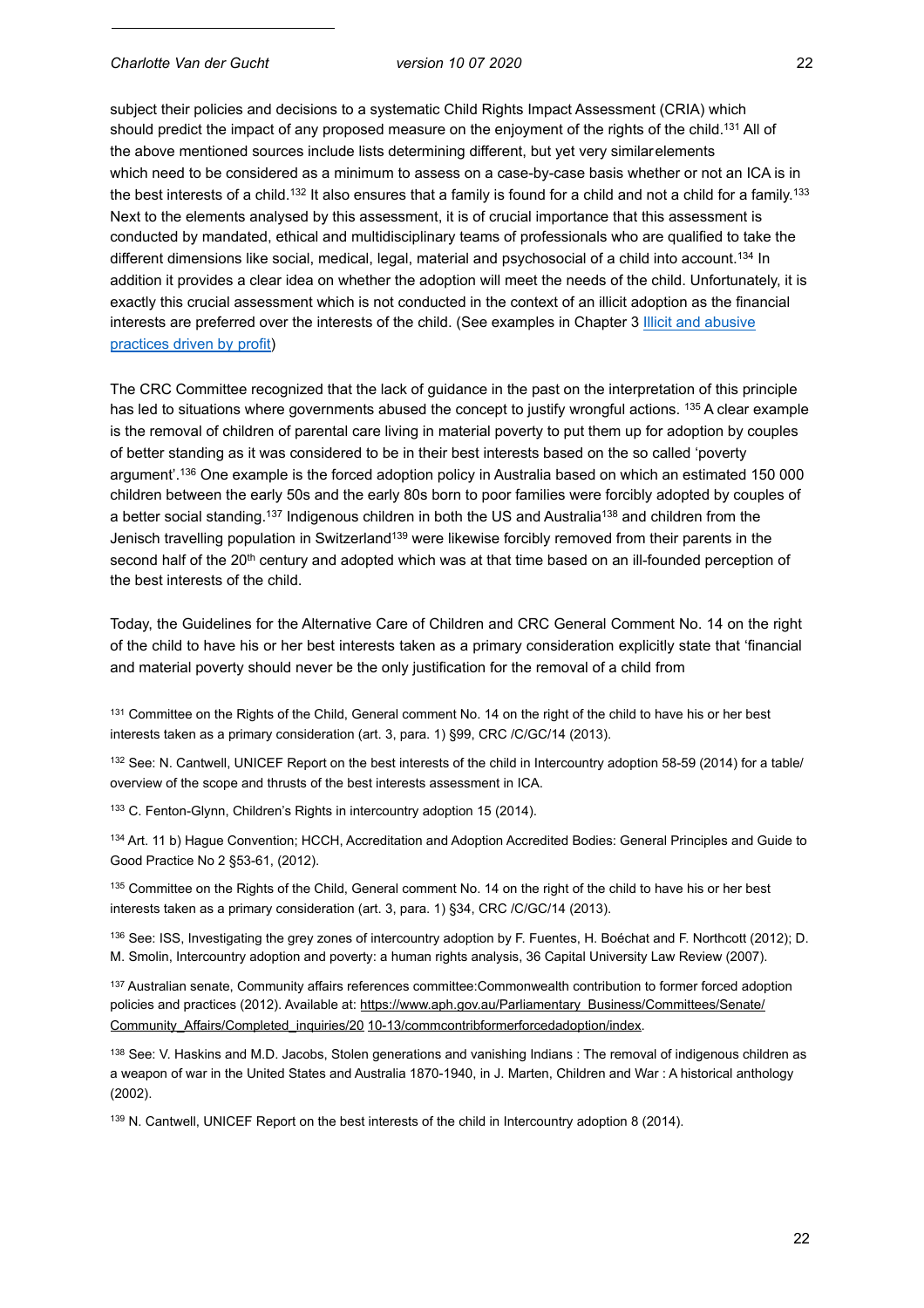parental care, but should be seen as a signal for the need to provide appropriate support to the family'.140 The Committee on the Rights of the Child has been very critical upon states who maintain such a 'poverty policy' as was the case for Nepal. The Committee urged the government in 2005 to abolish the provision that allows poverty of the parents of a child to be a legal ground for adoption.<sup>141</sup>

The CRC and the safeguards set out in the Hague Convention draw in this way boundaries to the range of actions that can be envisaged in the name of the best interest's principle. Taking this principle as a primary consideration is now a full-fledged right in the CRC and its realisation is completely interdependent with all other children's rights set out in the CRC.<sup>142</sup> As all children's rights are interrelated, interdependent and indivisible the following section will elaborate on other provisions which risk being violated in case financial interests are preferred over the best interests of the child.<sup>143</sup>

## **5.3. Various children's rights at risk**

5.3.1. Right to be cared for by both of your parents and not to be separated from them Examples of abusive practices as set out in chapter 3 illustrate how children are illegally taken from or bought from their parents. Moreover, malicious intermediaries involved in ICA are not likely to make serious efforts to find a child's birth family when finding an unaccompanied child, knowing that these institutions are gaining money by putting children up for adoption. The issue here does not only relate to the money being gained, but the funding of these institutions is often directly proportional to the number of 'orphans' adopted, thus creating a likely situation where more children are forcefully taken from their paretns and fed into the system to support these money-making practices.144 These illicit practices are a direct violation of articles 7, 9 and 18 CRC which ensure the right of a child to be cared for by both of your parents and not to be separated from them.

#### 5.3.2. Right to acquire a nationality

Secondly, illicit adoptions which are completed by private adoption agencies outside the framework of The Hague Convention pose serious risks to the right of a child to acquire a nationality as enshrined in article 7 CRC. Because the Convention works on the principle of mutual recognition which means that an ICA recognized in one state party is also recognized in all other states parties.<sup>145</sup> However, children adopted through illegal practices, outside of the Hague Convention's framework, do not benefit from the protection of mutual recognition and risk losing their nationality and ending up stateless. This is the case when a child loses their original nationality based on the adoption procedure in his or her home country, while the receiving state does not grant the child legal citizenship. Such a refusal is often based on irregularities in the adoption procedure which leaves the child as a foreigner in what he or she recognizes as his or her new home country.<sup>146</sup>

140 Committee on the Rights of the Child, General comment No. 14 on the right of the child to have his or her best interests taken as a primary consideration (art. 3, para. 1) §62, CRC /C/GC/14 (2013); UN General Assembly, Guidelines for the alternative care of children §15, UN Doc. A/RES/64/142, (2010).

141 Committee on the Rights of the Child, Concluding observations : Nepal §54, CRC/C/15/Add.261.

142 Art. 3 and 21 CRC.

143 UN Committee on the Rights of the Child (CRC), General comment no. 5: General measures of implementation of the Convention on the Rights of the Child §17-18, CRC/GC/2003/ (2003).

144 UNICEF International Child Development Centre 7, ICA (1998).

145 Art. 24 CRC and C. Fenton-Glynn, Children's Rights in intercountry adoption 17 (2014).

146 See: HCCH, The Implementation and Operation of the 1993 Intercountry Adoption Convention: Guide to Good Practice No 1, 8.4.5 What is the effect of a Convention adoption on a childís nationality? In particular, in what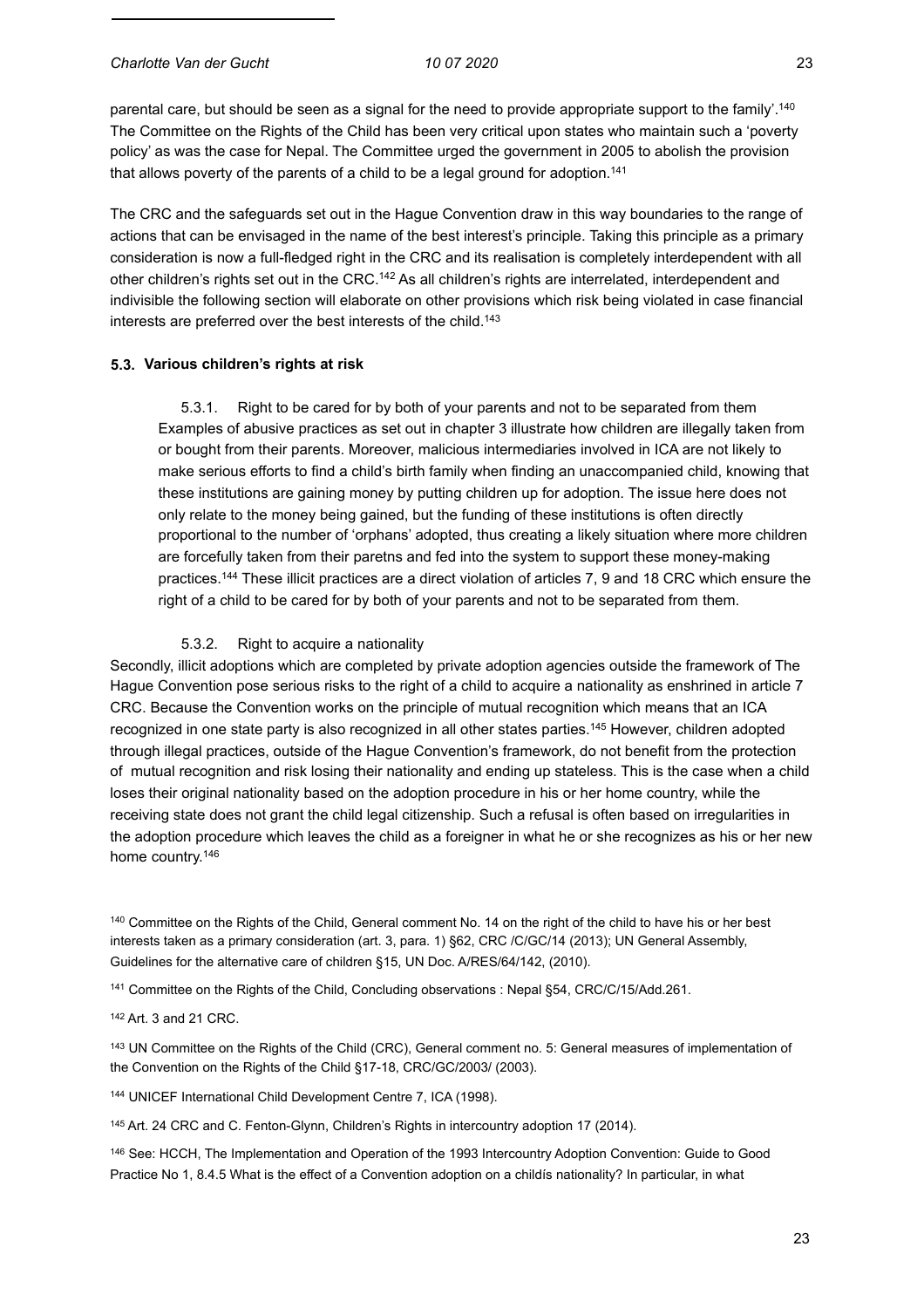#### 5.3.3. Right to preserve his or her identity

Regardless of which illicit practice was resorted to during the adoption process, the intermediaries involved make sure that they cover their traces. Covering traces often implies changing or destroying evidence of a child's ethnicity, family history and medical information.147 This can be achieved by providing children with new, false birth certificates. It follows that most children who have been obtained through illegal practices will never know who their birth parents are which is a direct violation of a child's right to preserve his or her identity as provided in article 8 CRC. 148

This right is also violated in cases where children's nationality is fraudulently changed into a more 'favourable' nationality. A disturbing case in the early 1990s illustrates this practice. A criminal network transferred expecting mothers from Albania, Yugoslavia and Romania to Budapest, Hungary.149 The intermediaries sent the women specifically to Hungary to take advantage of the lax national adoption policy at that time. The new-borns' national identities were artificially modified for the purpose of adoption resulting in an unlikelihood that these children will ever find out their true origins.

Extensive research has shown that a child needs at least non-identifying information on its origin and family history for the child to be able to build stable personalities and to develop its identity.150 Children adopted through illegal and unethical ICA may experience an emotional upheaval once they discover the truth about the circumstances surrounding their adoption.151 Moreover, it is important to note that abusive practices in ICA have been shown to impact not only illegally adopted children but also children who were adopted through a legal and ethical procedure as they start to question their adoption when discovering the malpractices occurring in ICA.152

5.3.4. The right of the child to the enjoyment of the highest attainable standard of health, the right for special care for disabled children and the right not to bediscriminated Mentally and physically disabled children are often left behind in ICA and likely to live in institutional care until adulthood. This is mainly due to the fact that children with special needs are unwanted by PAPs, as has been explained in the first chapter. Not only do children with special needs face discrimination which is a violation of article 2 CRC, they also risk facing insufficient special care as provided for in article 23 CRC.

circumstances does the adoption lead to acquisition of a new nationality for the child or the loss of an existing nationality? (2008).

147 UNICEF International Child Development Centre 7, ICA (1998).

148 Art 8 CRC "1. States Parties undertake to respect the right of the child to preserve his or her identity, including nationality, name and family relations as recognized by law without unlawful interference. 2. Where a child is illegally deprived of some or all of the elements of his or her identity, States Parties shall provide appropriate assistance and protection, with a view to re-establishing speedily his or her identity."

149 R. Mc Creery, 'Inter-country Adoption of Romanian Children: Summary of Background Paper and Commentary', unpublished report and communication to S. Kessler, CEE Unit UNICEF, 93/NY/GUA/20 (1993).

150 ISS, Monthly Review. Post adoption: The search for origins (part 1) (2006a); C. Fenton-Glynn, Children's Rights in intercountry adoption, Chapter 9. Who Am I? The Child's Right to Identity 185-210 (2014); See: Evan B. Donaldson Adoption Institute, Beyond Culture Camp: Promoting healthy identity formation in adoption (2009); S. Besson, Enforcing the child's Right to Know Her Origins: contrasting Approaches Under the Convention on the Rights of the child and the European convention on Human rights 140, 21 International Journal of Law, Policy and the Family 137.

151 Ibidem.

152 HCCH, Note sur les aspects financiers de l'adoption internationale 9 (2014).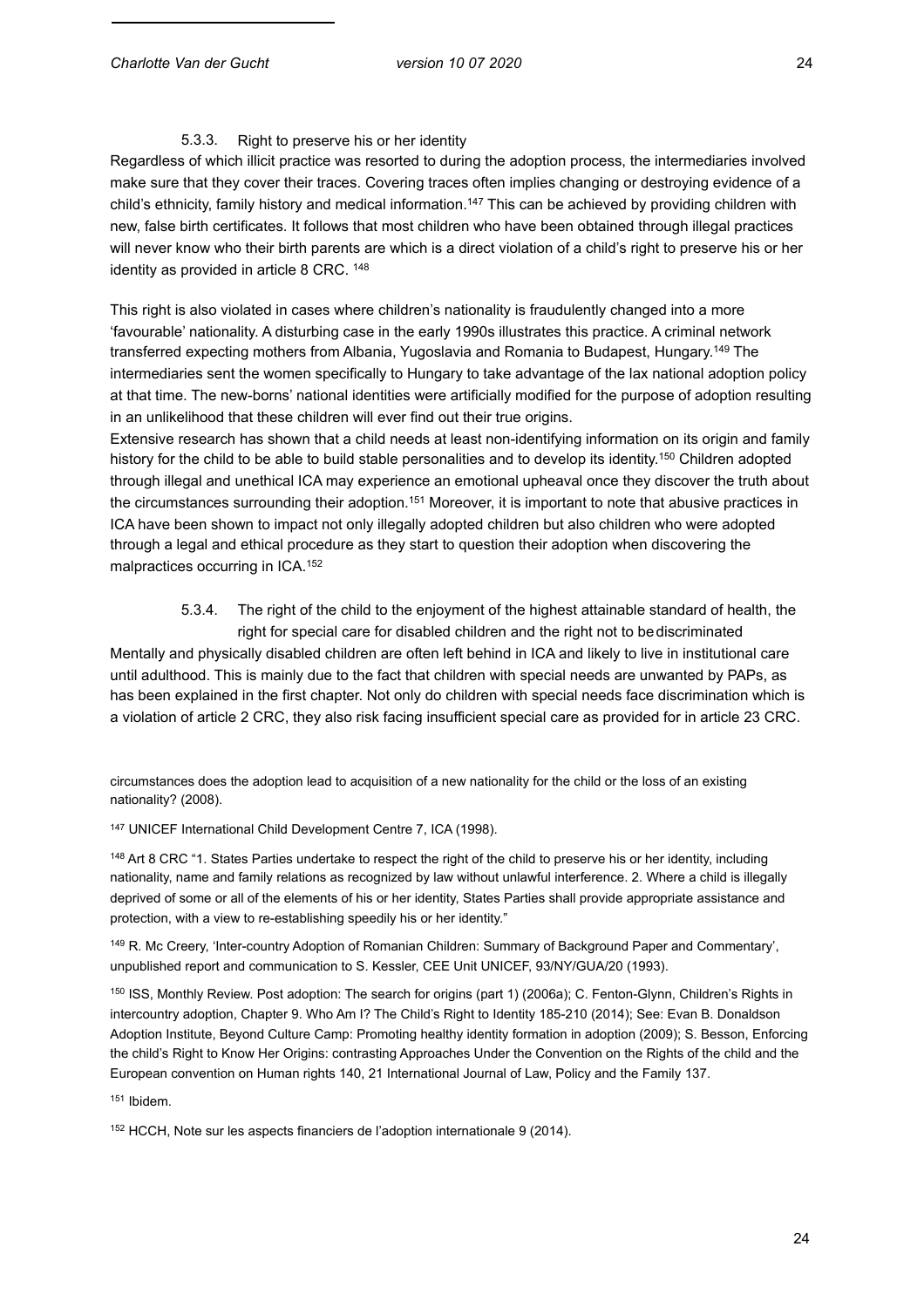*Charlotte Van der Gucht 10 07 2020* 25

Money in sending countries goes into the adoption system instead of into the national health services and qualified personnel is attracted by the adoption system instead of national services. Jonathan Dickens' article on the Romanian experience as a sending country illustrates this issue very accurately. The author explains that the consequences on the domestic welfare system in sending states are not to be overlooked, as there is a diversion of financial and human resources from the child protection system into ICA.

That being said, the children with special needs who do end up getting adopted through ICA also face severe violations of their right to health care and special care as provided in articles 23 and 24 CRC. Based on article 5(b) Hague Convention 'PAP's should be counselled as may be necessary' which helps manage the expectations of the parents. This measure is often not in place in illegal adoptions which leaves PAP's often insufficiently informed and supported with regard to the conditions their adopted child suffers from. Research by the Donaldson Adoption Institute shows that it is not uncommon for parents to discover that the adopted child is sick or disabled only after the child arrived in the country of destination. As a result, the child in need of special care risks being rejected by its adoptive parents. A very recent case shows this terrible fate some children in need face: A video- blogging couple from Ohio adopted a boy, Huxley, with special needs from China in 2017. The boy's adoption has been filmed and broadcasted on the couples monetized YouTube channel for two years. Recently, in May 2020 the couple announced that his special needs have proved to be too much to handle.

This chapter has set out the main risks for children's rights. It is however important to add that various other rights of the child are at risk such as: the right not to be taken out of the country illegally, right to be protected from abduction/sale and trafficking<sup>153</sup>; the right to participate, although it is important to acknowledge that it is hard to ensure a child's participation in ICA, even when highly trained professionals are involved, since children adopted through ICA are often so young that they are unable to grasp the reality of an ICA and to form an informed opinion<sup>154</sup>; the right to be protected from all forms of violence, abuse or exploitation<sup>155</sup> and obviously the right to safeguards in alternative care.<sup>156</sup>

## **6. Concluding observations**

As a result of the discussion undertaken throughout the present thesis, it is very clear that illegal adoptions violate multiple children's rights. Therefore, there is an obvious need to effectively legislate, control and monitor the financial aspects of ICA in order to ensure the full realization of children's rights as provided by the CRC. It is impossible to formulate a single recommendation to solve the problem of financial abuse in ICA because, as highlighted in Chapter 3 on **Illicit** and abusive practices driven by profit, the nature of the problem is complex. Based on previous recommendations formulated by the HCCH and the International Social Service (ISS), an extensive multi-faceted toolbox of recommendations is available on how to regulate the financial aspects of intercountry adoption.

153 Art. 11 and 23 CRC.

154 N. Cantwell, UNICEF Report on the best interests of the child in Intercountry adoption 20 (2014).

155 Art. 19 CRC.

156 Art. 20 and 21 CRC.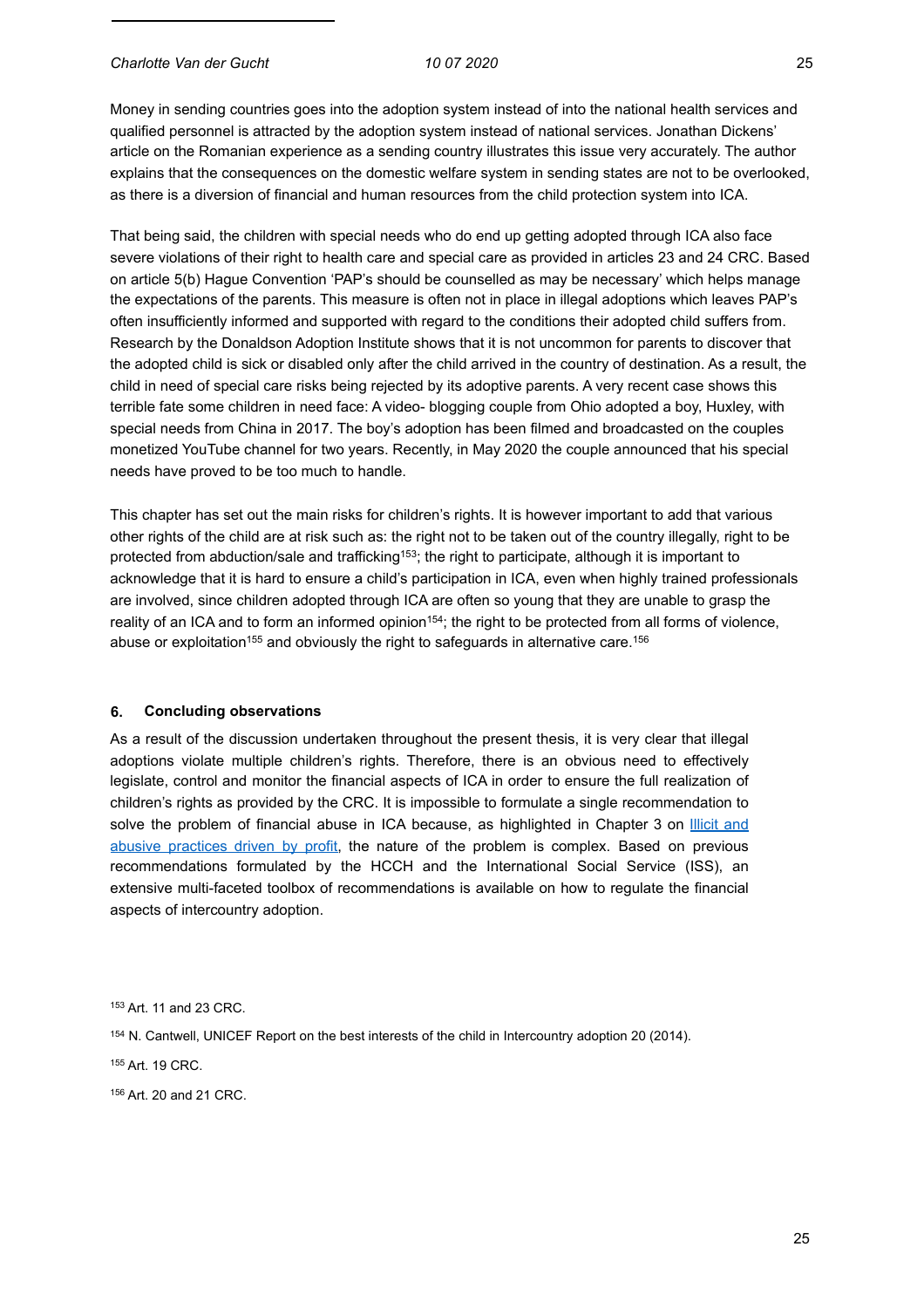Therefore, when it comes to formulating recommendations on how to tackle financial abuses in ICA, there is no need to reinvent the wheel. Hence, section 6.1 will briefly set out a list of recommendations based on publications made by the ISS and HCCH, which recommendations are carefully set out and ready to be implemented. However, section 6.2 will then focus on the fact that political commitment is here identified as a *conditio sine qua non* to effectively implement these recommendations or to do so at a quicker pace. Additionally, the same section will further that it is precisely this political commitment which lacks in several states as a result of the underlying financial interests of some governments in illegal ICAs. Section 6.3 addresses the issue of moratoria (=temporary suspension of ICA's). The goal of a moratorium is for a country to benefit from a time period to put the necessary safeguards in place under which adoptions can resume in respect of all children's rights.<sup>157</sup> This is, therefore, the perfect time for a state to take on the list of recommendations. However, this section reflects on why moratoria are no guarantee on the improvement of children's rights in ICA.

It is clear that a top-down approach, which puts all responsibility for change on governments solely, is not viable in all states. This is why Section 6.4 will address the battle against financial abuses from a different angle, wherein prospective adoptive parents, 'the consumers', lie at the heart of the solution, rather than governments. Awareness-raising and the wide dissemination of information would allow PAPs to make informed choices and to opt for adoption procedures the respect which

The main message of this concluding chapter is that the impact of an informed consumer should not be underestimated in the battle against illegal adoptions. Therefore, while one approach to tackle abuses in ICA is to inform governments and hold governments accountable, sometimes, an even more powerful alternative to ensuring the full realization of the rights of the children involved in ICA, is to count on the power of the informed consumer.

#### **6.1. Existing recommendations**

As encompassed above, this section will commence by laying down some of the recommendations brought to the forefront by the ISS and HCCH over the years. This non-binding list of good practices summarises the main recommendations formulated by the HCCH Expert Group on the Financial Aspects of Intercountry Adoption<sup>158</sup>, the Note on Financial Aspects of Intercountry Adoption issued by the HCCH<sup>159</sup>, the Guides to Good practice number one and two on the Hague Convention<sup>160</sup> and the Handbook Responding to Illegal Adoptions published by the ISS.<sup>161</sup> It is important to note that this list will be complemented in the near future with the most recent project by the HCCH Working Group on Preventing and Addressing Illicit Practices in Intercountry Adoption.<sup>162</sup> The Working Group is currently developing a promising 'toolkit 'which will cover among other elements (1) a list of practical examples of illicit practices, (2) fact sheets on illicit practices, inadequate policies, risky activities and promising

157 N. Cantwell, UNICEF Report on the best interests of the child in Intercountry adoption, 3.4.1 Moratoria and 5.2.4 (2014).

158

159 HCCH, Note sur les aspects financiers de l'adoption internationale (2014).

160 HCCH, Accreditation and Adoption Accredited Bodies: General Principles and Guide to Good Practice No 2, (2012); HCCH, The Implementation and Operation of the 1993 Intercountry Adoption Convention: Guide to Good Practice No 1, (2008).

161 ISS, Responding to illegal adoptions: a professional handbook (2016).

<sup>162</sup> The mandate of the Group is "to consider the development of more effective and practical forms of co- operation between States to prevent and address specific instances of abuse. See: HCCH, Conclusions and Recommendations adopted by the Special Commission §2 (2010) and HCCH, Conclusions and Recommendations adopted by the Council on General Affairs and Policy §24 (2011).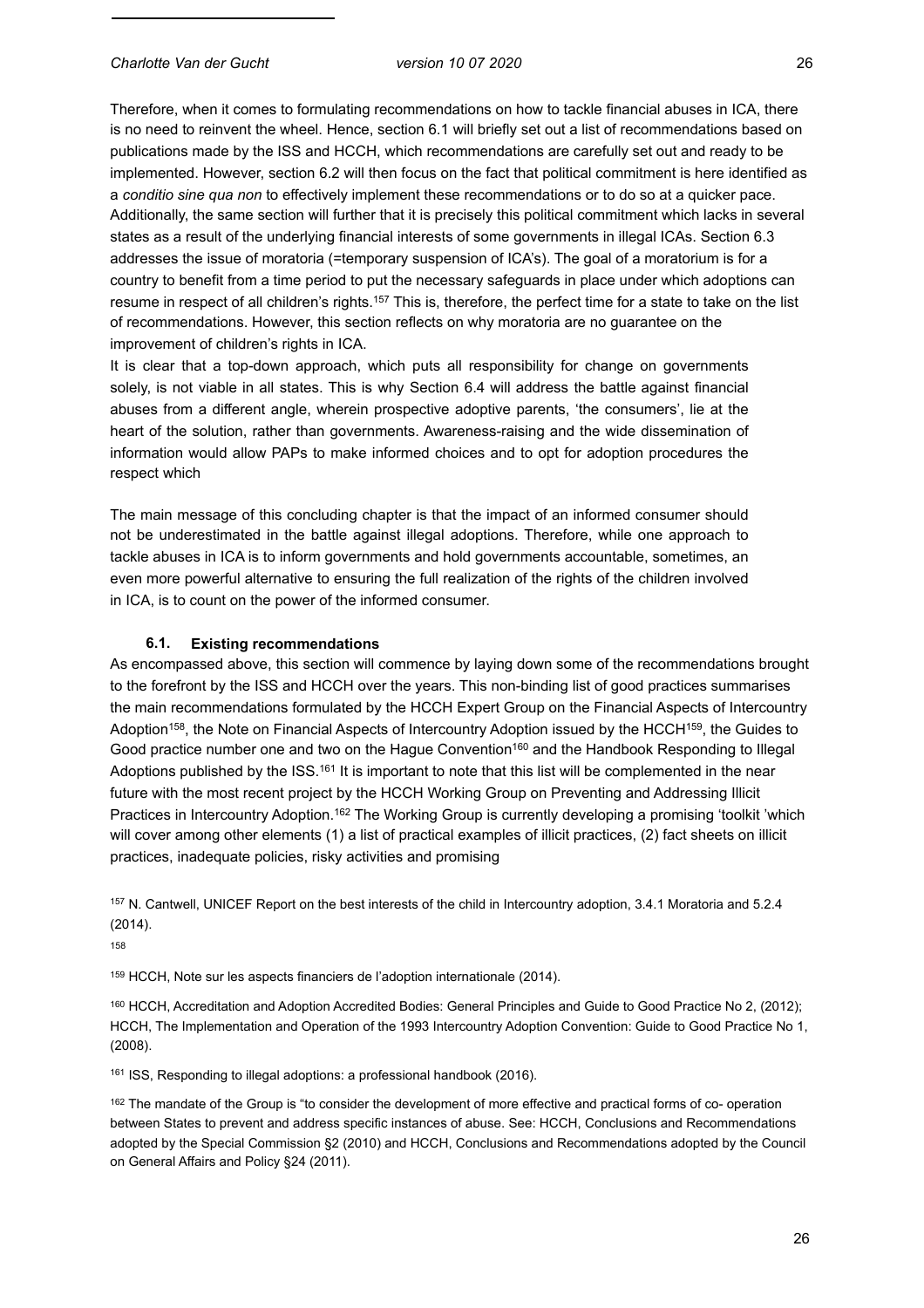practice, (3) a model procedure to respond to specific cases of illicit practices and (4) a spectrum of responses to general patterns to be carried out.<sup>163</sup>

The list, as it is today, includes first and foremost the recommendation for all actors to use the list of harmonized terminology adopted by the Expert Group on the Financial Aspects of ICA (See: Annex 1).

Secondly, it is crucial to enhance transparency with regard to financial aspects. The first step in providing transparency is to collect disaggregated financial data from both sending and receiving states. This is exactly what the HCCH Expert Group is currently doing by designing a table on the costs involved in ICA.<sup>164</sup> The Expert Group has thus reached out to all sending and receiving states to provide financial data in order to design a Table of costs involved in ICA.<sup>165</sup> This Table of costs is a great initiative that will reflect the current practice of States and which aims to be a reference point for what constitutes reasonable costs.

Along with the Expert Group, the CAs also play a crucial role in providing transparency by gathering and verifying information from several actors (the adoptive parents, the ABs working on its territory and other CAs). ABs working on a CA's territory shall be required to share accurate and up-to-date information on costs, fees and contributions with the CA. This information enables CAs to determine what can be considered as reasonable practices and to identify possible abuses.166 In addition, in order to uncover the actual amount paid during an ICA procedure, the PAPs are a valuable source which must not be overlooked. They must be encouraged to report the actual amount of money they spent and possible financial abuses and illicit practices they complied with. Easy, accessible and anonymous methods to report must be put in place to enhance the cooperation from the PAP's side.

Once the financial data is gathered and detailed information on the financial aspects is determined, wide publicity is the next crucial step. PAPs should ideally have a clear idea of all financial aspects before the commencement of the adoption procedure. A timetable could thus serve as a great tool for this purpose. Therefore, this information should be made public and widely accessible on websites and via brochures of CAs and ABs, preferably in several languages.167

The next fundamental point is that expenditure related to an ICA must be restricted to the actual costs of the adoption services provided and nothing more. Adoption fees must be limited and acceptable ranges for remuneration must be determined in relation to the services provided. Several experts have raised concerns about lawyers 'fees charged which often do not correspond to the quality of the service provided. State Parties could tackle this issue by establishing a list of lawyers qualified to provide advice at fixed scales of fees.168

163 HCCH, Conclusions and Recommendations of the Working Group on Preventing and Addressing Illicit Practices in Intercountry Adoption §20, meeting of 21-23 May 2019 (2019); HCCH, Conclusions and recommendations of the working group on preventing and addressing illicit practices in intercountry adoption §22, meeting of 13-15 october (2016).

164 HCCH, Tables on the costs associated with intercountry adoption (2014).

165 For the State's responses to the Table on Costs associated with Intercountry Adoption see: https://[www.hcch.net/de/publications-and-studies/details4/?pid=6455&dtid=33.](http://www.hcch.net/de/publications-and-studies/details4/?pid=6455&dtid=33)

166 HCCH, Tables on the costs associated with intercountry adoption 19 (2014).

167 HCCH, Accreditation and Adoption Accredited Bodies: General Principles and Guide to Good Practice No 2 §307 (2012).

<sup>168</sup> HCCH Special Commission on the practical operation of the Convention, Conclusions and recommendations §39 (2000).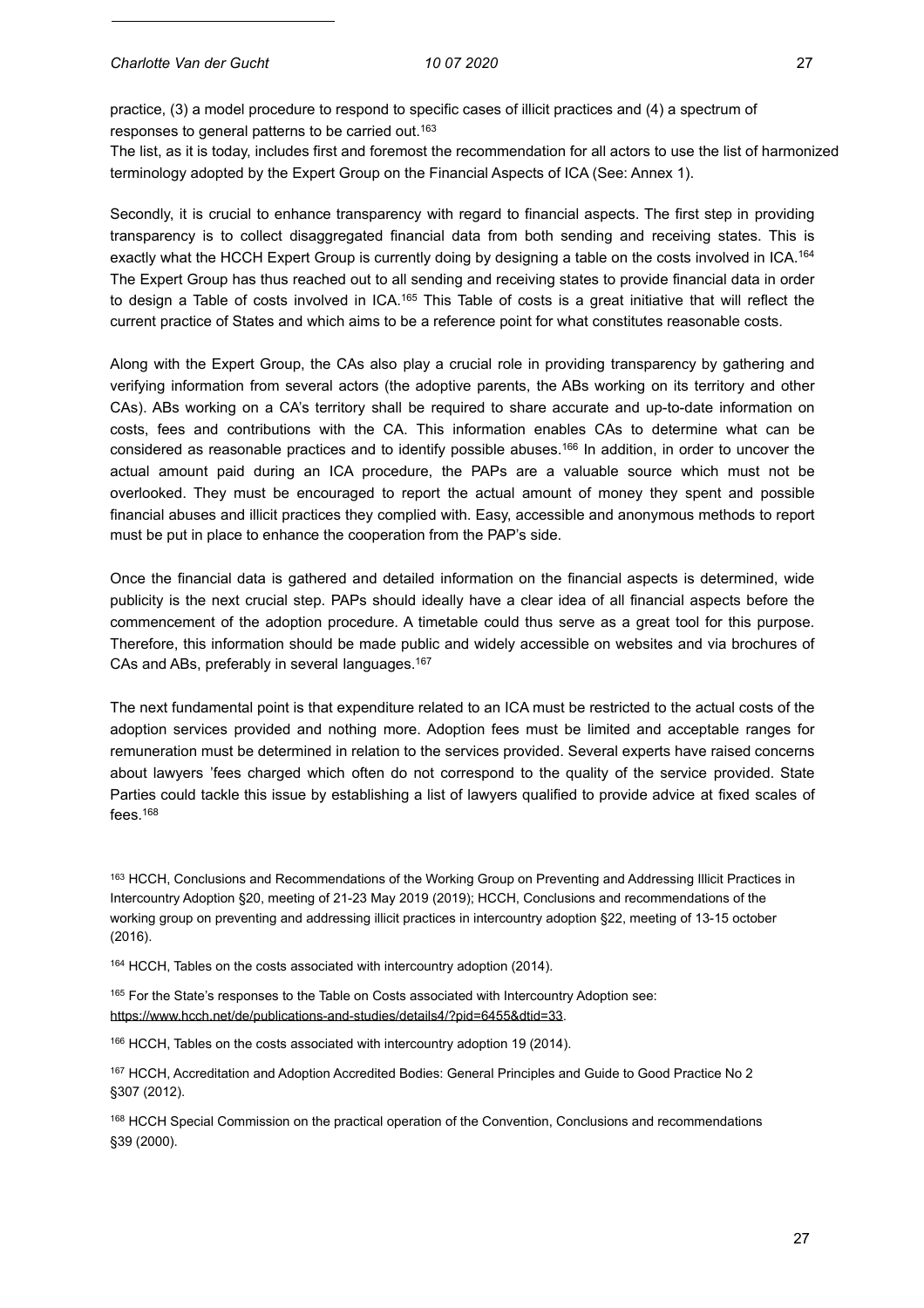As the total expenditure of an ICA must be limited to the actual costs, it follows that contributions, donations and development aid should be kept strictly separate from the costs of the adoption process. The recommendations regarding donations are clear-cut: they should never be sought, offered or made by PAPs to bodies or people involved in the adoption process.**<sup>169</sup>** However, the recommendations regarding contributions are more nuanced. In the case that contributions are allowed by a State, it is important that the contributions demanded by a receiving state are fixed and publicised by the State (not by institutions or intermediaries). States must provide transparency regarding the amount of the contribution but also on the final use by way of a detailed and public financial report. Another very practical and efficient way to enhance transparency regarding the financial aspects involved in ICA is by securing the financial transactions, making it essential to outlaw payments in cash. Furthermore, payments should not be made directly by PAPs but always through the ABs involved, and official receipts and detailed invoices must be issued for all payments.

In furtherance to the above, since a substantial part of the money flows 'through 'ABs, it is recommended that the accreditation of adoption agencies should be subject to the requirement that they provide evidence of a proper financial basis and a sound internal system of financial control and external auditing.170 ABs shall be expected to maintain accounts and must provide a detailed list of the average costs and charges linked with various categories of adoptions.171 Moreover, it is important to note that not every agency which meets the accreditation criteria should be accredited since too many ABs operating on the same territory creates a competitive climate, which may lead to them lobbying for more children to be procured for ICA and consequently, negate efforts to respect the best interests of the children concerned. So, it is important to limit the number of ABs authorized to operate in a sending country and the number of ABs must correspond to a realistic assessment of needs. For example, this is what Vietnam has done by reducing the number of ABs working on its territory of more than fifty in 2014, to 'only 'thirty today.<sup>172</sup>

# **6.2. Recommendations remain without bearing without political commitment**

Now that the first part has addressed the list of non-binding good practices on the financial aspects of ICA based on the recommendations formulated by the HCCH $173$  and the ISS $174$ , the next part continues with the role of the government in the implementation of these recommendations. Metaphorically, these recommendations are a perfect line of domino blocks carefully laid out. However, an external driver, the government, is needed to set this line in motion.

Political ownership is an essential requirement for change. Without a strong political commitment to tackle financial abuses and to fully realize children's rights, these recommendations will remain without bearing. Political commitment opens doors as it leads to the allocation of sufficient resources to tackle

169 HCCH Special Commission on the practical operation of the Convention, Conclusions and recommendations §42 (2000).

170 HCCH Special Commission on the practical operation of the Convention, Conclusions and recommendations §41 a) (2000).

171 Ibidem.

[172 HCCH, The list of accredited international adoption agencies in Vietnam, available at: https://www.hcch.net/en/](http://www.hcch.net/en/states/authorities/details3/?aid=933%253B) states/authorities/details3/?aid=933; ISS report issued by H. Boechat, N. Cantwell and M. Dambach, Adoption from Viet Nam: Findings and recommendations of an assessment (2009).

173 HCCH, Note sur les aspects financiers de l'adoption internationale (2014); HCCH, Accreditation and Adoption Accredited Bodies: General Principles and Guide to Good Practice No 2, (2012); HCCH, The Implementation and Operation of the 1993 Intercountry Adoption Convention: Guide to Good Practice No 1, (2008).

174 ISS, Responding to illegal adoptions: a professional handbook (2016).

28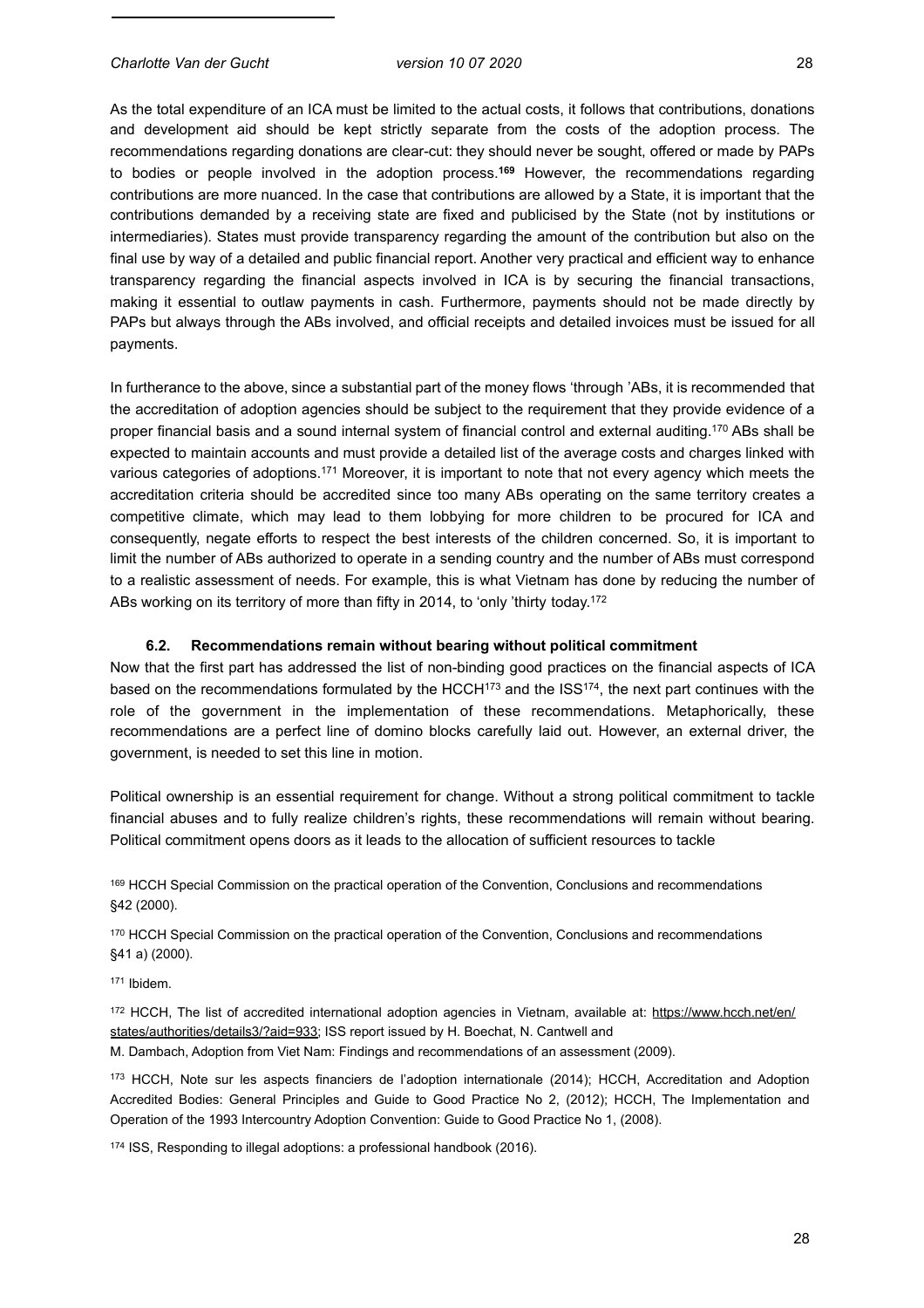*Charlotte Van der Gucht 10 07 2020* 29

the issue of financial abuses in ICA, the signature and ratification of the Convention, the effective implementation of the Convention's safeguards on a national level, the conclusion of bilateral agreements on ICA which explicitly regulate financial aspects of ICA and the systematic prosecution of financial abuses.  $175$  Political ownership can be created through extensive training and by informing government officials, parliamentarians and politicians on the harmful consequences for the victims of financial abuses in ICA. This approach has proven to be successful to secure support for new legislation on ICA and the rights of the child. **176**

However, there is a legitimate fear that several factors make a government very hard to manipulate in the right direction. There are documented indications that government policies on ICA have been determined unduly by financial interests that have no relation whatsoever with the best interests of the child.<sup>177</sup> First, influential adoption lobby groups put dubious economic and political pressure on authorities from sending countries to stop them from regulating intercountry adoptions, or in case there is a framework in place, to ease the procedures.178 Second, it is challenging to get governments on board to tackle financial abuses where corruption and bribery are common practice in a state. Cases in the past have uncovered how government officials themselves profit from illegal adoptions, which makes them the last persons to count on for the necessary change to take place.179

Third, governments might be hesitant to regulate, decrease, or stop ICA practices in their country due to the various (hidden) economic interests involved in ICA. Especially in sending states, many people rely on the ICA 'business 'such as marketing firms, hotels, insurance companies, travel agencies who facilitate the travel and the stay of PAPs.180 Guatemala's national industry around ICA which was estimated to bring in approximately \$100 million per year, became notorious through a blunt quote by an author which expressed that this 'makes orphans the country's second-most lucrative export after bananas".181

#### **6.3. Moratoria are no guarantee for the recommendations to be realised**

From the previous section, it is clear that the lack of political will to improve financial transparency and control is, among other reasons, due to underlying economic interests of governments themselves in illicit ICAs. This section will set out yet another reason why states do not fully commit to taking on the proposed recommendations to improve their ICA systems in place. It must be noted that the extent of this lack of willingness to bring about improvements has been taken as far as to completely eliminate the ICA practice in some countries rather than taking on the challenge of improving it. This is especially incumbent on the fact that in the early 1990s several sending and receiving states lost their

175 HCCH, Note sur les aspects financiers de l'adoption internationale 13 (2014).

176 Ibidem.

177 N. Cantwell, UNICEF Report on the best interests of the child in Intercountry adoption 51 (2014).

178 HCCH, Note sur les aspects financiers de l'adoption internationale 13 (2014); See: R. Wolfe Murray, Child welfare [reforms threatened by international adoption lobby \(2005\) available at: http://www.childrights.ro/](http://www.childrights.ro/media_article_cotidianul.htm) media\_article\_cotidianul.htm.

179 Everychild, Adopting better care: improving adoption services around the world 15 (2012); International Policy Conference on the African Child (IPC), The fifth IPC conference: Draft Guidelines for Action on ICA of Children in Africa §64 (2012).

180

<sup>181</sup> ABC News article by H. Martinez and R. Goldman, US adoptions fuelled by Guatemalan Kidnappings (2008).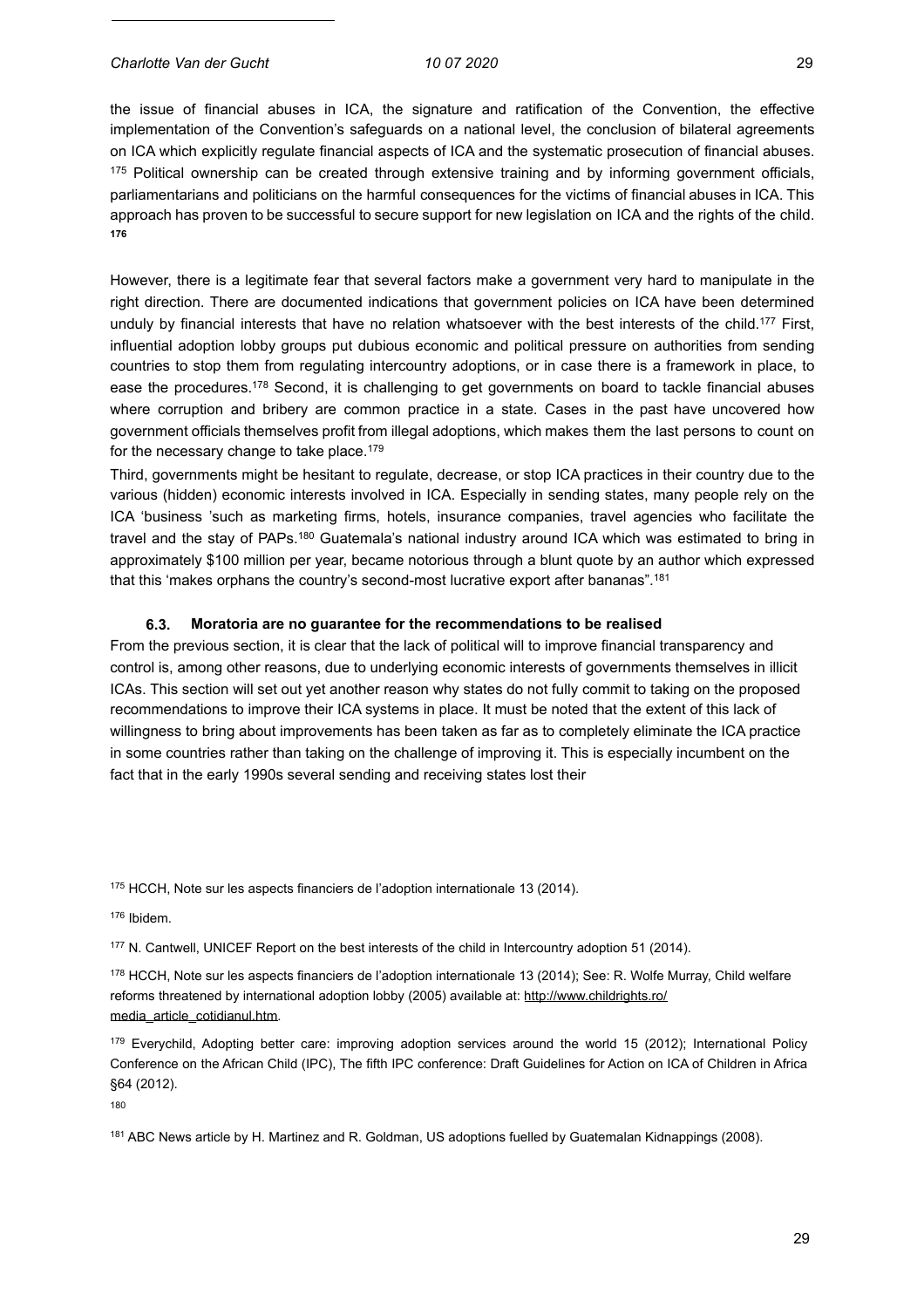trust in ICA182 due to the various scandals uncovered in the context of ICAs. Therefore, the reputation of ICA itself can be considered another victim of the financial scandals.183

In some receiving states, ICAs are for example limited by requiring PAPs to be 'permanent', 'legal 'or 'habitual 'residents in the country. This is the case in, among others, Switzerland, Australia, Malta, Denmark and Sweden.184 These far-reaching limitations are almost tantamount to the prohibition of ICA.185 Some sending countries have also introduced limitations or completely banned the ICA practice because governments recognize that the systems they have in place are not able to safeguard the rights of children given up for adoption.186 Romania serves as a good example in this regard as it banned all ICAs by law in 2005 due to countless adoption scandals which took place after December 1989, when the totalitarian regime of dictator Nicolae Ceausescu fell.<sup>187</sup> In the early nineties, thousands of children came from Romania to Western Europe and North America through ICAs riddled with irregularities.188

Such a suspension on ICA is also known as a 'moratorium 'and serves as a temporary and general 'timeout 'and can be imposed by either sending or receiving countries. There are two rather different main reasons for setting a moratorium.189 The first is that a country reacts to systemic problems and malpractice which violate the rights of the children involved in ICAs. Togo is a good example for this category as it suspended in 2008 all ICAs after, inter alia, evidence came to light that children were being wrongly placed for ICA due to inadequate adoptability checks. Two years later, the suspension was lifted once a number of (legal) reforms were in place.190 Secondly, other countries impose a moratorium to ensure compliance with the Hague procedures. South-Africa is a very topical example as the government announced on May 11<sup>th</sup> 2020 a moratorium for all intercountry adoptions to prevent children's rights violations due to the current situation of the COVID-19 pandemic experienced in the country and globally.<sup>191</sup> The goal of a moratorium is for a country to benefit from this periodto

182 UNICEF, Guidance Note on Intercountry Adoption in the CEE/CIS Region 8 (2009a).

183 HCCH, Note sur les aspects financiers de l'adoption internationale 10 (2014).

184 N. Cantwell, UNICEF Report on the best interests of the child in Intercountry adoption, 3.4. Prohibition or severe limitation of intercountry adoption (2014).

185 N. Cantwell, UNICEF Report on the best interests of the child in Intercountry adoption, 3.4. Prohibition or severe limitation of intercountry adoption (2014).

186 N. Cantwell, UNICEF Report on the best interests of the child in Intercountry adoption, 3.4. Prohibition or severe limitation of intercountry adoption (2014).

187 HCCH, Country profile of Romania on the 1993 Hague Intercountry Adoption Convention, available at: https:// assets.hcch.net/docs/27b92a62-06eb-489f-9e10-de2353cf8727.pdf; J. Dickens, *The paradox of inter- country adoption: analysing Romania's experience as a sending country,* 11 Int J Soc Welfare (2002).

188 See: R. Vermot-Mangold, Report – Disappearance of newborn babies for illegal adoption in Europe, Explanatory Memorandum, 7 december 2007, http://assembly.coe.int/Main.asp?link=/Documents/ WorkingDocs/ Doc07/ EDOC11461.htm; R. Post, Romania – for export only. The untold story of the Romanian 'orphans' (2007); A. Zugravescu en A. Iacovescu, The adoption of children in Romania 41-42 in J. D. Jaffe, Intercountry adoptions: laws

and perspectives of Sending countries, Dordrecht, Nijhoff, (1995).

189 ACPF report by N. Cantwell, Intercountry Adoption: An African Perspective 14 (2012).

190 ACPF report by N. Cantwell, Intercountry Adoption: An African Perspective 13 (2012).

191 Intercountry adoption news and notices on the US department of state – bureau of consular affairs, South Africa announces temporary moratorium on intercountry adoptions, available at: https://travel.state.gov/content/travel/en/ News/Intercountry-Adoption-News/south-africa-announces-temporary- moratorium-on-intercountry-adop.html.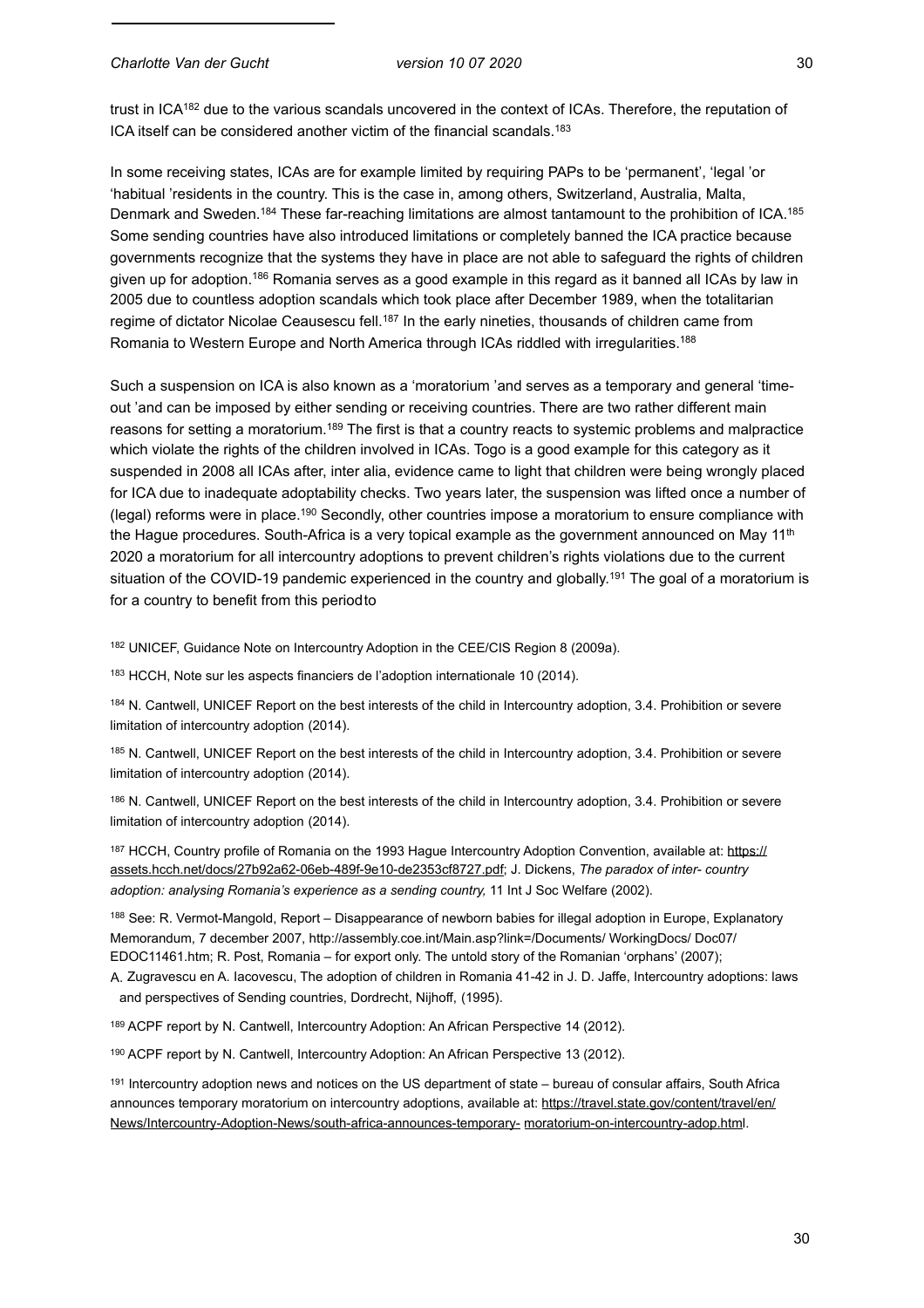put the necessary conditions (resources, legislative reform, capacity) in place under which adoptions can resume in respect of all children's rights.<sup>192</sup> This is, therefore, the ideal time for a government to take on the list of recommendations which can make a difference by providing practical and specialized guidance.

Research on the concluding observations of the Committee on the Rights of the Child shows that the Committee endorses moratoria when done 'in response to widespread trafficking and sale of children'193 and 'in response to the lack of sufficient monitoring of such adoptions'.194 This is a similar approach to that taken by the UN Special Rapporteur on the Sale of children, Child Prostitution and Child Pornography in 2014.<sup>195</sup> However, it is important to note that moratoria are controversial in the sense that they are meant to be temporary and research has shown that states who have imposed moratoria do not actually reconstitute ICA as an option for children in need.196 Thus, a moratorium potentially runs counter to the rights of those children who would benefit from the opportunity of adoption abroad. The Committee on the Rights of the Child has pointed this out in its concluding observations for Romania in 2009. The Committee urged Romania to withdraw the existing moratorium as the Committee considered it as a barrier to the full realization of article 21 CRC since new adoption laws and sufficient safeguards had been put in place.<sup>197</sup> Moratoria are thus, even when well-intended, not always a guarantee for improving the realization of children's rights in the country.198

## **6.4.Bottom-Up Policy change**

6.4.1. States are the main actors in the battle against financial abuses in ICA Throughout this research, it has become apparent that the main focus and responsibility in thebattle against financial abuses in ICA, lies on governments. This makes sense as both the CRC and the Hague Convention focus primarily on a top-down regulation,199 whereby states are the main duty bearers called upon to take action against financial abuses in the context of ICA.  $^{200}$  Correspondingly, the recommendations formulated by the HCCH and the ISS listed in section 6.1 focus primarily on the role of governments to encourage and bring about future change. So, the government's prominent role to take on such changes becomes very evident from the latter sections. However, in addition to this, (almost) no attention is given to the role informed PAPs could play in this challenge. As set out in

192 N. Cantwell, UNICEF Report on the best interests of the child in Intercountry adoption, 3.4.1 Moratoria and 5.2.4 (2014).

193 Committee on the Rights of the Child, Concluding observations : Paraguay §44, CRC/C/PRY/CO/3.

194 Committee on the Rights of the Child, Concluding observations : Tajikistan §46, CRC/C/TJK/CO/2.

195 United Nations Economic and Social Council, Report submitted by the Special Rapporteur on the sale of children, child prostitution and child pornography §44-46, E/CN.4/2005/78/ Add.1 (2004).

196 See: Joint Council on International Children's Services, A statement on the true character of reform efforts (2010).

197 Committee on the Rights of the Child, Concluding observations : Romania §54-55, CRC/C/ROM/CO/4.

198 HCCH, The Implementation and Operation of the 1993 Intercountry Adoption Convention: Guide to Good Practice No 1 §457-§464, (2008).

<sup>199</sup> The distinction between a top-down and bottom-up approach is a widely used concept in the policy implementation literature. See: OECD report by L. Cerna, The Nature of Policy Change and Implementation: A Review of Different Theoretical Approaches (2013).

200 Art. 4 CRC ; UN Committee on the Rights of the Child (CRC), General comment no. 5: General measures of implementation of the Convention on the Rights of the Child 1, CRC/GC/2003/ (2003).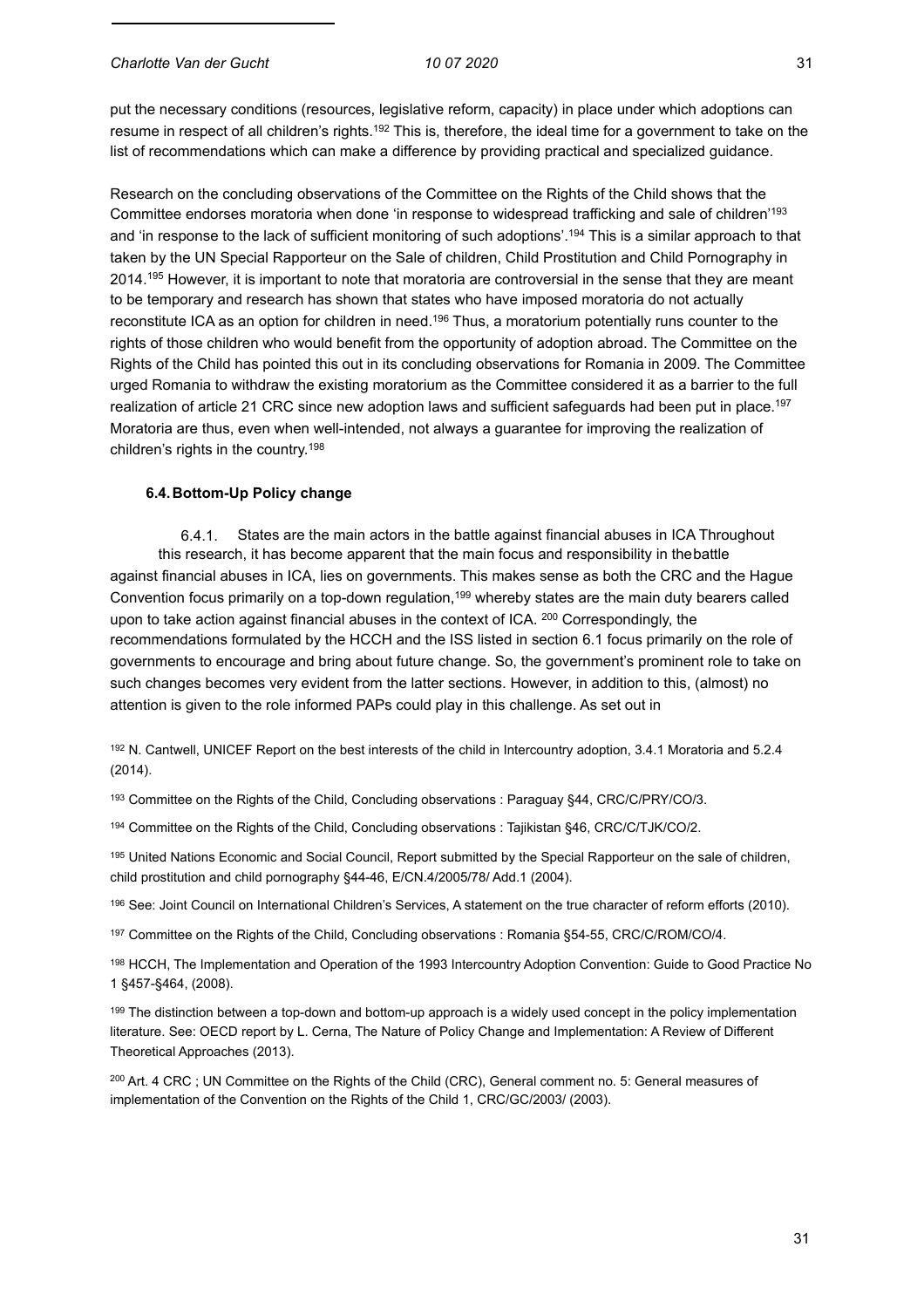sections 6.2 and 6.3, it is clear that relying on governments, especially those of sending countries is not enough. Therefore, this study proposes to explore the role PAPs in receiving countries may have in helping combat the prevailing financial abuses in ICAs.

6.4.2. The role of informed PAPs in the battle against financial abuses in ICA When comparing ICA with a free market economy, while children are obviously no commodities! , PAPs can be considered to be the consumers on the side of the demand and the authorities in the sending countries would be responsible for the supply. When policy change in favor of more ethical or sustainable standards in a market is sought, there are two ways to go about it, either you regulate the supply chain, or you inform the customers in order to generate change in their consumption behavior.

Therefore, while we wait for governments in sending countries to regulate the 'supply chain 'of adoptable children, informed consumers, in this case, PAPs, could also make a difference. Extensive information campaigns on the financial aspects of ICA and the risks involved could enable PAPs to make informed decisions, thus, resulting in PAPs being more likely to sway towards ethical and transparent adoption authorities and agencies over malicious ones. The malicious actors and agencies involved in ICA would have to respond to this change in demand by either quitting their practices as no or only few PAP's would want to work with them or they could turn to more transparent and ethical practices in order to continue their work with PAP's. This is the reason why this study strives for maximum transparency and to inform PAPs as widely as possible on what this study calls 'sustainable adoption'.<sup>201</sup> The next section will illustrate why the power of an informed consumer should not be underestimated and shall be seen as worth considering based on a comparison with the impact of a bottom-up approach in the context of environmental sustainability.

This study will end by setting out the best ways to translate this approach into practice. More concretely, the best means to inform PAPs on the financial aspects of ICA and the risks involved will be explored.

Young people and potential PAPs are not sufficiently aware of all the aspects set out in this study. PAPs are not aware of the illegal practices often involved in ICA, they do not see the risks involved in working with private adoption agencies and they often have no clear picture on the financial aspects involved. Professor David Smolin, an authority figure in the field of ICA research, was himself once a trusting and uniformed PAP who only uncovered malpractices in ICA after he had adopted two girls from India.<sup>202</sup> Although he loves his daughters very much, he explained that he would have made more informed choices, had he been properly and timely informed of the risks. Therefore, serious efforts must be made to duly inform people in receiving countries on 'sustainable adoption options 'in order for them to be able to make informed decisions.

#### 6.4.3. A growing global awareness on suitability

Although environmental sustainability and sustainable ICA are different, both issues fall under the broader term of sustainability<sup>203</sup> on which the general public was rather ignorant at the beginning of the  $21^{st}$ century. Nowadays, information and awareness campaigns on environmental sustainability are omnipresent and this has much to do with the 'Greta Thunberg Effect'. Greta Thunberg is a

<sup>201</sup> Sustainable adoption is a term used for the purpose of this study to indicate ICA's where no financial or other abuses have taken place and which has been processed in conformity with the Hague Convention and the Rights of the Child as provided in the CRC.

<sup>202</sup> Information based on a skype meeting with Professor David Smolin in the context of this research.

<sup>203</sup> A traditional definition of sustainable development is development that meets our own needs without compromising the ability of future generations to meet their needs. See: https://www.sustainable- environment.org.uk/.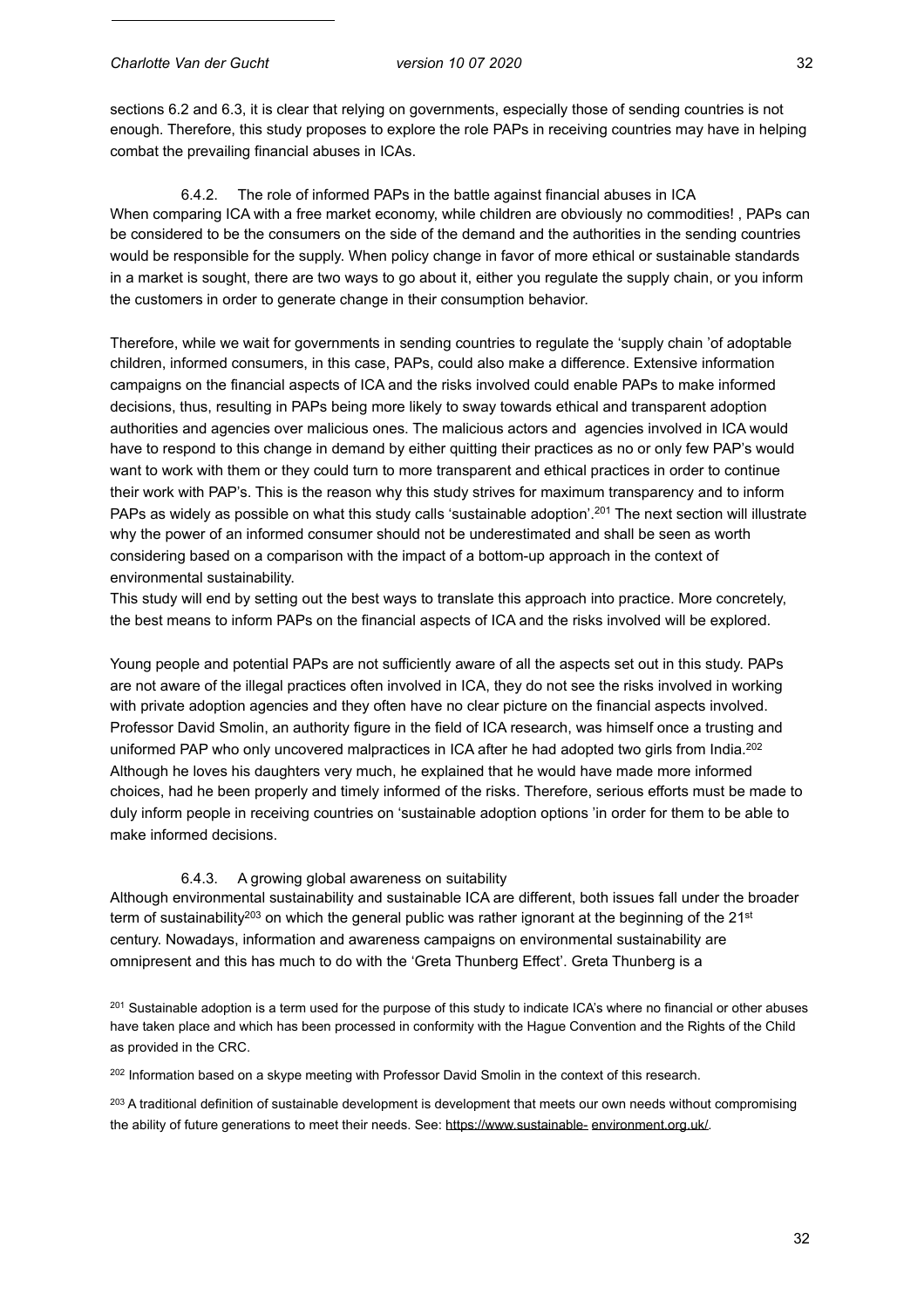#### *Charlotte Van der Gucht 10 07 2020* 33

Swedish national and climate activist. She started as a solo school striker, which led to the largest youth climate strike in history and she ended up becoming a very influential public figure that has opened a fierce debate on the inaction of governments and figureheads towards climate change.204

Greta sparked a remarkable global awareness on climate change which then transformed into wide- scale calls for policy change and pressured governments and companies to answer through new ambitious legislation and commitments on a regional and national level.<sup>205</sup> Aside from governments, even companies 'sustainability has become increasingly crucial as they face intense scrutiny from diverse stakeholders which has been considered a key component of the social contract between companies and society.<sup>206</sup> Global awareness has given birth to a new, overwhelming demand for sustainable goods and services.

This example illustrates two points. Firstly, the time is right to call for 'sustainable adoption 'as young people, or 'millennials 'have responded to advocacy for sustainability as well as for human rights in a way that no other generation has done before.<sup>207</sup> Secondly, this example illustrates perfectly why this study proposes to devote more time and resources into creating this kind of global awareness in the context of ICA. Global awareness on illegal practices in ICA's is, as the global awareness on climate change, able to demand and enforce more ethical policies from key actors which otherwise would not feel pressured to change their policies. Another great advantage of the global awareness on environmental sustainability is the change in consumer behaviour.<sup>208</sup> Sustainable goods and services are preferred over other ones even when they cost more or take more time before it reaches the consumer. <sup>209</sup> In drawing the parallel with ICA, duly informed PAP's would chose to engage with accredited agencies instead of working with private adoption agencies who promise speedy procedures. This is because informed PAP's would understand that the waiting lists, the safeguards and procedures in place are there for a good reason, which is protecting the rights of the children involved in ICA.

204 The New York Times, Greta Thunberg's Message at Davos Forum: 'Our House Is Still on Fire' (2020). Available at: https://[www.nytimes.com/2020/01/21/climate/greta-thunberg-davos.html.](http://www.nytimes.com/2020/01/21/climate/greta-thunberg-davos.html)

Edie Newsroom, Timeline: The rise and impact of Greta Thunberg (2019); Business Insider, How 16-year-old Greta Thunberg became the face of climate-change activism (2019).

205 On a European level: European Commission, Striving to be the first climate-neutral continent. Available at: https:// ec.europa.eu/info/strategy/priorities-2019-2024/european-green-deal\_en; An example on a national level: Greening Government Commitments: Actions UK government departments and their agencies will take to reduce their impacts on the environment. Available at: http[s://www.gov.uk/government/collections/greening-government-](http://www.gov.uk/government/collections/greening-government-) commitments.

206 M. Gong, Y. Gao, L. Koh, L. Sutcliffe and J. Cullen, The Role of Customer Awareness in Promoting Firm Sustainability and Sustainable Supply Chain Management, 10 International Journal of Production Economics (2019) with reference to: S. Gold, A. Trautrims and Z. Trodd, Modern Slavery Challenges to Supply Chain Management, 20 Supply Chain Management: An International Journal 5 (2015).

Forbes article by S. Landrum, Millennials Driving Brands To Practice Socially Responsible Marketing (2017).

<sup>208</sup> Sixty-six percent of consumers say they are willing to pay more for sustainable brands—up from 55% in 2014 and 50% in 2013. See: Nielsen, Global corporate sustainability report: The sustainability imperative New insights on consumer expectations (2015).

209 K. White, D. J. Hardisty and R. Habib, The elusive green consumer, Harvard Business Review 124–133 (2019); Forbes article by S. Townsend, 88% Of Consumers Want You To Help Them Make A Difference (2018); See: Unilever, Report shows a third of consumers prefer sustainable brands (2017).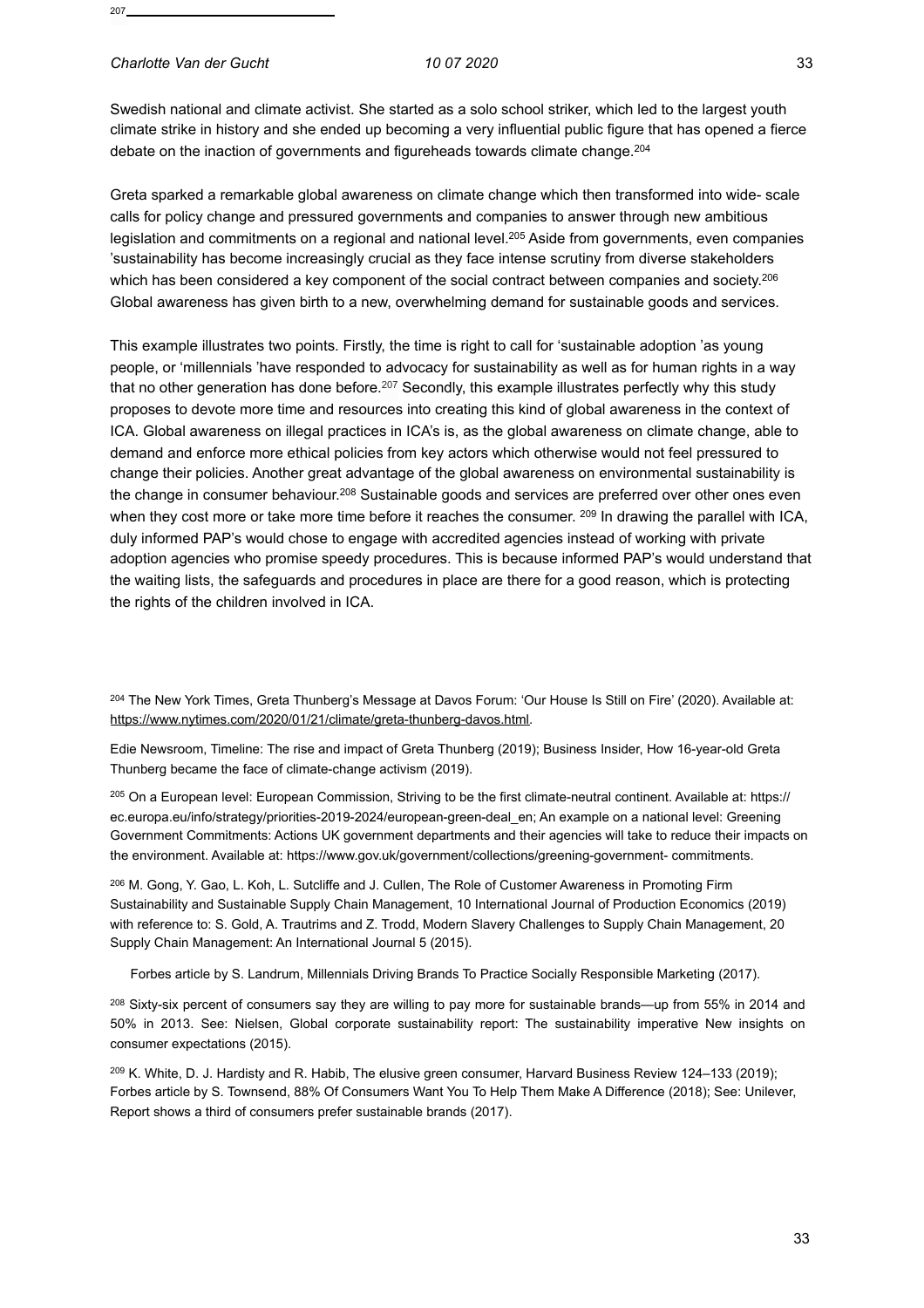#### 6.4.4. Transparency on ICA : the first step in the right direction

It is important to acknowledge that almost all existing publications holding recommendations on how to tackle financial abuses in ICA address the need to duly inform PAPs on the adoption procedure they will have to follow along with any risks they should be aware of.<sup>210</sup> However, the approaches set out to inform PAPs and the broader public are very conventional and are often limited to brochures and websites. However, before delving into alternative tools, the use of websites by CAs shall be reviewed.

Financial information should be made public and shall be widely accessible to PAPs on the websites of CAs and ABs.211 Therefore, ABs should disclose financial information and they should be required to communicate this information with their CA which, in turn, could publish a list on its website on the financial aspects of all ABs working on its territory. This information must ideally identify the different categories of adoption-related fees and costs, both in the sending and receiving countries and indicate whether these sums are obligatory or optional.<sup>212</sup> The CA of Belgium and Colombia serve as good examples as they provide a detailed list of costs and fees that PAPs face in an ICA procedure, presented per ABs responsible for a partner country of origin.<sup>213</sup> However, not all CAs provide detailed financial information, most CAs like the CA of Ireland<sup>214</sup> and the CA of Norway<sup>215</sup>, provide a general estimation or a range in between which the total cost per country of origin lies and some Central Authorities provide hardly any indication on the costs and fees related to adoption services.216 Other CAs like the one in South-Africa, do not provide cost indications themselves but refer to their ABs for more information on the cost of an ICA.<sup>217</sup>

From the above, it is clear that websites which are the first source of information in this digital era, are a mishmash of financial information. It is consequently impossible for PAPs to compare information and to make an informed decision on which AB to work with since they do not all follow the same criteria for reporting. ABs working on the same territory should as a minimum have uniform methods to calculate or present their costs related to ICA.

Apart from websites, brochures are another conventional but valuable way of informing PAPs. The most recent publication by the ISS this year is a highly useful and comprehensive brochure which is called 'A guide for prospective adoptive parent(s), adoptive families and older adoptees. Avoiding

210 HCCH, Note sur les aspects financiers de l'adoption internationale (2014); HCCH, Summary list of good practices on the financial aspects of intercountry adoption (2014); ISS, Responding to illegal adoptions: a professional handbook (2016); HCCH, Accreditation and Adoption Accredited Bodies: General Principles and Guide to Good Practice No 2, (2012); HCCH, The Implementation and Operation of the 1993 Intercountry Adoption Convention: Guide to Good Practice No 1, (2008).

211 HCCH, Accreditation and Adoption Accredited Bodies: General Principles and Guide to Good Practice No 2 §307 (2012).

212 HCCH, Accreditation and Adoption Accredited Bodies: General Principles and Guide to Good Practice No 2: Chapter 8 (2012); HCCH Special Commission on the practical operation of the Convention, Conclusions and recommendations: recommendation 8 (2010).

<sup>213</sup> See on the website of the CA of Belgium https://[www.kindengezin.be/adoptie/herkomstlanden/](http://www.kindengezin.be/adoptie/herkomstlanden/) and the CA of Colombia:

<sup>214</sup> See on the website of the CA of Ireland https://aai.gov.ie/en/who-we-are/inter-country/country-information.html.

<sup>215</sup> See on the website of the CA of Norway on the total cost of an ICA 'The costs vary, but are usually around NOK 200,000.' https://[www.agence-adoption.fr/.](http://www.agence-adoption.fr/)

216 See on the website of the CA of France https://[www.agence-adoption.fr/.](http://www.agence-adoption.fr/)

<sup>217</sup> See on the website of the CA of South Africa: https://[www.gov.za/services/adopt-child/adopt-child-convention](http://www.gov.za/services/adopt-child/adopt-child-convention-)country#Cost.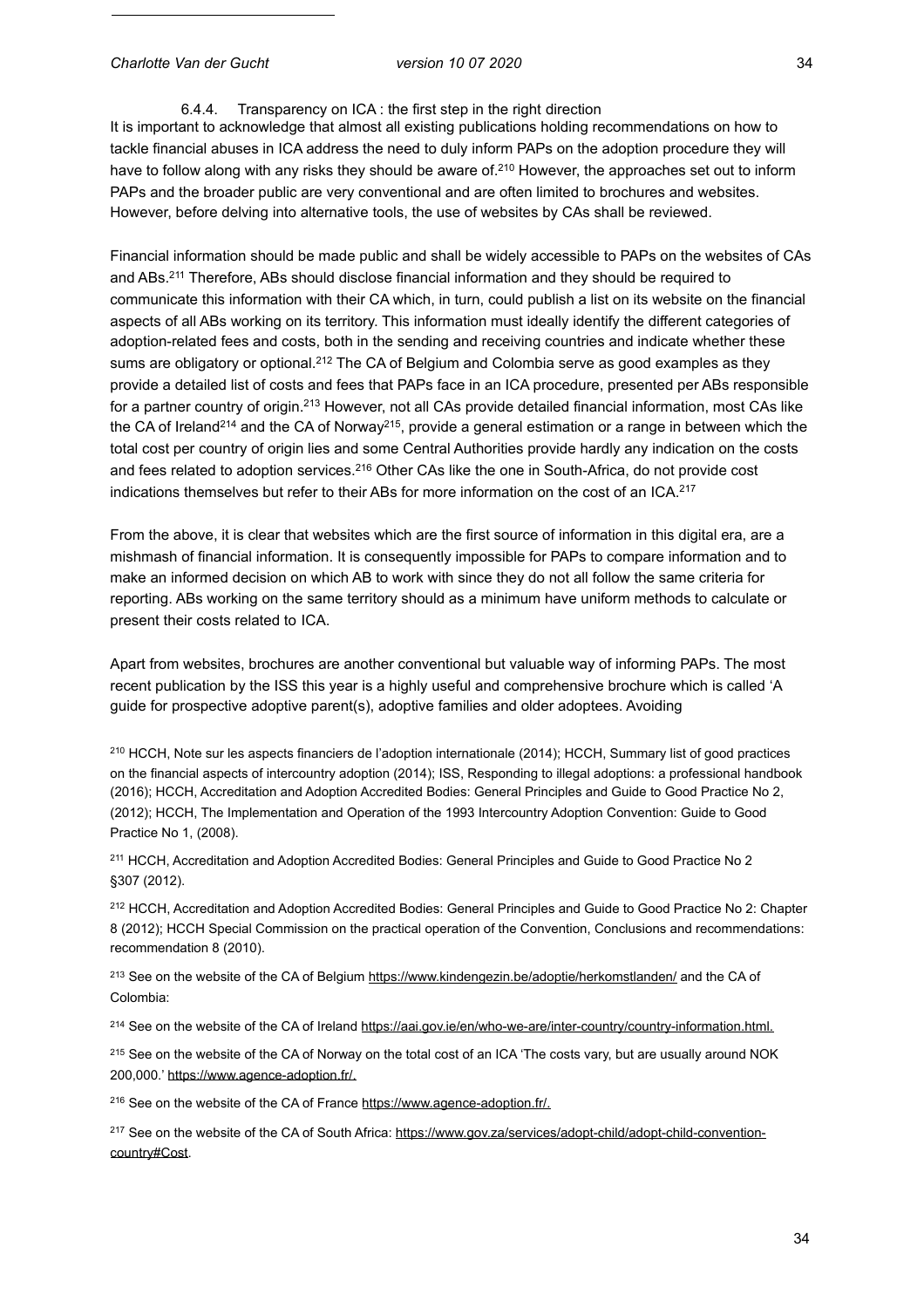#### *Charlotte Van der Gucht 10 07 2020* 35

unintended risks associated with well-intentioned acts'. This guide takes a new, practical approach as it highlights in red the danger signals that PAPs could potentially encounter at each stage of the adoption process, and also highlights in orange hypotheses relating to the situations in which PAPs need to act with prudence. Conclusively, various questions are then listed relating to what PAPs should ask themselves, their CA or the AB involved in connection with their specific adoption procedure.

#### 6.4.5. Global awareness on ICA

Informative websites and practical brochures provide transparency but they are not sufficient to raise awareness among PAPs and the broader population. Greta Thunberg, for example, got inspired by the documentaries about the natural world made by broadcaster Sir David Attenborough as they inspired her and which, she says, "opened her eyes to what was happening with the environment".218 In order to open PAP's eves on what is happening in the ICA 'industry', different media can be used. This section will thus consist of a number of possible alternative methods for awareness-raising towards PAPs. Making a movie is one option to deliver the message, however, it is not the ideal medium as it has a tendency of being perceived as being a fictitious story and thus circumventing the main purpose. Moreover, another option is that of making a documentary by a renowned journalist which could bring a comprehensive and informative story covering statistics, personal stories and testimonials. Paper Orphans, an episode of Foreign Correspondent from ABC News in Australia is a good example of the latter as it accurately dispels the 'orphan-myth.219 However, another possible avenue may be the making of a specific documentary on the impact of financial abuses in ICA on children's rights, ideally produced by a popular platform such as Netflix which could result in a worldwide audience since Netflix has more than 160 million subscribers.<sup>220</sup> This is especially based on the fact that sensitive topics tackled in Netflix documentaries are often picked up by the media which is a catalyser for global awareness.

Other opportunities in the 21<sup>st</sup> century are presented by communicative dynamics of contemporary media. <sup>221</sup> In traditional media contexts, certified competence is an essential requirement for establishing the authority and appeal of public figures. On social media, authenticity and spontaneity are seen as fundamental elements, as the success of YouTubers, vloggers and bloggers illustrate.222 Their involvement in ensuring wide-spread awareness shall be considered by various stakeholders as it could make a huge difference<sup>223</sup> and it would be even more favourable if a celebrity or public figure shares his or her experience with ICA, regardless whether it is a positive or negative experience – both are informative.

<sup>218</sup> R. Hutt for the World economic forum, The Greta effect? Why businesses are more committed to climate action in 2020 (2020).

<sup>219</sup> E. Loibl, The transnational illegal adoption market: A criminological study of the German and Dutch ICA systems 38 (2019); Save the Children UK, Keeping Children out of Harmful Institutions, (2009); Lumos, Video on the 5 things you should know about orphanages, available at: https://[www.wearelumos.org/.](http://www.wearelumos.org/)

*<sup>220</sup>* The New York Times, *Everyone You Know Just Signed Up for Netflix (2020) available at:* https://[www.nytimes.com/2020/04/21/business/media/netflix-q1-2020-earnings-nflx.html.](http://www.nytimes.com/2020/04/21/business/media/netflix-q1-2020-earnings-nflx.html) 

*<sup>221</sup>* Euro Science Open Forum (ESOF) 2020 Trieste, The Greta Thunberg Effect : some reflections on communciation (2019).

<sup>222</sup> Euro Science Open Forum (ESOF) 2020 Trieste, The Greta Thunberg Effect : some reflections on communciation (2019).

*<sup>223</sup>* Euro Science Open Forum (ESOF) 2020 Trieste, The Greta Thunberg Effect : some reflections on communciation (2019).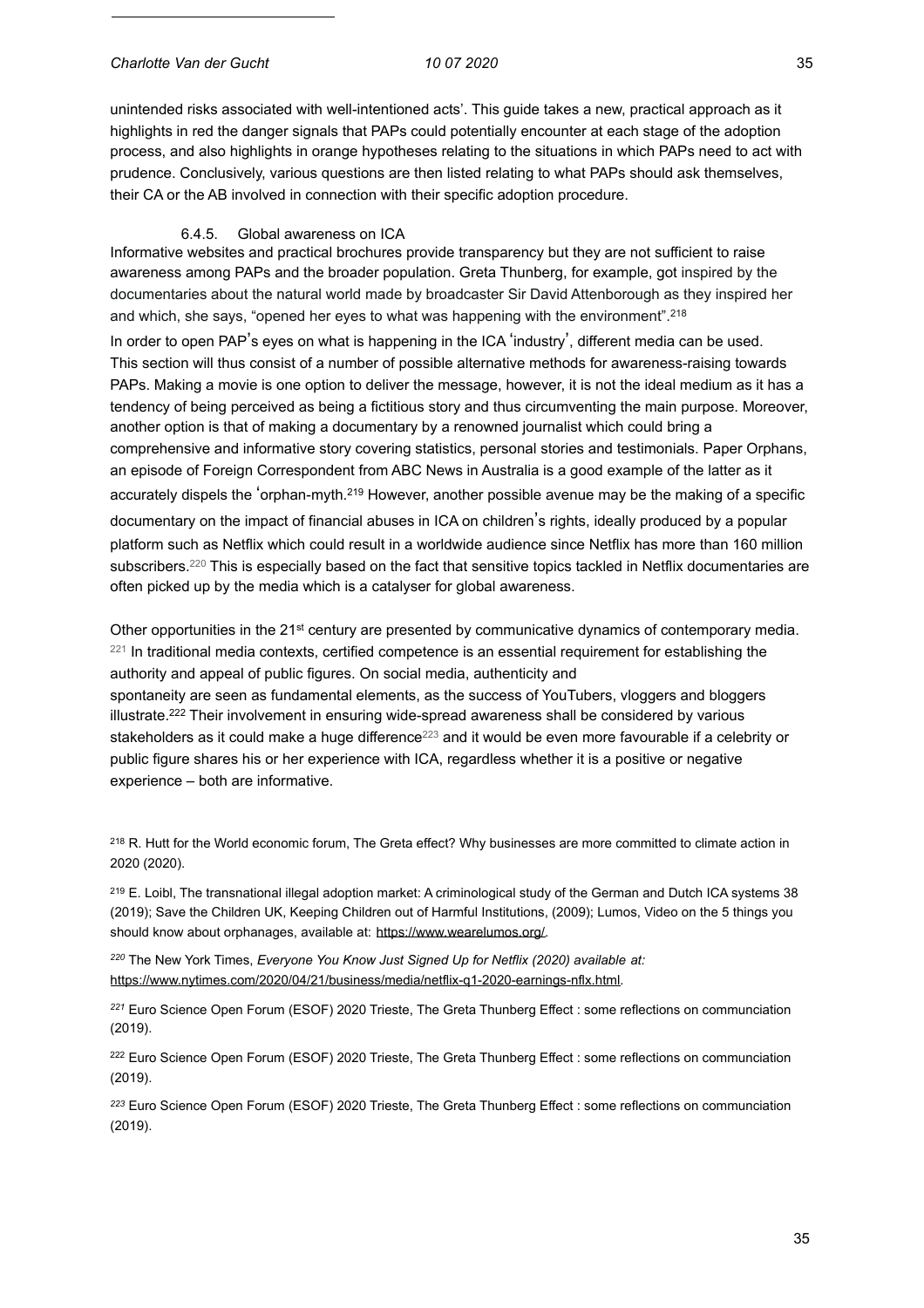# **7.5 Conclusion**

The present Chapter has thus undertaken the task of compiling the recommendations that have been made over the past years by the HCCH and the ISS in Section 7.1, while nonetheless focusing on the best way forward in the remaining parts of the Chapter. As it becomes evident from the above discussion and analysis, even though the HCCH and the ISS are reputable organizations, this has not made much of a difference in ensuring that governments and other stakeholders make the necessary changes in order to bring an end to the prevailing financial abuses in ICA. As a matter of fact, this was confirmed in Section 7.2, wherein the lack of political will to bring about change is highlighted.

Furthermore, Section 7.3 delves deeper into a specific action that has been undertaken by various states over the years as an alternative to tackling financial abuses, and this is the introduction of moratoria. As confirmed in this latter-mentioned section, while moratoria may be blindly considered to solve the problem as it temporarily halts the practice of ICA, this may not be considered a good enough solution, as was confirmed by the CRC Committee in its concluding observations for Romania. As a result, the present study is not aimed at promoting the inclusion of moratoria, as the main purpose of such research is not to conclude that ICA is a bad practice and that it shall be banned, rather it is about highlighting the bad practices that have prevailed over the past years in connection with the financial aspect and about focusing on the possible way forward. Therefore, moratoria cannot be considered a viable option especially if this means that children whose best option for a better life is an overseas adoption, are prevented from such a possibility.

Furthermore, while the primary focus when it comes to ICA might be on states and governmental authorities, it transpires that, as confirmed in Section 7.4, one shall not forget about another main stakeholder, PAPs. While bringing about change at the governmental level may be an extremely slow process tainted by bureaucratic tendencies, the next ideal group to tackle would be the public in general, or in this case, PAPs. The main aim here is to focus on societal awareness of the possible risks they themselves might be exposed to and more importantly, the child whom they will be adopting. As confirmed in Section 7.4, this is based on the responsiveness societies in general have had towards other awarenessraising initiatives, such as that of Greta Thunberg over the past months. While it can be said that lack of action from states is an apathy highly affected by corruptive tendencies, the same cannot be said about lack of awareness by societies generally since in such instances it is mainly incumbent on lack of information and lack of transparency available to them to be able to make the necessary judgements on the situation.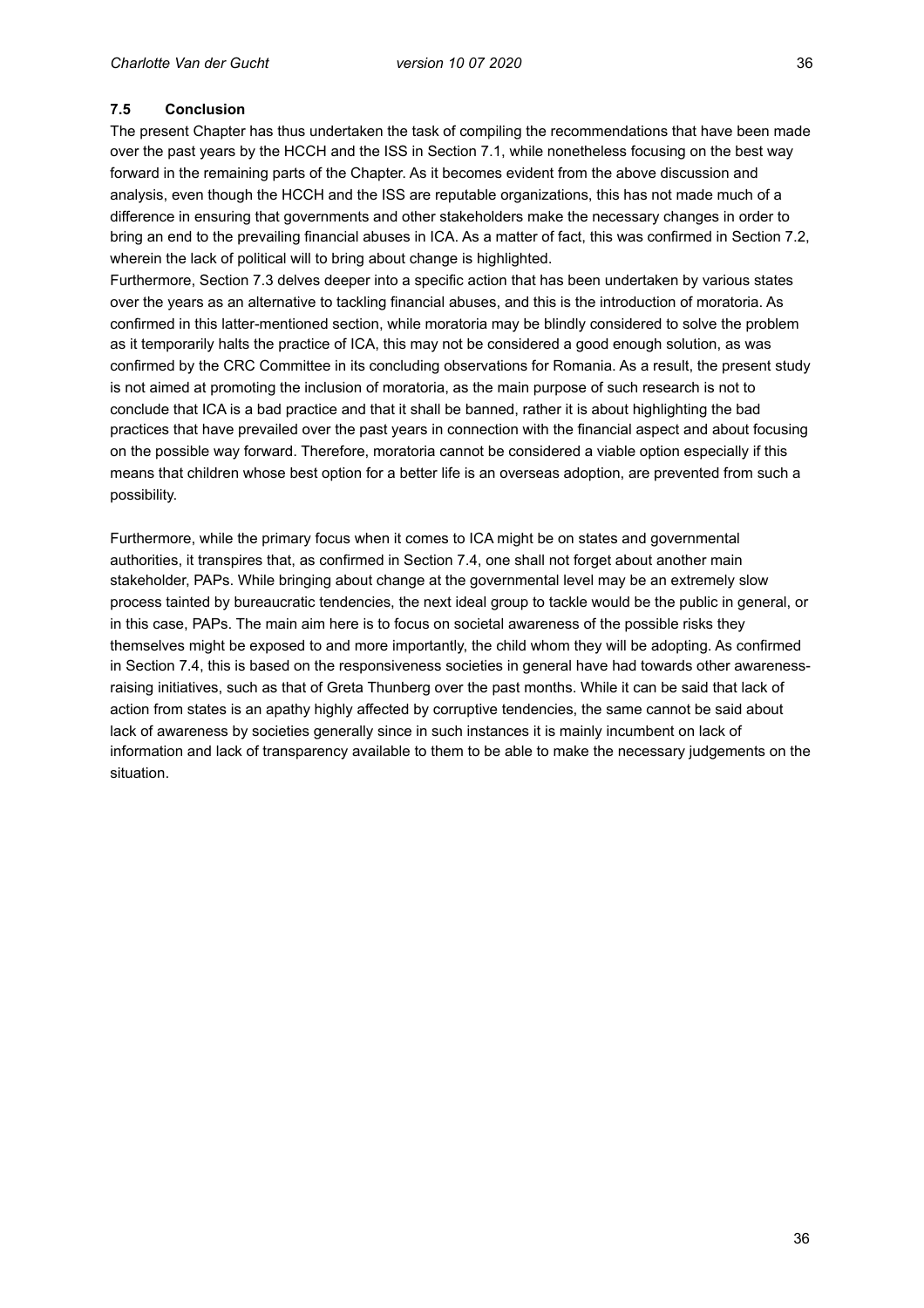#### **7. Bibliography**

ABC News article by H. Martinez and R. Goldman, US adoptions fuelled by Guatemalan Kidnappings (2009). Available at: https://abcnews.go.com/International/story?id=4787761&page=1.

ACPF report by N. Cantwell, Intercountry Adoption: An African Perspective (2012).

Amnesty International, Disappearances in Honduras: A wall of silence and indifference, (1992), available at: https:// [www.amnesty.org/download/Documents/196000/amr370021992en.pdf.](http://www.amnesty.org/download/Documents/196000/amr370021992en.pdf) 

B. McBride, How do states choose partners for intercountry adoption? in The Globalization of Adoption: Individuals, States and Agencies across Borders (2016).

Business Insider, How 16-year-old Greta Thunberg became the face of climate-change activism (2019). Available at: https://[www.businessinsider.nl/greta-thunberg-bio-climate-change-activist-2019-9?international=true&r=US.](http://www.businessinsider.nl/greta-thunberg-bio-climate-change-activist-2019-9?international=true&r=US)

C. Fenton-Glynn, Children's Rights in intercountry adoption (2014).

C. Saclier for ISS, Children and Adoption: Which Rights and Whose?, Innocenti Digest No. 4, (1999). Available at: https://[www.unicef-irc.org/publications/102-intercountry-adoption.html.](http://www.unicef-irc.org/publications/102-intercountry-adoption.html)

C. Schoenmaker, From infancy to young adulthood: The Leiden longitudinal adoption study, Doctoral Thesis Leiden University, (2014). Available at: https://openaccess.leidenuniv.nl/handle/1887/25253.

CAAC AC 1, No. 3, "Rapport de mission rédigé par l'observateur du Conseil de l'Europe au Cycle d'études européen de Leysin sur l'adoption entre pays ", CE/Soc (60) 12 (1960).

Committee on the Rights of the Child, General guidelines regarding the form and content of initial reports to be submitted by States parties under article 44, paragraph 1 (a), of the Convention, CRC/C/5 (1991).

Committee on the Rights of the Child, Summary record of the 168th meeting: Paraguay, CRC/C/SR.168 (1994). Committee on the Rights of the Child, General comment No. 14 on the right of the child to have his or her best interests taken as a primary consideration (art. 3, para. 1), CRC /C/GC/14 (2013).

Council of Europe, Issue paper by the Commissioner for human rights on Adoption and Children: A human rights perspective (2011).

D. M. Smolin, The two faces of intercountry adoption: the significance of the Indian adoption scandal, 35 Seton Hall Law Review (2004).

D. M. Smolin, "The Two Faces of Intercountry Adoption: The Significance of the Indian Adoption Scandals", 403 Seton Hall Law Review (2005).

D. M. Smolin, Child laundering: How the Intercountry Adoption System Legitimizes and Incentivizes the Practices of Buying, Trafficking, Kidnapping, and Stealing Children, 52 The Wayne Law Review 1 (2006).

D. M. Smolin, Intercountry adoption and poverty: a human rights analysis, 36 Capital University Law Review (2007). Defense for children by M.-F. Lücker-Babel, Adoption internationale et droits de l'enfant, Qu'advient-il des laissés- pourcompte? (1991).

E. Loibl, The transnational illegal adoption market: A criminological study of the German and Dutch intercountry adoption systems (2019).

D. Habbema, E. Te Velde, H. Leridon and M. Eijkemans, The effect of postponement of first motherhood on permanent involuntary childlessness and total fertility rate in six European countries since the 1970s, 27 Human Reproduction 4, (2012).

ESOF 2020 Trieste, The Greta Thunberg Effect : some reflections on communciation (2019). Available at : https:// [www.esof.eu/en/news-reader/the-greta-thunberg-effect-some-reflections-on-communication-427.html.](http://www.esof.eu/en/news-reader/the-greta-thunberg-effect-some-reflections-on-communication-427.html) EurAdopt and

the Nordic Adoption Council, Good practice in Economic Matters in Intercountry Adoption (2015). European Convention on the adoption of Children (revised) (2008).

Evan B. Donaldson Adoption Institute, Beyond Culture Camp: Promoting healthy identity formation in adoption (2009). Available at: https://affcny.org/wp-content/uploads/2009\_11\_BeyondCultureCamp.pdf.

Everychild, Adopting better care: improving adoption services around the world (2012).

G. Van Bueren, Pushing and pulling in different directions: the best interests of the child and the margin of appreciation of states in G. Van Bueren (ed.) Rights in Europe: convergence and divergence in judicial protection (2007).

HCCH report by G. Parra-Aranguren, Explanatory Report on the Convention on Protection of Children and Cooperation in Respect of Intercountry Adoption (1993).

HCCH report by J.H.A. van Loon, Report on intercountry adoption: intentional co-operation and protection of children with regard to intercountry adoption (1993).

HCCH, Hague Convention on the Protection of Children and Co-operation in Respect of Intercountry Adoption (1993).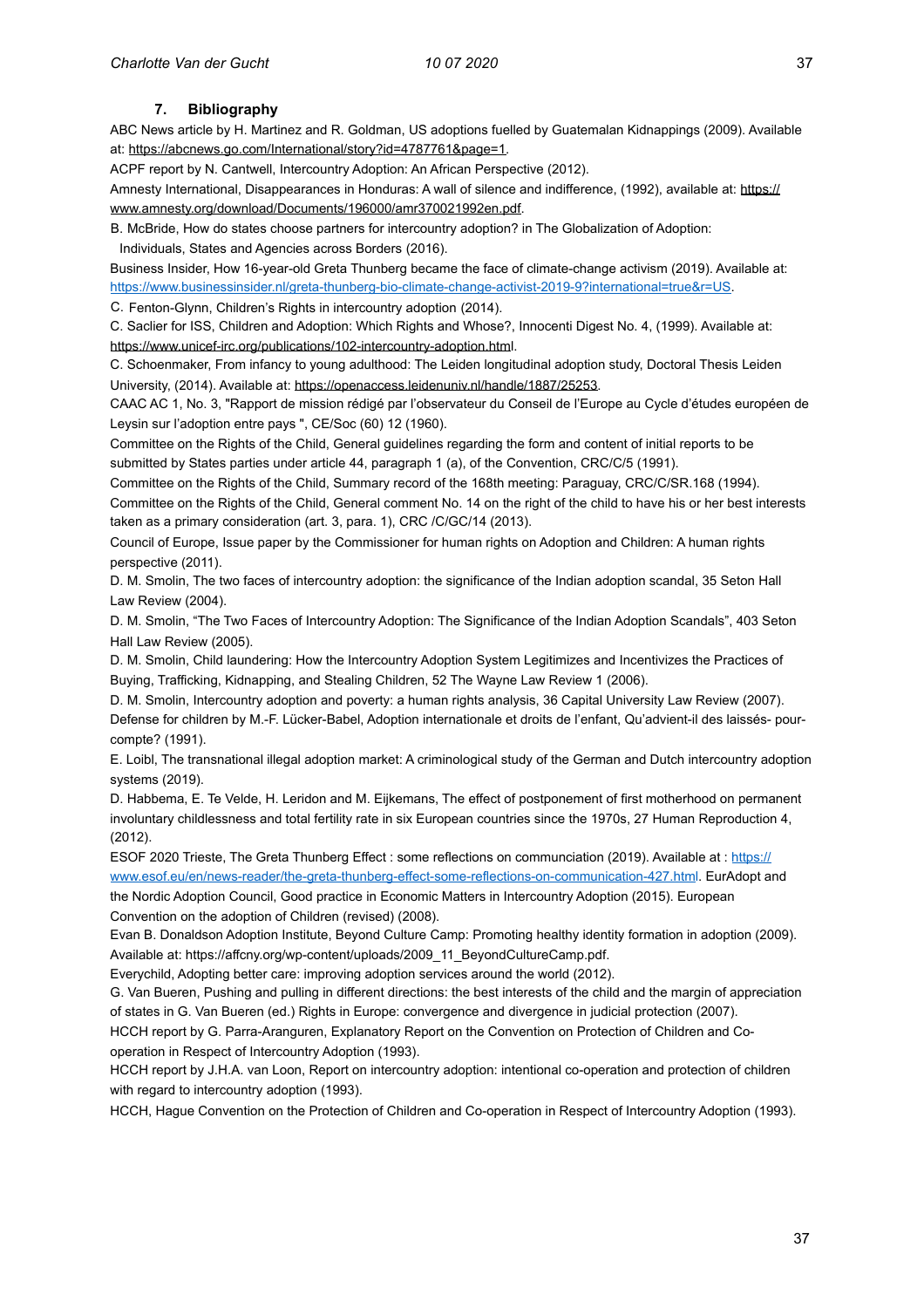HCCH Special Commission on the practical operation of the Convention, Conclusions and recommendations (2000). HCCH, Questionnaire on the practical operation of the Hague Intercountry Adoption Convention (2000). HCCH Special Commission on the practical operation of the Convention, Conclusions and recommendations (2005). HCCH, The Implementation and Operation of the 1993 Intercountry Adoption Convention: Guide to Good Practice No 1 (2008).

HCCH, The Intercountry adoption Technical assistance programme (2009).

HCCH Special Commission on the practical operation of the Convention, Conclusions and recommendations (2010). HCCH report by B. D. Mezmur, The sins of the saviours: Child Trafficking in the Context of Intercountry Adoption in Africa (2010).

HCCH report by D. Smolin, Abduction, Sale and Traffic in Children in the Context of Intercountry Adoption (2010). HCCH Council on General Affairs and Policy of the Conference, Conclusions and Recommendations adopted (2011).

HCCH Expert Group on the Financial Aspects of Intercountry Adoption, Conclusions and Recommendations (2012). HCCH, Accreditation and Adoption Accredited Bodies: General Principles and Guide to Good Practice No 2 (2012). HCCH Expert Group on the Financial Aspects of Intercountry Adoption, Terminology (2012). HCCH, Note sur les aspects financiers de l'adoption internationale (2014).

HCCH, Summary list of good practices on the financial aspects of intercountry adoption (2014). HCCH, Tables on the costs associated with intercountry adoption (2014).

HCCH, The financial aspects of Intercountry adoption: fact sheet for the 2015 special commission meeting (2015). HCCH Expert Group on the Financial Aspects of Intercountry Adoption, Model survey for adoptive parents (2016). HCCH, Conclusions and recommendations of the working group on preventing and addressing illicit practices in intercountry adoption, meeting of 13-15 October (2016).

HCCH, Brochure: 25 years of protecting children in intercountry adoption (2018).

HCCH, Conclusions and Recommendations of the Working Group on Preventing and Addressing Illicit Practices in Intercountry Adoption, meeting of 21-23 May 2019 (2019).

Forbes article by S. Landrum, Millennials Driving Brands To Practice Socially Responsible Marketing (2017). Forbes article by S. Townsend, 88% Of Consumers Want You To Help Them Make A Difference (2018).

Independent Group for International Adoption Analysis, Re-organising the International Adoption and Child Protection System (2002).

International Council on Social Welfare, Adoption Centre and ISS, The Child's Right to Grow Up in a Family: for Practice on National and Intercountry Adoption and Foster Family Care (1997).

International Federation of Red Cross and Red Crescent Societies, World Disasters Report (2012). International Policy Conference on the African Child (IPC), The fifth IPC conference: Draft Guidelines for Action on Intercountry adoption of Children in Africa (2012).

ISS, de Référence et de Suivi, Adoption Transnationale (1996).

ISS, The rights of the child in internal and intercountry adoption: Ethics and principles – Guidelines for practice (1999).

ISS, Fact Sheet N° 18 Adoption: General Principles 1 (2006).

ISS, Monthly Review. Post adoption: The search for origins (part 1) (2006).

ISS, The determination of the adoptability of the child: Fact Sheet No. 20 (2006).

ISS report issued by H. Boechat, N. Cantwell and M. Dambach, Adoption from Viet Nam: Findings and recommendations of an assessment (2009).

ISS report issued by M. Dambach and C. Baglietto, 'Expediting' intercountry adoptions in the aftermath of a natural disaste preventing future harm 22 (2010).

ISS report issued by F. Fuentes, H. Boéchat and F. Northcott, Investigating the grey zones of intercountry adoption (2012).

ISS, Fact Sheet N°27 Adoption: Preparing the propspective adoptive parents (2016). ISS,

Responding to illegal adoptions: a professional handbook (2016).

ISS, Financial and other support to countries of origin linked to intercountry adoption: A guide for prospective adoptive parent(s), adoptive families and older adoptees. Avoiding unintended risks associated with well- intentioned acts (2019).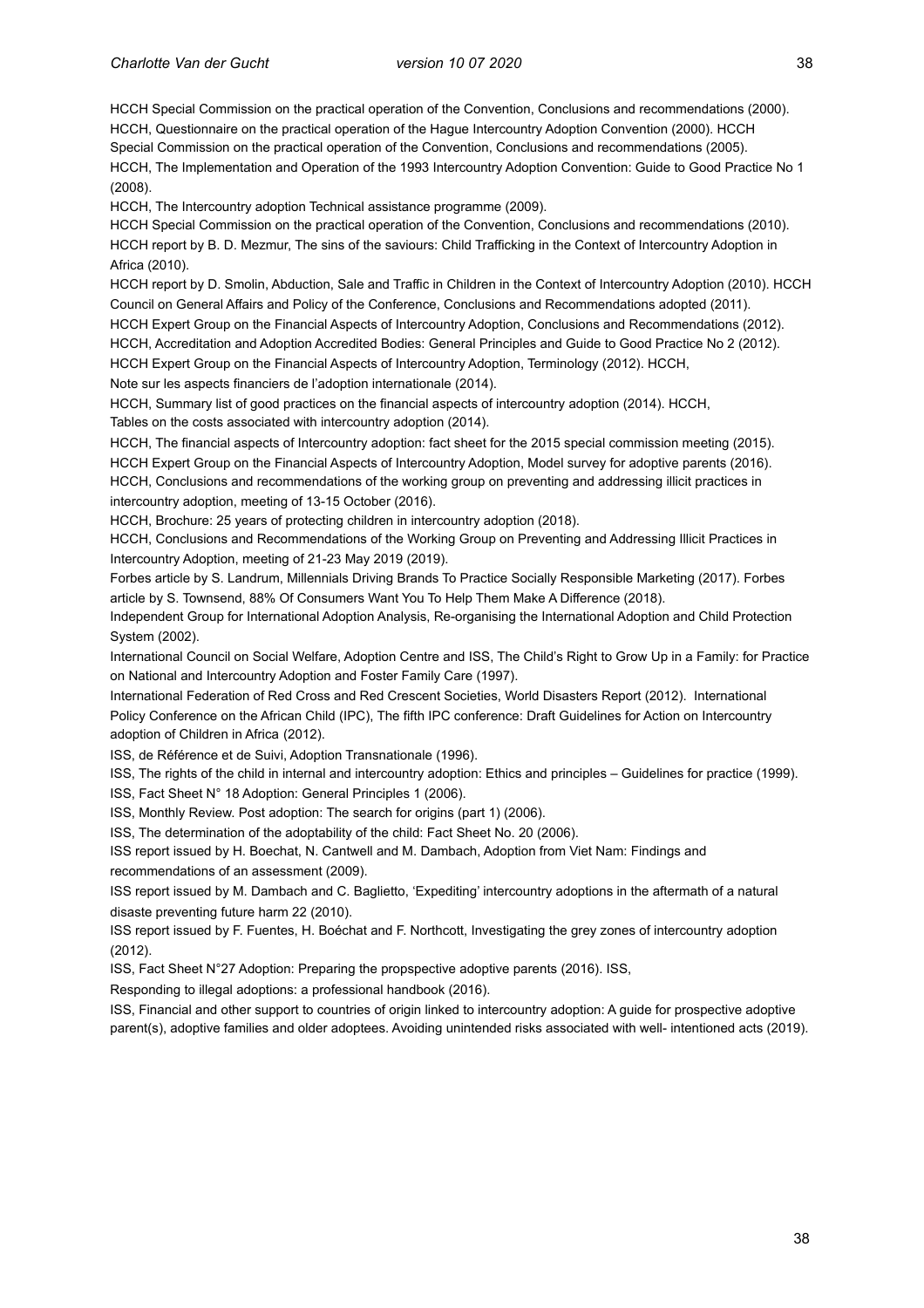ISS, Monthly review N°230 : Is intercountry adoption the way to 'rescue orphans' from institutions? (2019). ISS, Intercountry adoption and its risks: a guide for prospective adopters (2020).

J. Dickens, The paradox of inter-country adoption: analysing Romania's experience as a sending country, 11 Int J Soc Welfare (2002).

J. L. Carro, Regulation of Intercountry Adoption: Can the Abuses Come to an End, 18 Hastings Int'l & Comp. L. Rev. 121 (1994).

J. Zermatten The Best Interests of the Child: Literal analysis, function and implementation 16 (2010).

J. Zhang, The Evolution of China's One-Child Policy and Its Effects on Family Outcomes, 31 Journal of Economic Perspectives 141-160 (2017).

Joint Council on International Children's Services, A statement on the true character of reform efforts (2010). Available at: <http://betheanswerforchildren.wordpress.com/2010/02/>18/not-convinced/#more-645.

K. Chong, Millennials and the Rising Demand for Corporate Social Responsibility, California Management Review (2017).

K. Lovelock, Intercountry adoption as a migratory practice: A comparative analysis of intercountry adoption and immigration policy and practice in the United States, Canada and New Zealand in the post WWII Period, 34 International Migration Review 3 (2000).

K. O'Halloran, The politics of adoption: International perspectives on law, policy & practice (2009).

K. White, R. Habib and D. J. Hardisty, How to SHIFT Consumer Behaviors to be More Sustainable: A Literature Review and Guiding Framework', 83(3) Journal of Marketing (2019).

K. White, D, R. Habib and D. J. Hardisty, The Elusive Green Consumer, Harvard Business Review 124–133 (2019).

M. Cavallo, ex-President of the Italian Central Authority (CAI), Presentation on Humanitarian aid and children placed outside their family of origin and not proposed for adoption at the colloquium Intercountry Adoption Today, Agence Française de l'Adoption, Paris (2007).

M. Couzens, Implementing The Hague Intercountry Adoption Convention in South Africa, master thesis at the university of Durban (2008).

M. Gong, Y. Gao, L. Koh, L. Sutcliffe and J. Cullen, The Role of Customer Awareness in Promoting Firm Sustainability and Sustainable Supply Chain Management, 10 International Journal of Production Economics (2019).

M. Ramos-Mejía; A. Balanzo, What It Takes to Lead Sustainability Transitions from the Bottom-Up: Strategic Interactions of Grassroots Ecopreneurs. 10 Sustainability (2018).

N. Cantwell, 'Adoption as a Protection Measure: Where the Responsibilities Lie', statement made at the International Conference on Protecting Children through Adoption, held in Bucharest, 16-17 October 1995, UNICEF, Geneva.

N. Cantwell, Is intercountry adoption linked with trafficking for exploitation? International Social Service No. 11-12 (2005).

N. Cantwell, UNICEF Report on the best interests of the child in Intercountry adoption (2014).

Nielsen, Global corporate sustainability report: The sustainability imperative New insights on consumer expectations (2015).

OECD report by L. Cerna, The Nature of Policy Change and Implementation: A Review of Different Theoretical Approaches (2013).

Organization of African Unity, African Charter on the Rights and Welfare of the Child, CAB/LEG/24.9/49 (1990).

P. J. Meier, Small Commodities: How Child Traffickers Exploit Children and Families in Intercountry Adoption and What the United States Must Do to Stop Them, 12 J. Gender Race & Just. 185 (2008).

P. Selman, Intercountry adoption after the Haiti earthquake : Rescue or robbery?, 35 Adoption and Fostering 4 (2011). R. A. C. Hoksbergen, Changes in Motivation for Adoption, Value Orientations and Behavior in Three Generations of

Adoptive Parents. 2 Adoption Quarterly 2 (1998).

R. A. C. Hocksbergen, Kinderen die niet konden blijven: zestig jaar adoptie in beeld (2011).

R. Bierregaard, Member of the Commission responsible for Environment Promoting Sustainable Consumption. How can consumers contribute?, The Green Alliance Londen (1997).

R. Hodgkin and P. Newell, UNICEF Implementation Handbook for the Convention on the Rights of the Child (2007).

R. Högbacka, The quest for a child of one's own: Parents, markets and transnational adoption, 39 Journal of Comparative Family Studies 3 (2008).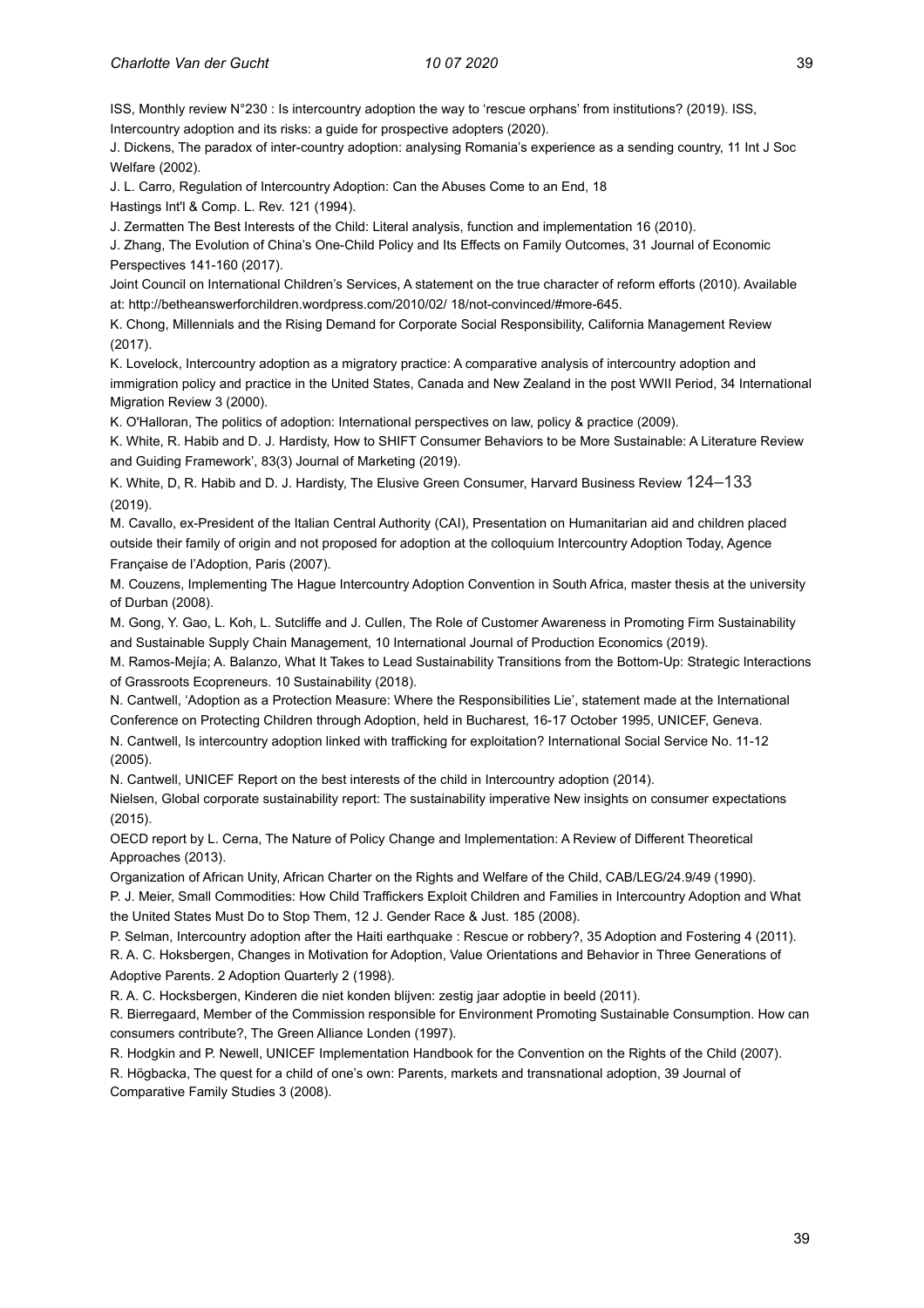R. Hutt for the World economic forum, The Greta effect? Why businesses are more committed to climate action in 2020 (2020).

R. Mc Creery, 'Inter-country Adoption of Romanian Children: Summary of Background Paper and Commentary', unpublished report and communication to S. Kessler, CEE Unit UNICEF, 93/NY/GUA/20 (1993).

R. Post, Romania – for export only. The untold story of the Romanian 'orphans' (2007).

R. Richard Banks, The Color of Desire: Fulfilling Adoptive Parents' Racial Preferences Through Discriminatory State Action, 107 Yale Law review (1998).

R. Vermot-Mangold, Report – Disappearance of newborn babies for illegal adoption in Europe, Explanatory Memorandum, (2007). Available at: http://assembly.coe.int/Main.asp?link=/Documents/ WorkingDocs/ Doc07/ EDOC11461.htm.

R. Wolfe Murray, Child welfare reforms threatened by international adoption lobby (2005). Available at: http:// [www.childrights.ro/media\\_article\\_cotidianul.htm.](http://www.childrights.ro/media_article_cotidianul.htm) 

Report of the Special Rapporteur on the sale of children, child prostitution and child pornography, UN Doc. A/HRC/ 34/55, (2016).

Report of the Special Rapporteur on the sale and sexual exploitation of children, including child prostitution, child pornography and other child sexual abuse material, UN Doc. A/HRC/37/60, (2018).

Report of the Special Rapporteur on the sale and sexual exploitation of children, including child prostitution, child pornography and other child sexual abuse material, UN Doc. A/74/162, (2019).

A. Trautrims, S. Gold and Z. Trodd, Modern Slavery Challenges to Supply Chain Management, 20 Supply Chain Management: An International Journal 5 (2015).

Save the Children UK, Keeping Children out of Harmful Institutions, (2009).

T. Davel, Intercountry adoption from an African Perspective in J. Sloth-Nielsen Children's rights in Africa a legal perspective (2008).

T. Kuhlman and J. Farrington, What is Sustainability?, 2 Sustainability 11 (2010).

The Irish Times, Why the State decided to ban private adoption, https://[www.irishtimes.com/culture/why-the-state](http://www.irishtimes.com/culture/why-the-state-)decided-to-ban-private-adoption-1.223685.

The New York Times article by S. Sengupta, Greta Thunberg's Message at Davos Forum: 'Our House Is Still on Fire' (2020). Available at: https://[www.nytimes.com/2020/01/21/climate/greta-thunberg-davos.html.](http://www.nytimes.com/2020/01/21/climate/greta-thunberg-davos.html)

UN General Assembly, Declaration on Social and Legal Principles relating to the Protection and Welfare of Children with special reference to Foster Placement and Adoption Nationally and Internationally, A/RES/41/85 (1987).

UN General Assembly, Convention on the Rights of the Child, 20 November 1989, United Nations, Treaty Series, vol. 1577.

UN General Assembly, Promotion and Protection of the Rights of Children: Sale of children, child prostitution and child pornography: provisional report prepared by Mr. Vitit Muntarbhorn Special Rapporteur of the Commission on Human Rights on the sale of children, child prostitution and child pornography, A/49/478 (1994).

UN High Commissioner for Refugees, Joint Statement on the Evacuation of Unaccompanied Children from Rwanda (1994).

UN General Assembly, Optional Protocol to the Convention on the Rights of the Child on the Sale of Children, Child Prostitution and Child Pornography, UN Doc. A/RES/54/263, (2001).

UN Commission on Human Rights, Report of the Working Group on a Draft Convention on the Rights of the Child, E/ CN.4/1989/48.

UN Committee on the Rights of the Child (CRC), General comment no. 5: General measures of implementation of the Convention on the Rights of the Child, CRC/GC/2003/ (2003).

UN General Assembly, Guidelines for the alternative care of children, UN Doc. A/RES/64/142, (2010).

UN General Assembly, Human Rights Council, Report of the Special Rapporteur on the sale of children, child prostitution and child pornography, UN Doc A/ HRC/19/63 (2011).

UNICEF International Child Development Centre, Innocenti Digest No. 4, Intercountry adoption (1999) Available at: https://[www.unicef-irc.org/publications/pdf/digest4e.pdf.](http://www.unicef-irc.org/publications/pdf/digest4e.pdf) 

UNICEF, Guidance Note on Intercountry Adoption in the CEE/CIS Region. Geneva: UNICEF Regional Office for Central [and Eastern Europe and the Commonwealth of Independent States \(2009\). Available at: http://www.unicef.org/ceecis/](http://www.unicef.org/ceecis/UNICEF_ICA_CEE_Guidance_WEB.pdf) UNICEF\_ICA\_CEE\_Guidance\_WEB.pdf.

UNICEF, Regional Office for Central and Eastern Europe and the Commonwealth of Independent States, At Home or in a home? Formal care and adoption of children in Eastern Europe and Central Asia, (2010).

United Nations Economic and Social Council, Report submitted by the Special Rapporteur on the sale of children, child prostitution and child pornography, E/CN.4/2005/78/ Add.1 (2004).